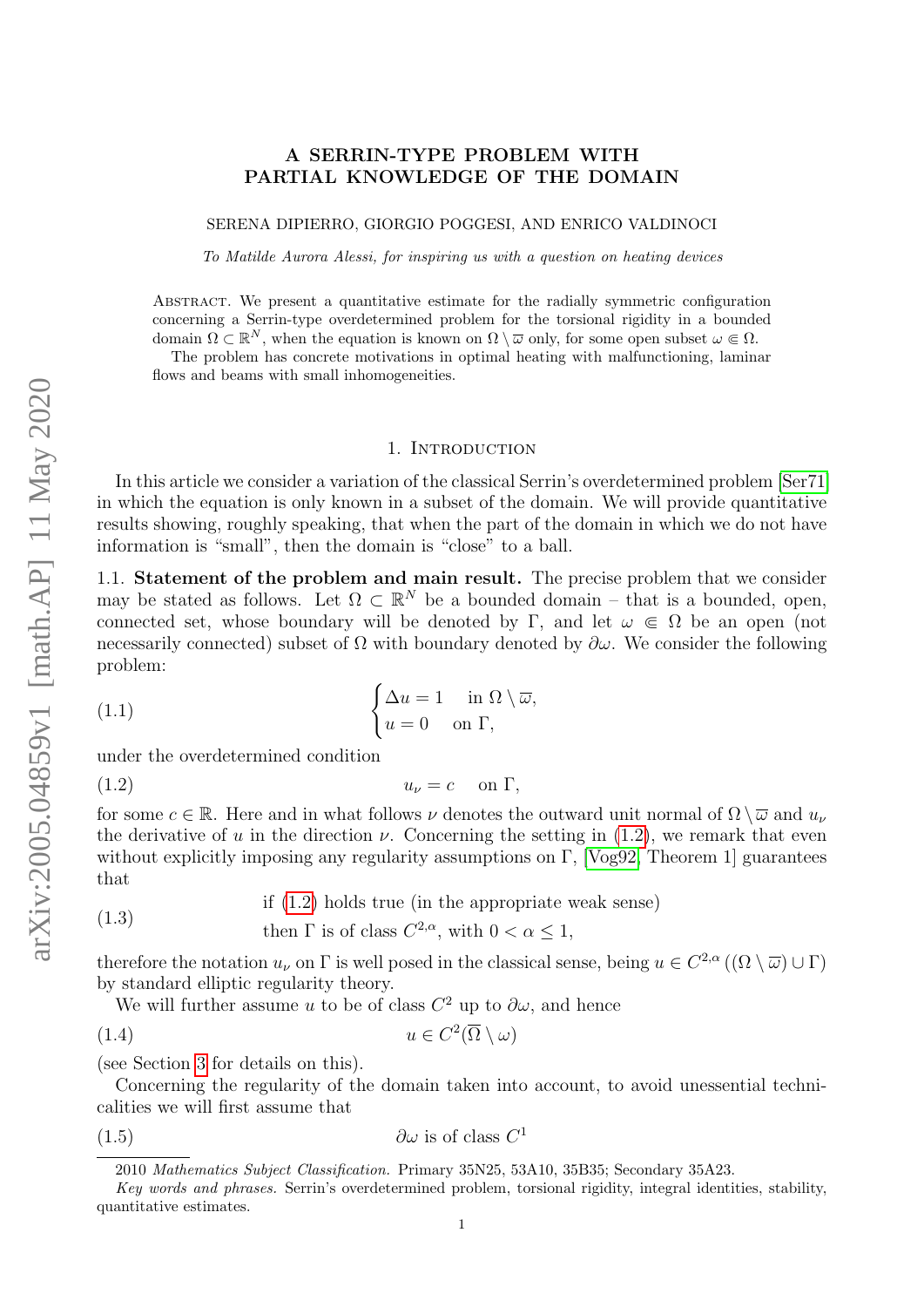and that

 $\Omega \setminus \overline{\omega}$  satisfies the "uniform interior sphere condition",

<span id="page-1-0"></span>(1.6) i.e. there exists 
$$
r_i > 0
$$
 such that for each  $p \in \Gamma \cup \partial \omega$ , there exists a ball contained in  $\Omega \setminus \overline{\omega}$  of radius  $r_i$  such that its closure intersects  $\Gamma \cup \partial \omega$  only at  $p$ .

We recall, for instance, that domains with  $C^{1,1}$  boundaries satisfy [\(1.6\)](#page-1-0), see e.g. [\[ROV16,](#page-41-2) Lemma A.1].

To state our main result we introduce some notation. For a given domain  $D \subset \mathbb{R}^N$ , we denote by |D| and  $|\partial D|$  the N-dimensional Lebesgue measure of D and the surface measure of D, respectively. Our main result aims at considering a convenient point z and at obtaining suitable bounds on the "pseudo-distance"

<span id="page-1-7"></span>
$$
(1.7)\qquad \qquad \int_{\Gamma} \left| \frac{|x-z|}{N} - c \right|^2 dS_x
$$

and on the "asymmetry"

<span id="page-1-8"></span>
$$
\frac{|\Omega \Delta B_{N_c}(z)|}{|B_{N_c}(z)|},
$$

where  $\Omega \Delta B_{N_c}(z)$  denotes the symmetric difference of  $\Omega$  and the ball  $B_{N_c}(z)$  of radius Nc centered at z. In addition, we provide a "geometric" bound on the set by estimating the difference between the largest ball centered at z contained in  $\Omega$  and the smallest ball centered at z that contains  $\Omega$ .

The precise result that we have here goes as follows:

<span id="page-1-3"></span>**Theorem 1.1.** Let  $\Omega \setminus \overline{\omega} \subset \mathbb{R}^N$  be a bounded domain satisfying assumptions [\(1.5\)](#page-0-1) and [\(1.6\)](#page-1-0). Let u satisfy [\(1.1\)](#page-0-2), [\(1.2\)](#page-0-0) and [\(1.4\)](#page-0-3). Assume that  $u \leq 0$  on  $\partial \omega$ . Set

<span id="page-1-9"></span>(1.9) 
$$
z := \frac{1}{|\Omega \setminus \overline{\omega}|} \left\{ \int_{\Omega \setminus \overline{\omega}} x \, dx - N \int_{\partial \omega} u \, \nu \, dS_x \right\}.
$$

Then,

<span id="page-1-1"></span>(1.10) 
$$
\int_{\Gamma} \left| \frac{|x-z|}{N} - c \right|^2 dS_x \leq C |\partial \omega|
$$

and

<span id="page-1-2"></span>(1.11) 
$$
\frac{|\Omega \Delta B_{Nc}(z)|}{|B_{Nc}(z)|} \leq C |\partial \omega|^{1/2}.
$$

In  $(1.10)$  and  $(1.11)$ , the quantity C denotes a positive constant depending only on the dimension N, on the internal radius  $r_i$  in [\(1.6\)](#page-1-0), on the diameter of  $\Omega$ , and on  $||u||_{C^2(\partial\omega)}$ . Moreover, if

<span id="page-1-5"></span> $(1.12)$   $z \in \Omega$ ,

then there exist  $\rho_e \ge \rho_i > 0$  such that

<span id="page-1-6"></span>
$$
(1.13) \t\t B_{\rho_i}(z) \subset \Omega \subset B_{\rho_e}(z)
$$

and

<span id="page-1-4"></span>
$$
(1.14) \t\t \t\t \rho_e - \rho_i \le C \, |\partial \omega|^{\tau_N/2},
$$

where C is a positive constant depending only on the dimension N, on the internal radius  $r_i$ in [\(1.6\)](#page-1-0), on the diameter of  $\Omega$  and on  $||u||_{C^2(\partial\omega)}$ , and  $\tau_N > 0$  is a constant depending only on N.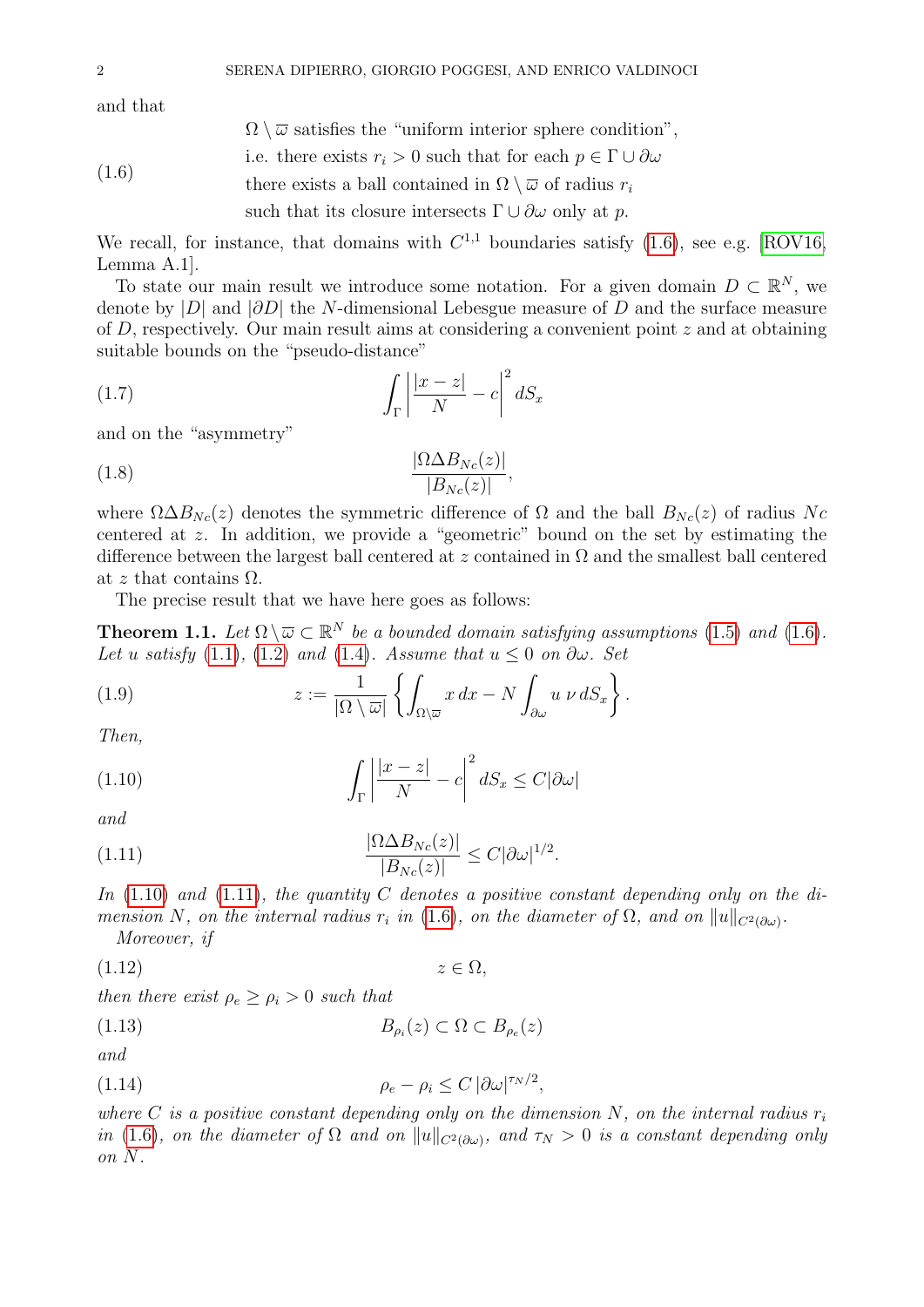We point out that Theorem [1.1](#page-1-3) collects *three different aspects* on the problem: indeed, the statement in  $(1.10)$  is an "integral" stability result in  $L^2$  (see Section [5\)](#page-13-0), the estimate in [\(1.11\)](#page-1-2) provides a stability "in measure", and the result in [\(1.14\)](#page-1-4) deals with a "pointwise" notion of stability.

The exponent  $\tau_N$  in [\(1.14\)](#page-1-4) can be better precised. Indeed, we can take

 $\tau_2 := 1.$ 

Moreover,  $\tau_3$  can be taken arbitrarily close to one, in the sense that for any  $\theta > 0$ , we have that [\(1.14\)](#page-1-4) holds with  $\tau_3 := 1 - \theta$  and C depending also on  $\theta$ .

Furthermore, for  $N \geq 4$ , we can take

$$
\tau_N:=\frac{2}{N-1}.
$$

We think that it is an interesting open problem to detect whether these choices of exponents  $\tau_2$ ,  $\tau_3$ ,  $\tau_N$  in [\(1.14\)](#page-1-4), as well as the exponents appearing in [\(1.10\)](#page-1-1) and [\(1.11\)](#page-1-2), are optimal in Theorem [1.1.](#page-1-3) It would also be very interesting to have explicit examples to check the optimality of the structural assumptions in Theorem [1.1.](#page-1-3)

We also point out that condition [\(1.12\)](#page-1-5) is naturally satisfied in many concrete situations (see also Remark [7.2\)](#page-24-0): in particular, for "small"  $\omega$ , the point z is "close" to the baricenter of  $\Omega$ , hence condition [\(1.12\)](#page-1-5) is fulfilled in this case when the baricenter of  $\Omega$  lies in  $\Omega$  (as it happens, for instance, for convex sets).

Of course, when  $\omega = \varnothing$ , we have that [\(1.14\)](#page-1-4) reduces to  $\rho_e = \rho_i$  and therefore [\(1.13\)](#page-1-6) gives that  $\Omega$  is a ball: in this sense Theorem [1.1](#page-1-3) recovers the classical results of [\[Ser71,](#page-41-0) [Wei71\]](#page-41-3) for overdetermined problems. The main difference here is that, differently from the existing literature, the equation is supposed to hold possibly only outside a subdomain  $\omega$ : as a counterpart, Theorem [1.1](#page-1-3) does not prove that the full domain is a ball, but only that it is geometrically close to a ball whenever the subdomain  $\omega$  has a small Lebesgue measure.

In the present setting, Theorem [1.1](#page-1-3) will be in fact a particular case of more general quantitative results, presented in Section [7,](#page-24-1) and relying on a number of auxiliary integral identities. For more details, see Theorems [7.1,](#page-24-2) [7.3,](#page-24-3) [7.4,](#page-25-0) and [7.6.](#page-26-0)

In this spirit, Theorem [1.1](#page-1-3) falls within the broad stream of research aiming at obtaining quantitative rigidity results, see e.g. [\[ABR99,](#page-39-0) [BNST08,](#page-39-1) [CMV16,](#page-39-2) [CV18,](#page-39-3) [Fel18,](#page-40-0) [Mag17,](#page-41-4) [MP19,](#page-41-5) [MP17,](#page-41-6)[MP20a,](#page-41-7) [Pog18\]](#page-41-8) and the references therein. More generally, overdetermined problems have been also considered e.g. in [\[AB98,](#page-39-4) [CV19,](#page-39-5) [EPS09,](#page-40-1) [FV10a,](#page-40-2) [FV10b,](#page-40-3) [FV12,](#page-40-4) [FV13,](#page-40-5) FG08. [FGK06,](#page-40-7)[FGLP09,](#page-40-8)[Gre01,](#page-40-9)[Gre03,](#page-40-10)[GL89,](#page-40-11)[GS99,](#page-40-12)[GX19,](#page-40-13)[PS89,](#page-41-9)[Pog19\]](#page-41-10) and in the references therein.

1.2. Comments on the structural assumptions and generalizations. We remark that assumption [\(1.6\)](#page-1-0) gives a lower bound on the distance not only between  $\partial\omega$  and Γ (being  $dist(\partial \omega, \Gamma) \geq 2r_i$ , but also between the boundaries of the different connected components of  $\omega$  (if any).

<span id="page-2-0"></span>Interestingly, assumptions [\(1.5\)](#page-0-1) and [\(1.6\)](#page-1-0) can be relaxed, as explained in Section [8.](#page-28-0)

In particular, suitable counterparts of  $(1.10)$  and  $(1.11)$  can be obtained if  $(1.5)$  and  $(1.6)$ are replaced by the weaker assumptions

(1.15) 
$$
\Omega \setminus \overline{\omega} \text{ is a John domain}
$$

and

<span id="page-2-1"></span>(1.16) 
$$
\Omega \setminus \overline{\omega} \text{ is of finite perimeter.}
$$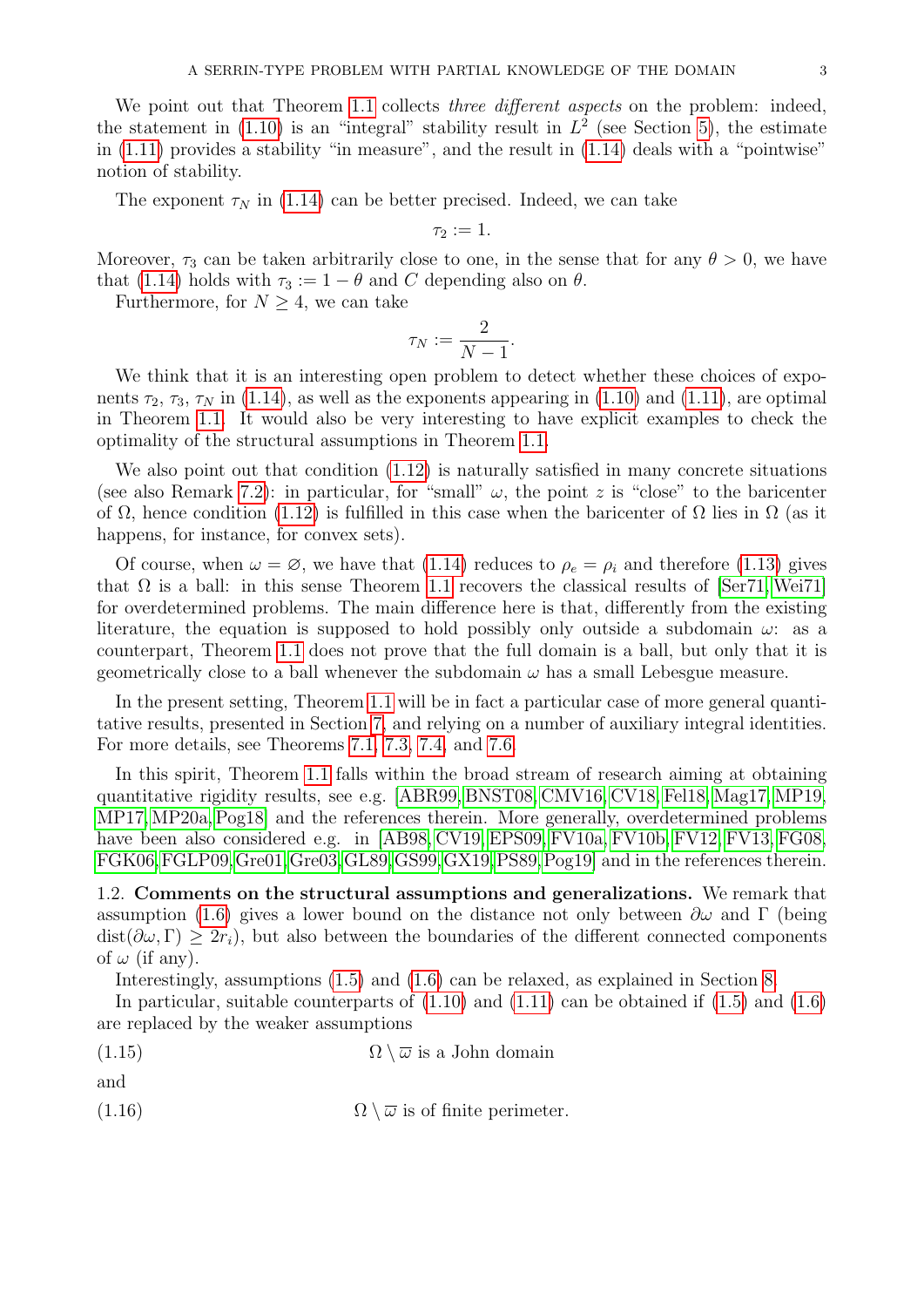Moreover, a counterpart of the pointwise estimate  $(1.14)$  can be obtained if  $(1.5)$  and  $(1.6)$ are dropped and replaced by [\(1.15\)](#page-2-0), [\(1.16\)](#page-2-1), and the assumption

 $\Omega \setminus \overline{\omega}$  satisfies the "uniform interior sphere condition only on  $\Gamma$ ",

i.e., there exists  $r_i > 0$  such that for each  $p \in \Gamma$  there exists

<span id="page-3-0"></span>a ball contained in  $\Omega \setminus \overline{\omega}$  of radius  $r_i$  such that its closure intersects  $\Gamma \cup \partial \omega$  only at p on  $\Gamma$ .  $(1.17)$ 

We stress that [\(1.17\)](#page-3-0) is equivalent to assume a lower bound only for dist( $\partial \omega$ , Γ). Indeed, being  $\Gamma$  of class  $C^{2,\alpha}$ , the set  $\Omega$  surely satisfies the uniform interior sphere condition on  $\Gamma$ .

In this situation, Theorem [1.1](#page-1-3) remains valid, with the following structural modifications:

- The boundary measure of  $\partial\omega$  is replaced by its perimeter, namely by the  $(N-1)$ dimensional Hausdorff measure  $\mathcal{H}^{N-1}(\partial^*\omega)$  of its reduced boundary  $\partial^*\omega$ . In turn,  $\nu$  on  $\partial^*\omega$  has to be intended as the (measure-theoretic) outer unit normal (see Section [8\)](#page-28-0).
- The constants C depend on  $r_i$  defined in [\(1.17\)](#page-3-0) and on the structural constant  $b_0$  of the given  $b_0$ -John domain;
- The explicit expression of the exponents  $\tau_N$  in the pointwise estimate [\(1.14\)](#page-1-4) is possibly worse than the ones obtained in Theorem [1.1.](#page-1-3)

The definition and details for  $b_0$ -John domains can be found in Subsection [8.1.](#page-29-0) Here, we just stress that the class of John domains is huge: in particular, if [\(1.6\)](#page-1-0) is satisfied then  $\Omega \setminus \overline{\omega}$ is surely a  $b_0$ -John domain with  $b_0 \leq d_{\Omega}/r_i$  (see [\[Pog18,](#page-41-8) (iii) of Remark 3.12]).

The precise statement that we have in this framework is stated next, and can be deduced from more general results presented in Theorems [8.3,](#page-30-0) [8.6,](#page-32-0) [8.9](#page-33-0) and [8.10.](#page-34-0)

<span id="page-3-3"></span>**Theorem 1.2.** Let  $\Omega \setminus \overline{\omega} \subset \mathbb{R}^N$  be a bounded domain satisfying assumptions [\(1.15\)](#page-2-0) and [\(1.16\)](#page-2-1). Let u satisfy [\(1.1\)](#page-0-2), [\(1.2\)](#page-0-0) and [\(1.4\)](#page-0-3). Assume that  $u \leq 0$  on  $\partial \omega$ . Set

<span id="page-3-1"></span>
$$
z := \frac{1}{|\Omega \setminus \overline{\omega}|} \left\{ \int_{\Omega \setminus \overline{\omega}} x \, dx - N \int_{\partial^* \omega} u \, \nu \, d\mathcal{H}^{N-1} \right\}
$$

.

Then, the pseudodistance defined in  $(1.7)$  and the asymmetry defined in  $(1.8)$  satisfy

(1.18) 
$$
\int_{\Gamma} \left| \frac{|x-z|}{N} - c \right|^2 d\mathcal{H}^{N-1} \leq C \mathcal{H}^{N-1}(\partial^* \omega),
$$

(1.19) 
$$
\frac{|\Omega \Delta B_{Nc}(z)|}{|B_{Nc}(z)|} \leq C \mathcal{H}^{N-1} (\partial^* \omega)^{1/2},
$$

where the constants  $C > 0$  appearing in [\(1.18\)](#page-3-1) and [\(1.19\)](#page-3-2) depend only on N,  $b_0$ ,  $d_{\Omega}$ , c, and  $||u||_{C^2(\partial \omega)}$ .

If in addition [\(1.17\)](#page-3-0) is verified and  $z \in \Omega$ , then there exist  $\rho_e \ge \rho_i > 0$  such that

<span id="page-3-4"></span><span id="page-3-2"></span>
$$
B_{\rho_i}(z) \subset \Omega \subset B_{\rho_e}(z)
$$

and

(1.20) 
$$
\rho_e - \rho_i \leq C \left( \mathcal{H}^{N-1}(\partial^* \omega) \right)^{\tau_N/2},
$$

where  $C > 0$  is a constant depending only on N, the internal radius  $r_i$  in [\(1.17\)](#page-3-0),  $d_{\Omega}$ ,  $b_0$ , and on  $||u||_{C^2(\partial\omega)}$ . The exponents  $\tau_N > 0$  depend only on N.

We point out that in Theorem [1.2](#page-3-3) we maintained the "same" choice  $(1.9)$  for the point z.

The dependence of the constants C on c in  $(1.18)$  and  $(1.19)$  could be replaced with the dependence on the surface measure  $|\Gamma|$ , as explained in Remark [8.11.](#page-34-1)

The explicit values of  $\tau_N$  in [\(1.20\)](#page-3-4) are the following ones. We have that  $\tau_2$  can be taken as close as we wish to 1, namely one can fix any  $\theta > 0$  and take  $\tau_2 := 1 - \theta$  (in this case, the constant C in [\(1.20\)](#page-3-4) will also depend on  $\theta$ ). When  $N \geq 3$ , one can take  $\tau_N := \frac{2}{N}$ .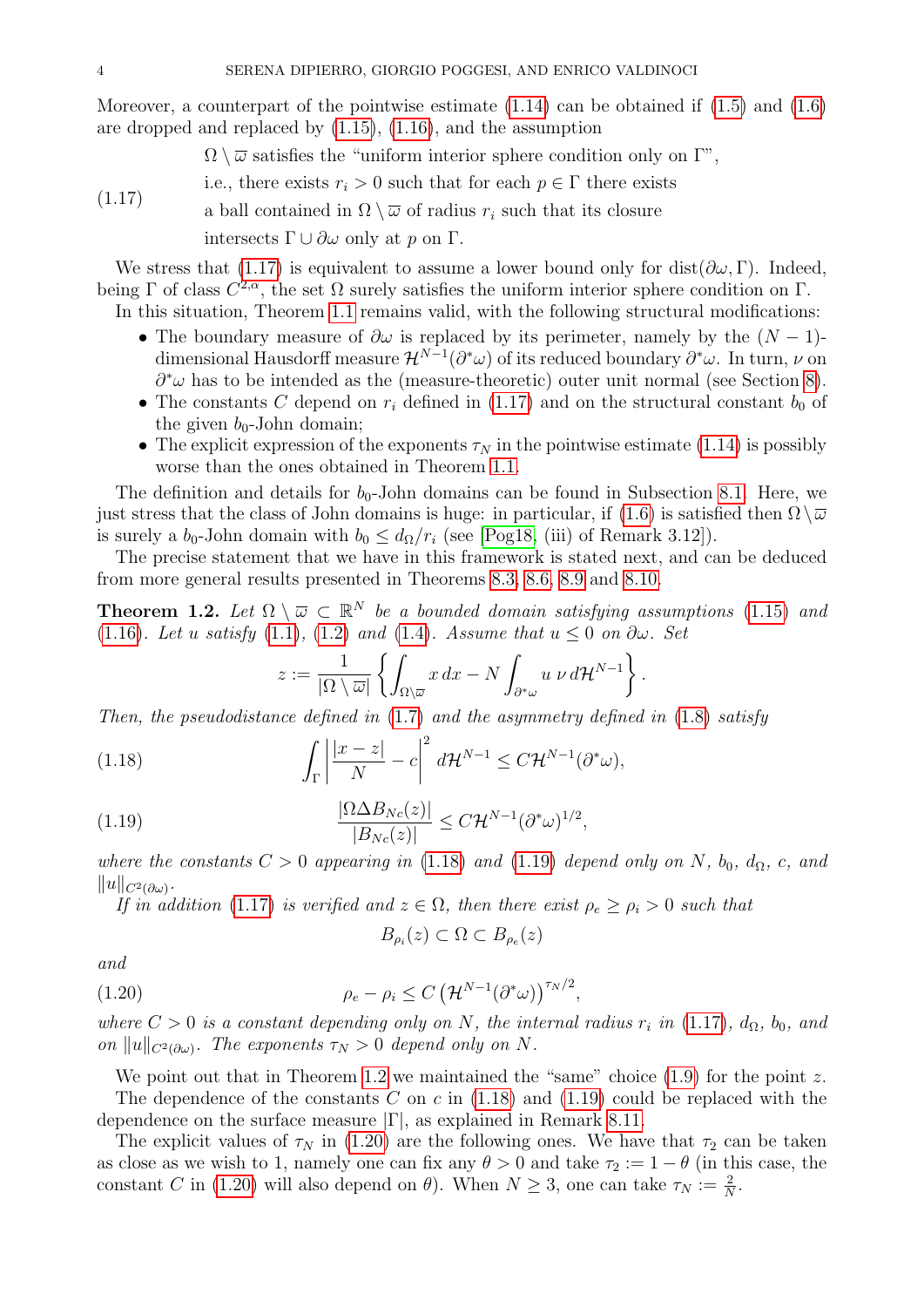We notice that these exponents are all smaller (i.e., "worse") than the ones obtained in Theorem [1.1.](#page-1-3) Nevertheless, it is possible to get the pointwise estimate [\(1.20\)](#page-3-4) with the better exponents  $\tau_N$  obtained in [\(1.14\)](#page-1-4), and by removing the John condition [\(1.15\)](#page-2-0), provided that we make a different choice of z.

The precise statement, that can be deduced from more general results obtained in Theorems [8.15](#page-36-0) and [8.16,](#page-37-0) is the following:

<span id="page-4-0"></span>**Theorem 1.3.** Let  $\Omega \setminus \overline{\omega} \subset \mathbb{R}^N$  be a bounded domain satisfying assumptions [\(1.16\)](#page-2-1) and [\(1.17\)](#page-3-0). Let u satisfy [\(1.1\)](#page-0-2), [\(1.2\)](#page-0-0) and [\(1.4\)](#page-0-3). Assume that  $u \leq 0$  on  $\partial \omega$ . Set

(1.21) 
$$
z := \frac{1}{|\Omega_{r_i}^c|} \left\{ \int_{\Omega_{r_i}^c} x \, dx - N \int_{\Gamma_{r_i}} u \, \nu \, dS_x \right\},
$$

where  $\Omega_{r_i}^c$  denotes the points in  $\Omega$  which lie at distance strictly less than  $r_i$  from  $\Gamma$ , and  $\Gamma_{r_i}$ denotes the points in  $\Omega$  which lie at distance  $r_i$  from  $\Gamma$ .

If  $z \in \Omega$ , then there exist  $\rho_e \ge \rho_i > 0$  such that

<span id="page-4-1"></span>
$$
B_{\rho_i}(z) \subset \Omega \subset B_{\rho_e}(z)
$$

and

$$
\rho_e - \rho_i \le C \left(\mathcal{H}^{N-1}(\partial^*\omega)\right)^{\tau_N/2},
$$

where  $C > 0$  is a constant depending only on N, the internal radius  $r_i$  in [\(1.17\)](#page-3-0),  $d_{\Omega}$ , and  $||u||_{C^2(\partial\omega)}$ . The exponents  $\tau_N > 0$  depend only on N.

We stress that the approach used in Theorem [1.3](#page-4-0) does not need the assumption in [\(1.15\)](#page-2-0) that  $\Omega \setminus \overline{\omega}$  is a John domain and hence the dependence on  $b_0$ , present in [\(1.20\)](#page-3-4), has been dropped.

Interestingly, the values of the exponents  $\tau_N$  in Theorem [1.3](#page-4-0) are the same as those in Theorem [1.1](#page-1-3) (and therefore they are "better" than the ones obtained in [\(1.20\)](#page-3-4), though they rely on a different choice of z).

We think that it would be interesting to investigate the possible optimality of these exponents also in the framework provided by Theorem [1.3.](#page-4-0)

We remark that the setting of z in [\(1.21\)](#page-4-1) is modeled on the annular set  $\Omega_{r_i}^c$  rather than on  $\Omega \setminus \overline{\omega}$  as in [\(1.9\)](#page-1-9). It would be interesting to further investigate the impact of different possible choices for z.

1.3. Organization of the paper. The rest of this paper is organized as follows. Section [2](#page-5-0) contains some detailed motivations from shape optimization, fluid dynamics and mechanics which naturally lead to the problem considered in this paper.

In Section [3](#page-9-0) we make some notation precise.

In Section [4,](#page-9-1) we present some integral identities of Rellich-Pohozaev-type for solutions of  $(1.1)$ . In these computations, one does not need to impose the additional condition in  $(1.2)$ from the beginning, and aims at comparing a weighted "deficit" on  $\Omega \setminus \overline{\omega}$  (measuring "how far from rotational invariant" the solution is) with suitable surface integrands on  $\Gamma$  and  $\partial \omega$ . From these identities, the auxiliary information in [\(1.2\)](#page-0-0) provides a more precise, and simpler information.

In Section [5](#page-13-0) we collect useful estimates and we use them to obtain a suitable stability bound on the spherical pseudo-distance defined in [\(1.7\)](#page-1-7) (see Theorem [5.7\)](#page-18-0). We also put in relation this pseudo-distance with the asymmetry defined in [\(1.8\)](#page-1-8) (see Lemma [5.1\)](#page-13-1).

The estimates collected in Section [5](#page-13-0) are then also used in Section [6](#page-18-1) to bound the difference  $\rho_e - \rho_i$ .

In Section [7,](#page-24-1) from the information obtained in Sections [5](#page-13-0) and [6,](#page-18-1) we obtain a number of quantitative results, that also contain Theorem [1.1](#page-1-3) as a particular case.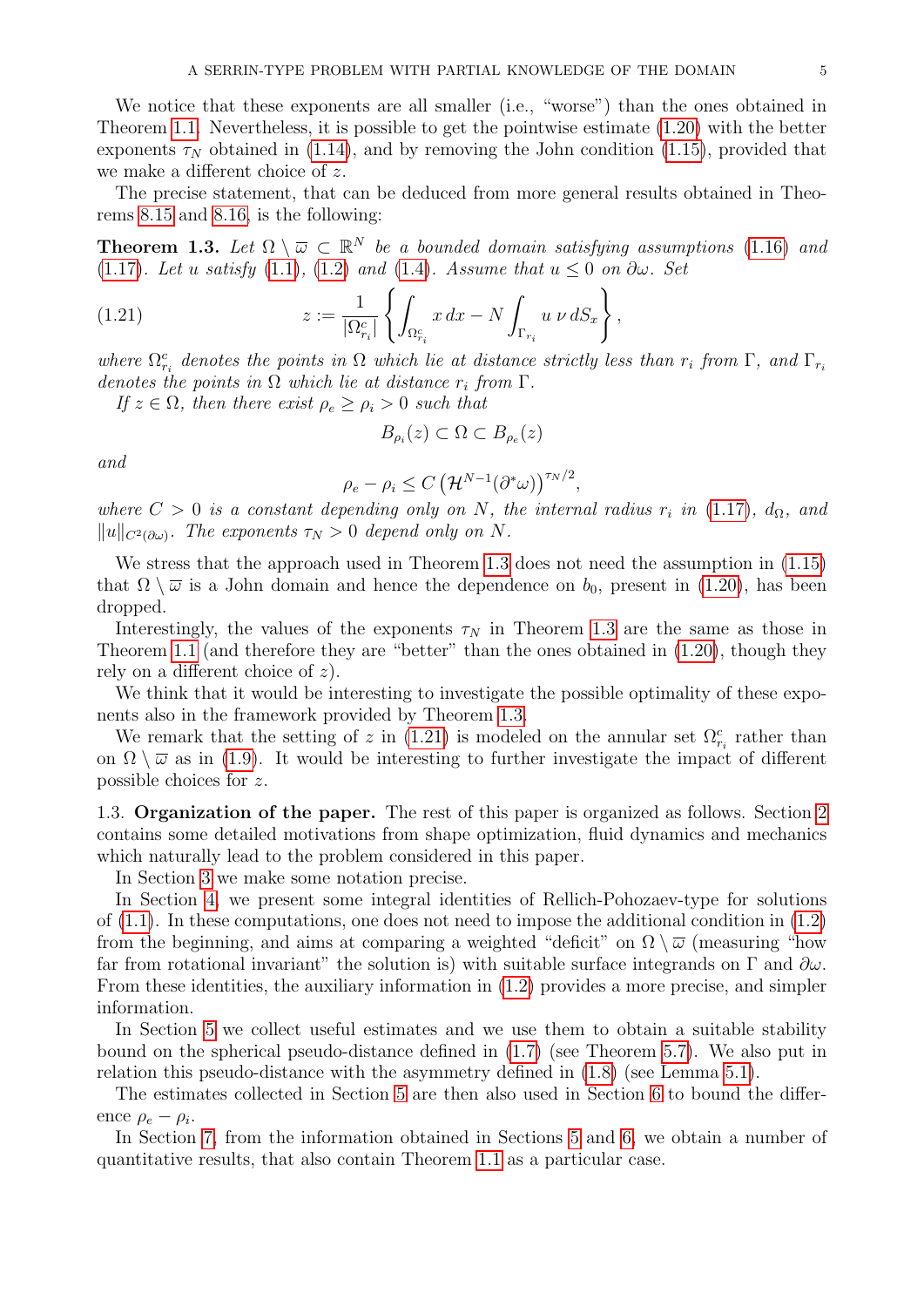

FIGURE 1. Matilde's problem: a region with some malfunctioning heating devices.

<span id="page-5-1"></span>Finally, in Section [8](#page-28-0) we obtain generalizations of the quantitative results presented in Section [7,](#page-24-1) by relaxing the regularity assumptions  $(1.5)$  and  $(1.6)$ , and hence we establish Theorems [1.2](#page-3-3) and [1.3](#page-4-0) as particular cases.

# <span id="page-5-2"></span>2. Models and motivations

<span id="page-5-0"></span>2.1. **Heating with source malfunctioning.** A natural motivation for problem  $(1.1)-(1.2)$  $(1.1)-(1.2)$ comes from the *optimal heating theory*. In this setting, a region  $\Omega$  is given which is in direct contact with an external environment having constant (say, zero) temperature. In this setting, at the equilibrium, the temperature on the boundary of  $\Omega$  is set to be zero. The region  $\Omega$  is also provided by a fine set of heating devices. All these devices are the same and produce the same heating effect with the exception of those placed in a small subregion  $\omega$ which are malfunctioning, see Figure [1.](#page-5-1)

In this setting, at the equilibrium, the local heat flow, normalized by the flow surface, is constant, say equal to 1, in  $\Omega \setminus \omega$ , but it may be different from 1 in  $\omega$ . In a nutshell, the mathematical description of this situation is given by

(2.1) 
$$
\begin{cases} \Delta u = f & \text{in } \Omega, \\ u = 0 & \text{on } \partial \Omega, \end{cases}
$$

with  $f(x) = 1$  for every  $x \in \Omega \setminus \omega$ .

A natural question in this setting is to optimize the shape of  $\Omega$  in order to store in the domain the biggest possible amount of caloric energy. Concretely, given  $u = u^{(f)}$  satis-fying [\(2.1\)](#page-5-2), one may try to select  $\Omega$  in order to maximize (among the domains of fixed measure) the functional

<span id="page-5-3"></span>(2.2) 
$$
\int_{\Omega} |\nabla u^{(f)}(x)|^2 dx.
$$

This variational problem is well posed (see e.g. Theorem 4.5.2 in [\[HP18\]](#page-40-14)) and it is naturally related to the boundary derivative prescription

<span id="page-5-4"></span>(2.3) 
$$
\partial_{\nu}u^{(f)} = \text{const on }\partial\Omega,
$$

thus leading to the problem described in  $(1.1)-(1.2)$  $(1.1)-(1.2)$ . We refer to Proposition 6.1.10 in [\[HP18\]](#page-40-14) and Appendix [A](#page-37-1) here for a direct computation relating the shape optimization of [\(2.2\)](#page-5-3) and the Neumann condition in [\(2.3\)](#page-5-4).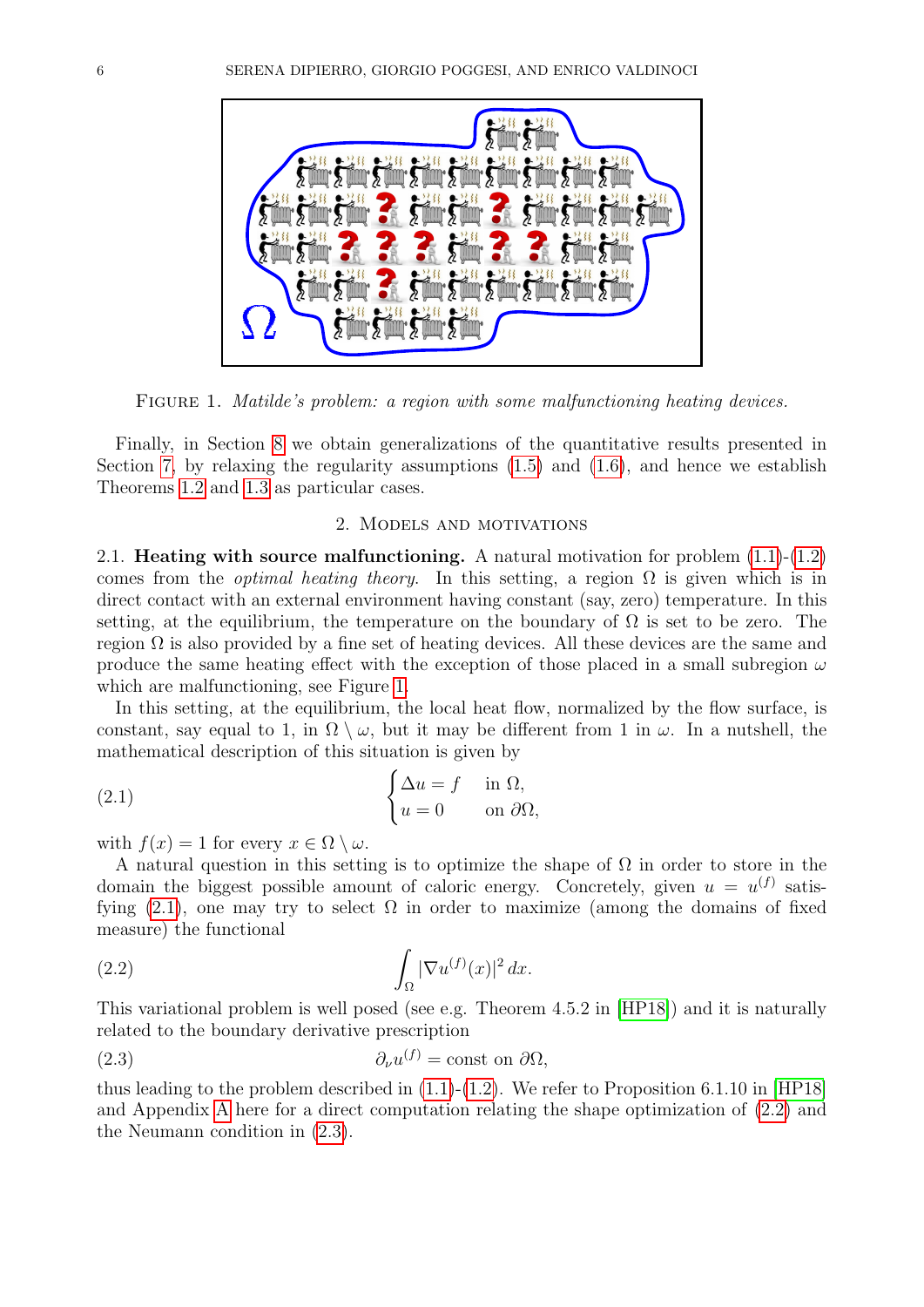In this framework, our result<sup>[1](#page-6-0)</sup> in Theorem [1.1](#page-1-3) states that, for a small region  $\omega$  of malfunctioning of the heat source, the optimal domain  $\Omega$  is necessarily close to a ball (with a quantitative information on the proximity between  $\Omega$  and a suitable ball). This result is close to intuition, since jagged domains end up dissipating most of the caloric energy from their boundaries.

2.2. Laminar flows with a small tube of unknown density. Another motivation of the problem in [\(1.1\)](#page-0-2)-[\(1.2\)](#page-0-0) comes from laminar flows, as modeled by a Navier-Stokes equation of the type

(2.4) 
$$
\partial_t(\rho v) + \operatorname{div}(\rho v \otimes v) - \mu \Delta v + \nabla p = -\rho g,
$$

where v is the vectorial velocity of the fluid,  $\rho$  is its density,  $\mu$  is its viscosity coefficient, p is the pressure, q is the gravity acceleration and  $\otimes$  denotes the outer product (i.e., given two vectors a and b,  $a \otimes b$  is the matrix whose  $(i, j)$ th entry is  $a_i b_j$  see e.g. [\[Dan03\]](#page-39-6). The incompressibility condition

(2.5) div v = 0

leads to

<span id="page-6-4"></span><span id="page-6-2"></span><span id="page-6-1"></span>
$$
\operatorname{div}(\rho v \otimes v) = (v \cdot \nabla)(\rho v).
$$

In this way, one obtains from [\(2.4\)](#page-6-1) that

(2.6) 
$$
\partial_t(\rho v) + (v \cdot \nabla)(\rho v) - \mu \Delta v + \nabla p = -\rho g.
$$

One assumes that the flow is "vertical", namely  $v = (0, 0, u)$  for some scalar function u, thus obtaining that

(2.7) 
$$
(v \cdot \nabla)(\rho v) = ((0, 0, u) \cdot \nabla)(\rho(0, 0, u)) = u \partial_3(\rho(0, 0, u)).
$$

We also suppose that the laminar flow occurs in a "vertical tube" of the type  $\Omega \times \mathbb{R}$ , with  $\Omega \subset$  $\mathbb{R}^2$ , and that the density of the fluid only depends on the horizontal position (that is, the fluid maintains the same density along its vertical flow). In this setting, we have that  $\rho = \rho(x_1, x_2)$ and accordingly, by  $(2.5)$  and  $(2.7)$ ,

<span id="page-6-7"></span><span id="page-6-6"></span><span id="page-6-5"></span><span id="page-6-3"></span>
$$
(v \cdot \nabla)(\rho v) = (0, 0, \rho u \, \partial_3 u) = (0, 0, \rho u \, \text{div} \, v) = 0.
$$

Hence, we deduce from the third component of [\(2.6\)](#page-6-4) that

(2.8) 
$$
\rho \partial_t u - \mu \Delta u + \partial_3 p = -\rho g.
$$

The case of a "steady state" flow (that is  $\partial_t u = 0$ ) with constant pressure (hence  $\partial_3 p = 0$ ) reduces [\(2.8\)](#page-6-5) to

$$
\Delta u = \frac{\rho g}{\mu}.
$$

If the fluid has constant (say, up to changing the inertial reference frame, zero) velocity at the boundary of the pipe, equation [\(2.9\)](#page-6-6) is complemented by the boundary condition

$$
(2.10) \t\t u = 0 \t on \partial\Omega.
$$

Also, if the fluid presents a constant tangential stress on the pipe, we have that

<span id="page-6-8"></span>(2.11) 
$$
\partial_{\nu}u = \text{constant} \qquad \text{on } \partial\Omega.
$$

The case described in  $(1.1)-(1.2)$  $(1.1)-(1.2)$  is, in this setting, a byproduct of  $(2.9)$ ,  $(2.10)$  and  $(2.11)$ in which the density of the fluid (as well as its viscosity and the gravity acceleration) is constant in the region  $\Omega \setminus \overline{\omega}$ , but it is possibly unknown in  $\omega$ . In this framework, our result in Theorem [1.1](#page-1-3) says that if a laminar fluid is homogeneous out of a small region and presents

<span id="page-6-0"></span><sup>&</sup>lt;sup>1</sup>Strictly speaking, [\(2.1\)](#page-5-2) with a source  $f \geq 0$  should be described as an optimal cooling, rather than heating, problem: speaking of heating problem should require to add a minus sign in front of  $\Delta$  in [\(2.1\)](#page-5-2). Nevertheless, we preferred to keep the sign convention in accordance with [\(1.1\)](#page-0-2) and the rest of the paper.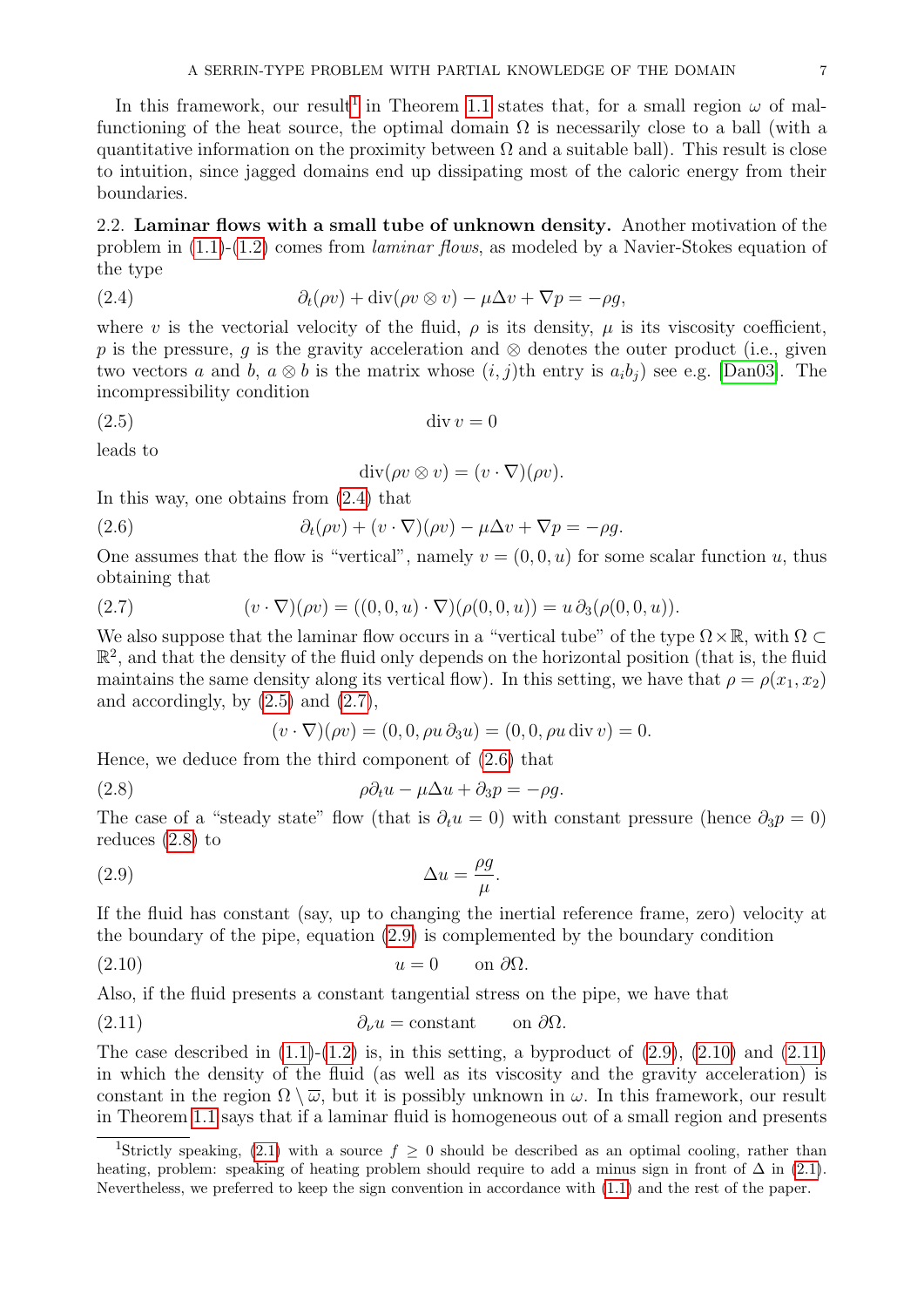a constant tangential stress on the pipe, then necessarily the pipe is close to a right circular cylinder.

2.3. Traction of beams with small inhomogeneity. In the theory of elasticity, one can consider the displacement vector  $U = (U_1, U_2, U_3)$  that describes the deformation of some material. Also, it is customary to introduce the stress tensor

<span id="page-7-0"></span>
$$
\sigma_{ij} := \partial_i U_j + \partial_j U_i,
$$

describing the force (per unit area) in the ith direction along the infinitesimal surface orthogonal to  $e_j$ , being  $e_1 := (1, 0, 0), e_2 := (0, 1, 0)$  and  $e_3 := (0, 0, 1)$ , see e.g. formula (129) in [\[Hje05\]](#page-40-15) (here, we are supposing the strain and the stress to be proportional, setting the proportionality constant equal to 1 for the sake of simplicity).

In this framework, the equilibrium configurations are those for which the forces are infinitesimally balanced, that is

<span id="page-7-1"></span>(2.13) 
$$
\sum_{j=1}^{3} \partial_j \sigma_{ij} = 0 \quad \text{for all } i \in \{1, 2, 3\},
$$

see e.g. formula (189) in [\[Hje05\]](#page-40-15).

More specifically, we focus here on the torsion of a vertical beam  $\beta$  (see e.g. [\[Sok56,](#page-41-11) pages]) 100-120]). The fact that the beam is vertical means, in our setting, that

(2.14) 
$$
\mathcal{B} = \{(x_1, x_2, x_3) \text{ s.t. } (x_1, x_2) \in \Omega_{x_3}\},
$$

for a suitable (bounded and smooth) family of domains  $\Omega_{x_3} \subset \mathbb{R}^2$ . We assume that each point of the beam lying on a given horizontal plane  ${x_3 = \bar{x}_3}$  performs a horizontal rotation of a small angle  $\vartheta = \vartheta(x)$ , plus a vertical movement that is the same for every height of the bar (we will denote this vertical movement by  $v = v(x_1, x_2)$ ). In this setting, the torsion of the bar moves a point  $x = (x_1, x_2, \bar{x}_3)$  to the point

$$
X := (x_1 \cos \vartheta + x_2 \sin \vartheta, -x_1 \sin \vartheta + x_2 \cos \vartheta, \overline{x}_3 + v) \simeq (x_1 + x_2 \vartheta, -x_1 \vartheta + x_2, \overline{x}_3 + v),
$$

and so, in this approximation, we can write the displacement vector as

<span id="page-7-5"></span>
$$
U = X - x = (\vartheta x_2, -\vartheta x_1, v).
$$

From this and [\(2.12\)](#page-7-0), we can write

<span id="page-7-4"></span>(2.15) 
$$
\sigma_{31} = \partial_3 U_1 + \partial_1 U_3 = \partial_3 \vartheta x_2 + \partial_1 v,
$$

$$
\sigma_{32} = \partial_3 U_2 + \partial_2 U_3 = -\partial_3 \vartheta x_1 + \partial_2 v,
$$
and 
$$
\sigma_{33} = 2\partial_3 U_3 = 0.
$$

As a result, exploiting the latter equation and  $(2.13)$  with  $i := 3$ ,

(2.16) 
$$
0 = \sum_{j=1}^{3} \partial_j \sigma_{3j} = \partial_1 \sigma_{31} + \partial_2 \sigma_{32}.
$$

We then fix 
$$
x_3 = 1
$$
 and consider the 1-form on  $\mathbb{R}^2$  given by

(2.17) 
$$
\alpha := -\sigma_{32} dx_1 + \sigma_{31} dx_2,
$$

and we deduce from [\(2.16\)](#page-7-2) that

<span id="page-7-6"></span><span id="page-7-3"></span><span id="page-7-2"></span>
$$
d\alpha = (\partial_2 \sigma_{32} + \partial_1 \sigma_{31}) dx_1 \wedge dx_2 = 0.
$$

This gives that there exists a "warping potential" u such that  $\alpha = du$  as 1-forms in  $\mathbb{R}^2$ . Accordingly, by [\(2.17\)](#page-7-3), we have that

(2.18) 
$$
\partial_1 u = -\sigma_{32} \quad \text{and} \quad \partial_2 u = \sigma_{31}.
$$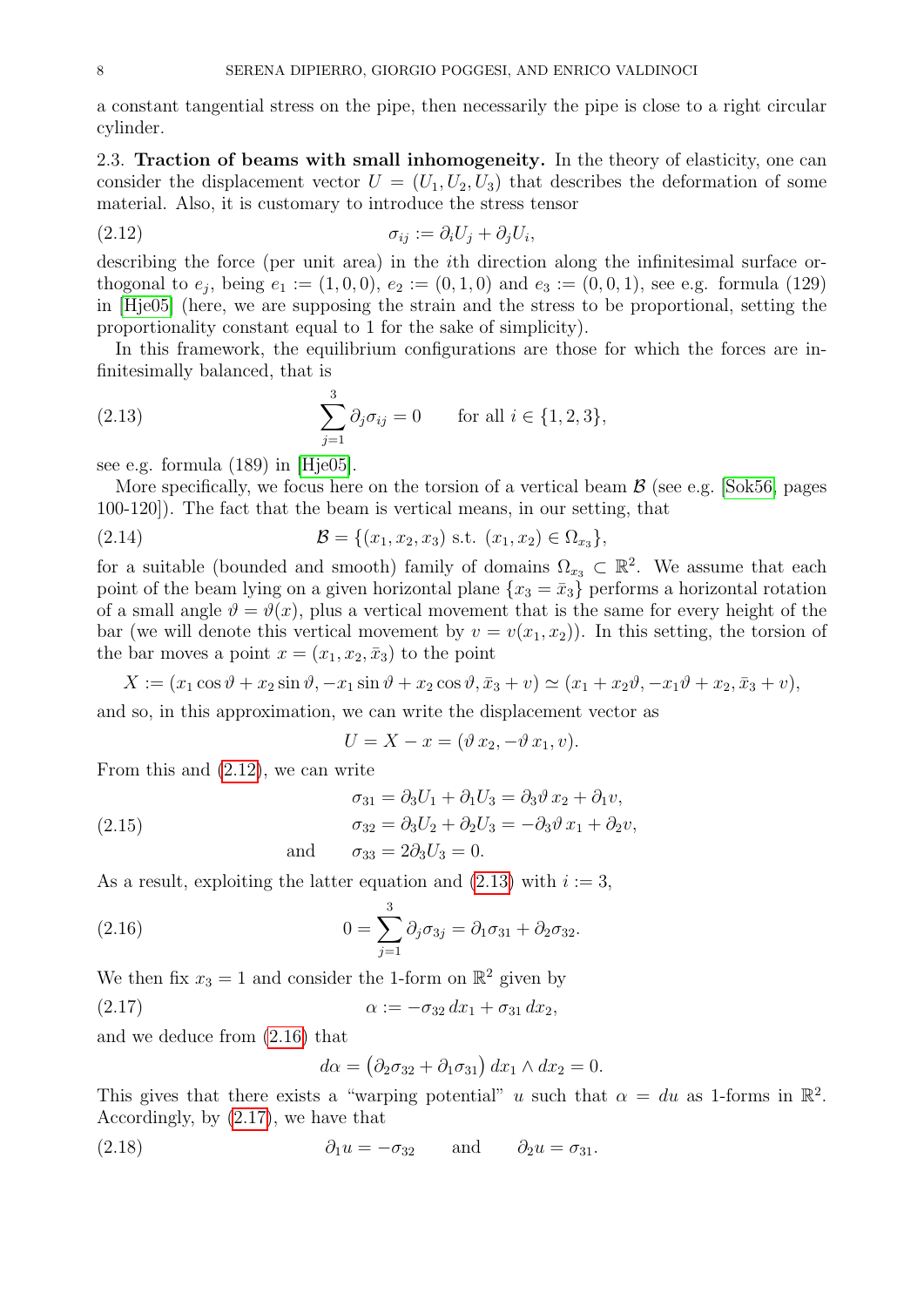Combining this with [\(2.15\)](#page-7-4), one sees that

<span id="page-8-1"></span><span id="page-8-0"></span>
$$
\partial_1 u = \partial_3 \vartheta x_1 - \partial_2 v
$$
 and  $\partial_2 u = \partial_3 \vartheta x_2 + \partial_1 v$ ,

and therefore

(2.19) 
$$
\Delta u = \partial_1 \left( \partial_3 \vartheta x_1 - \partial_2 v \right) + \partial_2 \left( \partial_3 \vartheta x_2 + \partial_1 v \right) = 2 \partial_3 \vartheta + \partial_{1,3}^2 \vartheta x_1 + \partial_{2,3}^2 \vartheta x_2,
$$

with these functions evaluated at  $x_3 = 1$ . As a special case, one can take into account the situation in which the angle  $\vartheta$  depends linearly on the height of the beam, say  $\vartheta(x)$  =  $\theta(x_1, x_2)$  x<sub>3</sub> (this is physically reasonable, for instance, if the beam is constrained at  $\{x_3 = 0\}$ ) and some torque is applied from the top of the beam). In this setting, [\(2.19\)](#page-8-0) reduces to

(2.20) 
$$
\Delta u = 2\theta + \partial_1 \theta x_1 + \partial_2 \theta x_2.
$$

If we suppose that the beam is built by two different materials, one occupying  $\Omega \setminus \overline{\omega}$  and the other occupying  $\omega$  (where  $\Omega$  here represents the domain  $\Omega_{x_3}$  in [\(2.14\)](#page-7-5) with  $x_3 = 1$ ), the expression in [\(2.20\)](#page-8-1) takes two different forms in  $\Omega \setminus \overline{\omega}$  and  $\omega$ . In particular, if we know that the material in  $\Omega \setminus \overline{\omega}$  is homogeneous we can suppose that the horizontal rotation is uniform there and thus  $\theta$  is independent on the point (i.e.,  $\partial_1 \theta = \partial_2 \theta = 0$ ), hence deducing from [\(2.20\)](#page-8-1) that

(2.21) 
$$
\Delta u = \text{constant} \qquad \text{in } \Omega \setminus \overline{\omega}.
$$

Also, the surface traction, as a force per unit of area, at a boundary point of the beam is defined as the normal component of the vertical stress, that is

<span id="page-8-3"></span>
$$
T:=(\sigma_{31},\sigma_{32},\sigma_{33})\cdot\bar{\nu},
$$

being  $\bar{\nu} \in \mathbb{R}^3$  the normal to the beam (see e.g. the third component in formula (174) of [\[Hje05\]](#page-40-15)). Recalling [\(2.15\)](#page-7-4), we have that

$$
T=(\sigma_{31},\sigma_{32},0)\cdot \bar\nu=(\sigma_{31},\sigma_{32})\cdot \nu,
$$

being  $\nu \in \mathbb{R}^2$  normal to  $\Omega$ . Thus, in view of [\(2.18\)](#page-7-6),

$$
T = (\partial_2 u, -\partial_1 u) \cdot \nu = \nabla u \cdot \tau,
$$

being  $\tau := (-\nu_2, \nu_1)$  a unit tangent vector to  $\Omega$ . Therefore, if the traction vanishes, the tangential derivative of u vanishes as well, hence u is constant along  $\partial\Omega$ . Since u was introduced as a potential, it is defined up to an additive constant, hence we can rephrase these considerations by saying that if the traction vanishes, then

$$
(2.22) \t\t u = 0 \t on \partial\Omega.
$$

We also remark that, if  $\sigma_3 = (\sigma_{31}, \sigma_{32}, \sigma_{33})$ , then

<span id="page-8-4"></span><span id="page-8-2"></span>
$$
|\sigma_3| = |(\sigma_{31}, \sigma_{32}, 0)| = |\nabla u|,
$$

thanks to [\(2.15\)](#page-7-4) and [\(2.18\)](#page-7-6).

Hence, for constant stress intensity  $|\sigma_3|$ , we deduce from [\(2.22\)](#page-8-2) that

(2.23) 
$$
\partial_{\nu} u = \text{constant} \qquad \text{on } \partial \Omega.
$$

We thus observe that problem  $(1.1)-(1.2)$  $(1.1)-(1.2)$  arises naturally from  $(2.21)$ ,  $(2.22)$  and  $(2.23)$ , and, in this framework, Theorem [1.1](#page-1-3) says that if a beam is homogeneous out of a small region and presents zero traction and constant stress intensity, then necessarily the horizontal section of the beam is close to a disk.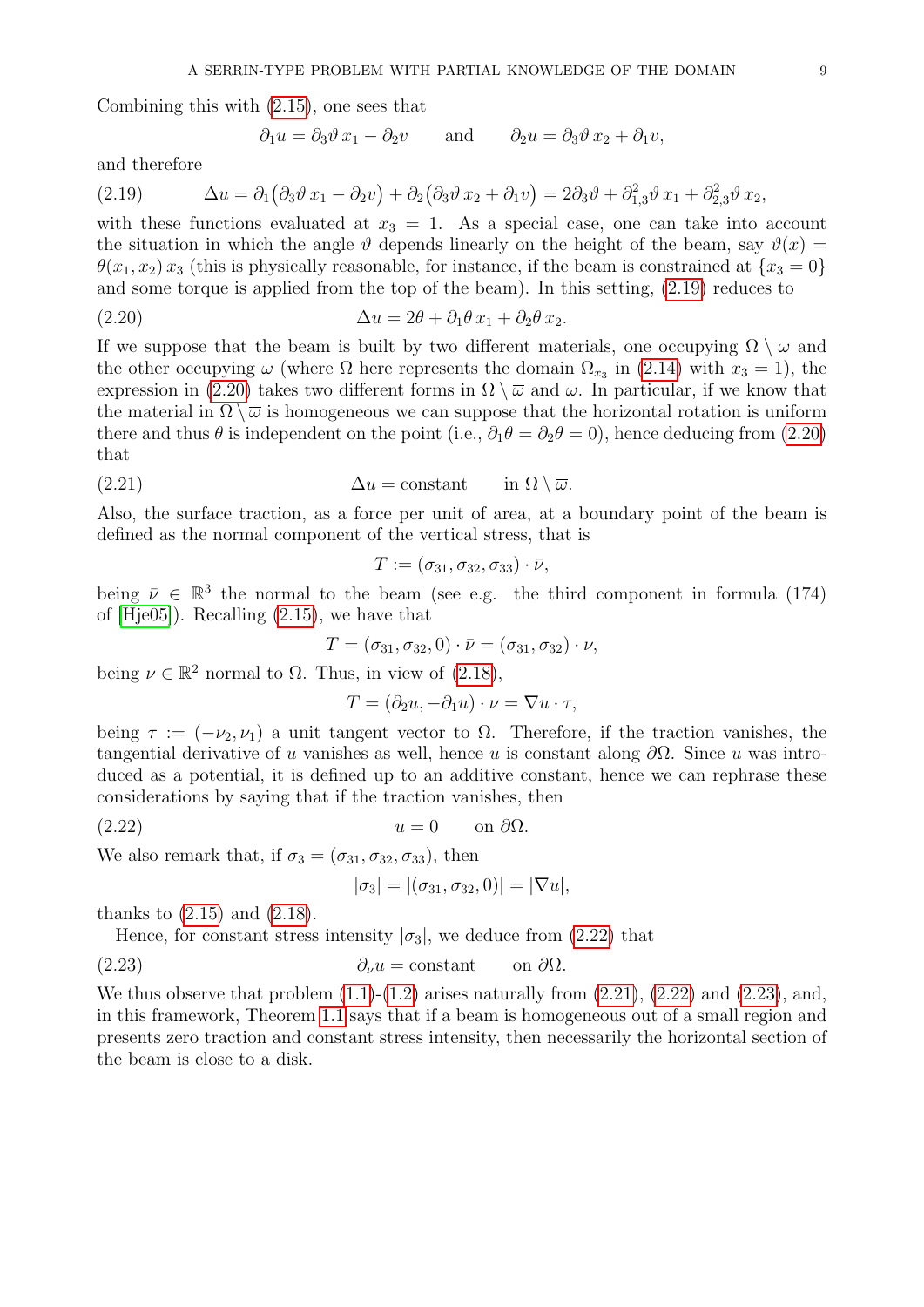#### <span id="page-9-3"></span><span id="page-9-2"></span>3. NOTATION

<span id="page-9-0"></span>Unless differently specified, we will denote by  $\Omega \subset \mathbb{R}^N$ , with  $N \geq 2$ , a connected, bounded open set, and call  $\Gamma := \partial\Omega$  its boundary. We will denote indifferently by  $|\Omega|$  and  $|\Gamma|$  the N-dimensional Lebesgue measure of Ω and the surface measure of Γ.

Moreover, we will denote by  $d_{\Omega}$  the diameter of  $\Omega$ , that is

(3.1) 
$$
d_{\Omega} := \sup_{x,y \in \Omega} |x - y|.
$$

Also, we shall denote by  $\omega$  an open subset of  $\Omega$ , such that  $\overline{\omega} \subset \Omega$ .

For all  $x \in \Omega \setminus \overline{\omega}$ , we consider the distance function

(3.2) 
$$
\delta(x) := \text{dist}(x, \Gamma \cup \partial \omega).
$$

As already mentioned in the Introduction, we first consider the case in which, being [\(1.5\)](#page-0-1) in force and by recalling  $(1.3)$ ,  $\Omega \setminus \overline{\omega}$  is of class  $C^1$ : in this setting  $\nu$  denotes the (exterior) unit normal vector field to  $\Omega \setminus \overline{\omega}$ . Then, we will clarify in Section [8](#page-28-0) the notation that we use when the regularity assumption in  $(1.5)$  is dropped.

Now, we clarify the notation used for the spaces  $C<sup>k</sup>$  and we discuss the regularity assumption in [\(1.4\)](#page-0-3).

As usual, for an open set  $D \subset \mathbb{R}^N$ , and k a positive integer,  $C^k(D)$  denotes the space of functions possessing continuous derivatives up to order  $k$  on  $D$ .

By  $C^k(\overline{D})$  we denote the space of functions that are restrictions to  $\overline{D}$  of functions in  $C^k(\mathbb{R}^N)$ . In other words,  $C^k(\overline{D})$  is the space of the functions in  $C^k(D)$  that can be extended to  $C^k(\mathbb{R}^N)$ . The same definition has been adopted for instance in [\[Leo17,](#page-41-12) Appendix C, pag. 562] and also in many books of Differential Geometry.

We recall that, thanks to Whitney extension theorem (see the original paper [\[Whi34a\]](#page-41-13) or [\[KP02,](#page-40-16) Theorem 2.3.6]), this definition is equivalent to [\[KP02,](#page-40-16) Definition 2.3.5] based on a Taylor-expansion condition.

Moreover, if D satisfies property  $(P)$  of [\[Whi34b\]](#page-41-14) – i.e., quasiconvexity, that in particular is surely satisfied if D is Lipschitz (see [\[BB12,](#page-39-7) Sections 2.5.1, 2.5.2]) – then, thanks to the main theorem on page 485 in [\[Whi34b\]](#page-41-14), our definition of  $C<sup>k</sup>(\overline{D})$  (as well as [\[KP02,](#page-40-16) Definition 2.3.5]) is also equivalent to the definition used in many books of PDEs (e.g., [\[GT01\]](#page-40-17)), that is:  $C^k(\overline{D})$  is the space of functions in  $C^k(D)$  whose derivatives up to order k have continuous extensions to the closure  $\overline{D}$ .

For more general domains, [\[KP02,](#page-40-16) Definition 2.3.5] (as well as our definition) is stronger than that adopted in [\[GT01\]](#page-40-17). For more details on this subject we refer to [\[KP02,](#page-40-16) Section 2.3], [\[KP99,](#page-40-18) Section 5.2], [\[Kra83\]](#page-40-19), [\[BB12\]](#page-39-7), and [\[Leo17,](#page-41-12) Appendix C].

In our setting, by taking  $D := \Omega \setminus \overline{\omega}$  and  $k := 2$  in the definition of  $C^k(\overline{D})$ , we have that the assumption in [\(1.4\)](#page-0-3) guarantees that u can be extended to a  $C^2$  function throughout  $\mathbb{R}^N$ . This will allow us to perform the generalizations described in Section [8](#page-28-0) when the regularity assumption on  $\partial \omega$  in [\(1.5\)](#page-0-1) is dropped and replaced just by [\(1.16\)](#page-2-1). In particular, when integrating by parts, we can still write the derivatives of  $u$  up to the second order on the reduced boundary  $\partial^*\omega$ .

We remark that up to Section [7,](#page-24-1) we will take  $\Omega \setminus \overline{\omega}$  to be of class  $C^1$ , and therefore assumption [\(1.4\)](#page-0-3) has univocal meaning, no matter what definition of  $C^2(\overline{\Omega} \setminus \omega)$  we adopt (among the three presented above).

# 4. Integral identities

<span id="page-9-1"></span>The goal of this section is to develop a series of integral identities which will be conveniently exploited to deduce quantitative bounds on the solution of  $(1.1)-(1.2)$  $(1.1)-(1.2)$  and on its domain of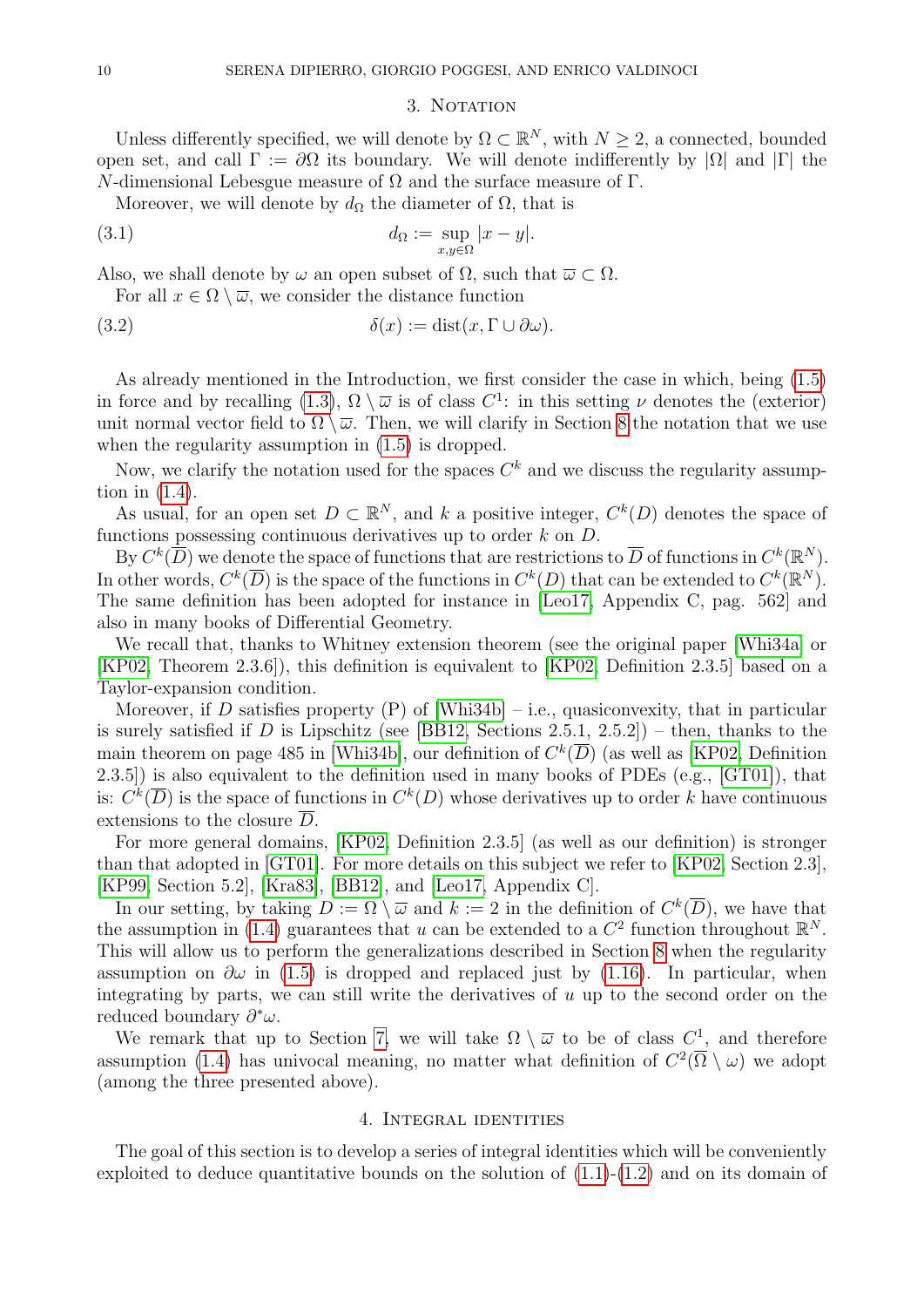definition. We start by proving a Rellich-Pohozaev-type identity and its consequences. Notice that in the next two statements we are not imposing yet the overdetermined condition in [\(1.2\)](#page-0-0).

**Lemma 4.1** (A Rellich-Pohozaev-type identity). Suppose that  $\Omega \setminus \overline{\omega}$  is of class  $C^1$ . If  $u \in$  $C^2(\overline{\Omega}\setminus\omega)$  satisfies [\(1.1\)](#page-0-2), then the following identity holds:

<span id="page-10-4"></span>(4.1)  
\n
$$
(N+2)\int_{\Omega\setminus\overline{\omega}}|\nabla u|^2dx = \int_{\Gamma} u_{\nu}^2 dS_x
$$
\n
$$
+2N\int_{\partial\omega}\left\{u u_{\nu} - \frac{}{N}u + \frac{}{N}u_{\nu} - \frac{}{2N}|\nabla u|^2\right\} dS_x.
$$

Proof. By a direct computation, it is easy to verify the following differential identity (valid for every function  $u$ :

<span id="page-10-0"></span>(4.2) 
$$
\operatorname{div}\left\{ \langle x, \nabla u \rangle \nabla u - \frac{|\nabla u|^2}{2} x \right\} = \langle x, \nabla u \rangle \Delta u - \frac{N-2}{2} |\nabla u|^2.
$$

We now specialize this identity to a solution of  $(1.1)$ . For this, we remark that the Dirichlet boundary condition in [\(1.1\)](#page-0-2) gives that

<span id="page-10-1"></span>
$$
\nabla u = u_{\nu} \nu \text{ on } \Gamma.
$$

We also remark that

<span id="page-10-2"></span>(4.4) 
$$
\partial(\Omega \setminus \overline{\omega}) = \Gamma \cup \partial \omega.
$$

Hence, by integrating [\(4.2\)](#page-10-0) over  $\Omega \setminus \overline{\omega}$ , exploiting [\(1.1\)](#page-0-2), [\(4.3\)](#page-10-1) and [\(4.4\)](#page-10-2), and applying the divergence theorem, we see that

<span id="page-10-3"></span>
$$
\int_{\Omega\setminus\overline{\omega}} \left\{ \langle x, \nabla u \rangle - \frac{N-2}{2} |\nabla u|^2 \right\} dx
$$
\n
$$
= \int_{\Omega\setminus\overline{\omega}} \left\{ \langle x, \nabla u \rangle \Delta u - \frac{N-2}{2} |\nabla u|^2 \right\} dx
$$
\n
$$
(4.5) \qquad = \int_{\Omega\setminus\overline{\omega}} \text{div} \left\{ \langle x, \nabla u \rangle \nabla u - \frac{|\nabla u|^2}{2} x \right\} dx
$$
\n
$$
= \int_{\partial(\Omega\setminus\overline{\omega})} \left\{ \langle x, \nabla u \rangle \langle x, \nabla u \rangle \langle x, \nabla u \rangle \right\} dx
$$
\n
$$
= \frac{1}{2} \int_{\Gamma} \langle x, \nu \rangle u \, du \, du
$$
\n
$$
= \frac{1}{2} \int_{\Gamma} \langle x, \nu \rangle u \, du \, du
$$
\n
$$
= \frac{1}{2} \int_{\Gamma} \langle x, \nu \rangle u \, du \, du
$$
\n
$$
= \frac{1}{2} \int_{\Gamma} \langle x, \nu \rangle u \, du \, du
$$
\n
$$
= \frac{1}{2} \int_{\Gamma} \langle x, \nu \rangle u \, du \, du
$$
\n
$$
= \frac{1}{2} \int_{\Gamma} \langle x, \nu \rangle u \, du \, du
$$
\n
$$
= \frac{1}{2} \int_{\Gamma} \langle x, \nu \rangle u \, du \, du
$$
\n
$$
= \frac{1}{2} \int_{\Gamma} \langle x, \nu \rangle u \, du \, du
$$
\n
$$
= \frac{1}{2} \int_{\Gamma} \langle x, \nu \rangle u \, du \, du
$$
\n
$$
= \frac{1}{2} \int_{\Gamma} \langle x, \nu \rangle u \, du \, du
$$
\n
$$
= \frac{1}{2} \int_{\Gamma} \langle x, \nu \rangle u \, du \, du
$$
\n
$$
= \frac{1}{2} \int_{\Gamma} \langle x, \nu \rangle u \, du \, du
$$
\n
$$
= \frac{1}{2} \int_{\Gamma} \langle x, \
$$

Now we observe that, in  $\Omega \setminus \overline{\omega}$ ,

$$
\operatorname{div}\left(\frac{x}{N}u - u\nabla u\right) = u + \frac{< x, \nabla u >}{N} - |\nabla u|^2 - u \Delta u
$$
\n
$$
= \frac{< x, \nabla u >}{N} - |\nabla u|^2,
$$

where the equation in [\(1.1\)](#page-0-2) has been used in the last step.

As a consequence,

$$
\langle x, \nabla u \rangle = N |\nabla u|^2 + N \operatorname{div} \left( \frac{x}{N} u - u \nabla u \right).
$$

By integrating this identity over  $\Omega \setminus \overline{\omega}$ , and using the boundary condition in [\(1.1\)](#page-0-2), we deduce that

$$
\int_{\Omega\setminus\overline{\omega}}  dx=N\int_{\Omega\setminus\overline{\omega}}|\nabla u|^2 dx+N\int_{\partial\omega}\left\{\frac{}{N}u-u\,u_\nu\right\}dS_x.
$$

By putting together the last identity and  $(4.5)$ , we obtain  $(4.1)$ , as desired.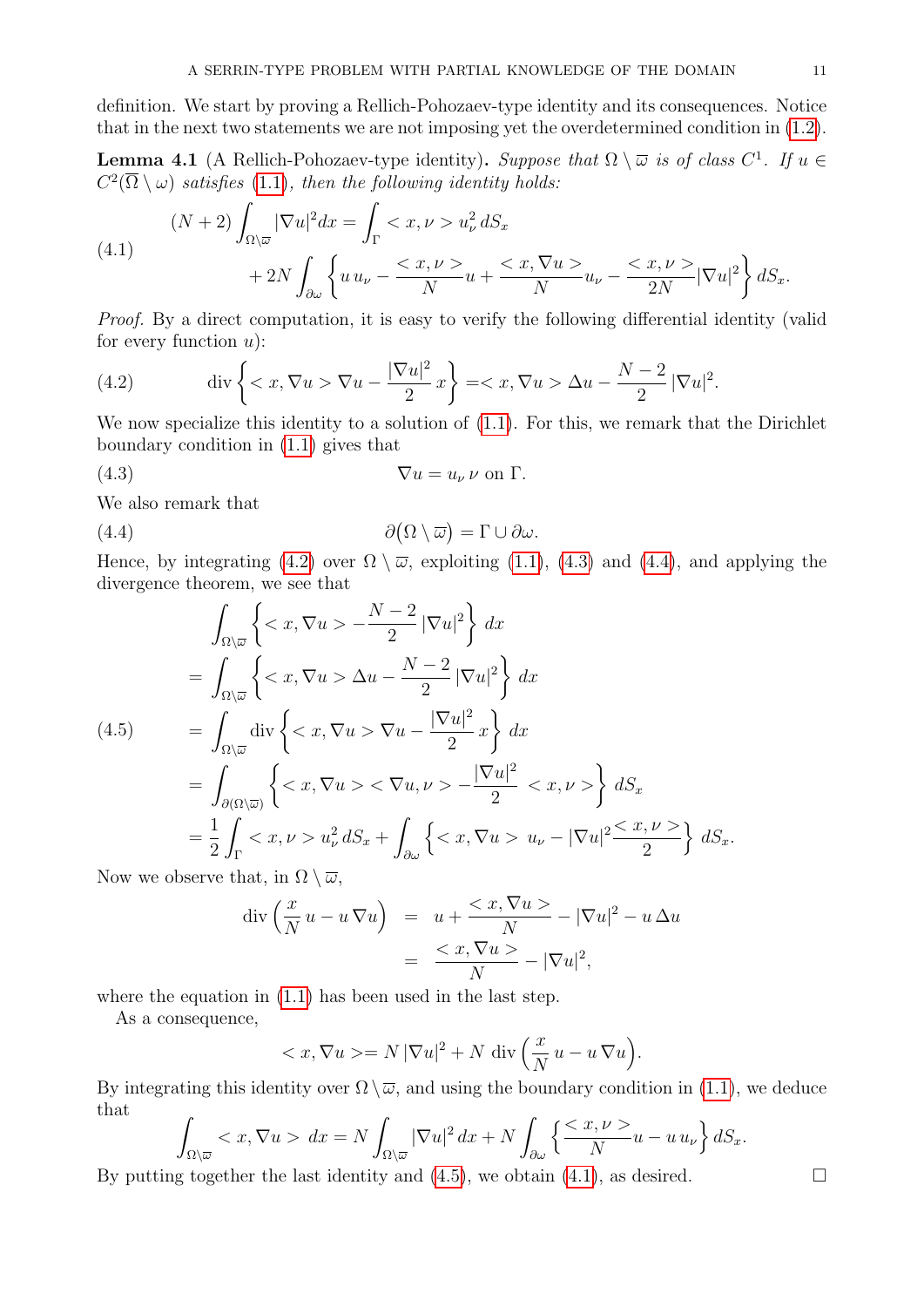We now obtain another useful integral identity, which is based on [\(4.1\)](#page-10-4) and a suitable P-function computation.

<span id="page-11-2"></span>**Theorem 4.2.** Suppose that  $\Omega \setminus \overline{\omega}$  is of class  $C^1$ . If  $u \in C^2(\overline{\Omega} \setminus \omega)$  satisfies [\(1.1\)](#page-0-2), then the following identity holds:  $(4.6)$ 

<span id="page-11-0"></span>
$$
\int_{\Omega\setminus\overline{\omega}}(-u)2\left\{|\nabla^2 u|^2 - \frac{(\Delta u)^2}{N}\right\}dx
$$
\n
$$
= \int_{\Gamma} u_\nu^2 \left(u_\nu - \frac{}{N}\right) dS_x + \int_{\partial\omega} 2u \left(\frac{}{N} - u_\nu\right) dS_x
$$
\n
$$
+ \int_{\partial\omega} \left\{u_\nu |\nabla u|^2 - 2\frac{}{N}u_\nu + |\nabla u|^2 \frac{}{N} + \frac{2}{N}u u_\nu - 2 < \nabla^2 u \nabla u, \nu>u\right\} dS_x.
$$

We point out that the term in the braces in the left-hand side of  $(4.6)$  could be written as  $\sqrt{\nabla^2 u|^2 - \frac{1}{\Delta}}$  $\frac{1}{N}$ . Nevertheless, we preferred to use the notation

<span id="page-11-1"></span>
$$
|\nabla^2 u|^2 - \frac{(\Delta u)^2}{N}
$$

to emphasize that this quantity plays the role of a Cauchy-Schwarz deficit. In fact, by Cauchy-Schwarz inequality we have that [\(4.7\)](#page-11-1) is nonnegative, and equals 0 in  $\Omega \setminus \overline{\omega}$  if and only if  $\Omega$  is a ball of radius  $R = N|\Omega|/|\Gamma|$  and  $u(x) = \frac{|x|^2 - R^2}{2N}$  $\frac{2-K^2}{2N}$  in  $\Omega \setminus \overline{\omega}$ , up to translations (see, e.g., [\[Pog19,](#page-41-10) Lemma 1.9]).

Proof of Theorem [4.2.](#page-11-2) If we set

(4.8) 
$$
P := |\nabla u|^2 - \frac{2}{N}u,
$$

a direct computation, valid for any function, informs us that

(4.9) 
$$
\Delta P = 2|\nabla^2 u|^2 + 2 < \nabla u, \nabla \Delta u > -\frac{2}{N} \Delta u,
$$

where  $\nabla^2 u$  denotes the Hessian matrix of u and  $|\nabla^2 u|$  denotes its Frobenius norm, that is

<span id="page-11-6"></span><span id="page-11-5"></span><span id="page-11-3"></span>
$$
(\nabla^2 u)_{i,j} = \partial_{ij}^2 u \quad \text{and} \quad |\nabla^2 u|^2 = \sum_{i,j=1}^n (\partial_{ij}^2 u)^2.
$$

Then, using  $(4.9)$  and the equation in  $(1.1)$ , we conclude that

(4.10) 
$$
\Delta P = 2 \left\{ |\nabla^2 u|^2 - \frac{(\Delta u)^2}{N} \right\} \quad \text{in } \Omega \setminus \overline{\omega}.
$$

On the other hand, by [\(1.1\)](#page-0-2) and the Green identity,

<span id="page-11-4"></span>(4.11) 
$$
\int_{\Omega\setminus\overline{\omega}}(-u)\Delta P\,dx=-\int_{\Omega\setminus\overline{\omega}}P\,dx+\int_{\Gamma}u_{\nu}P\,dS_x+\int_{\partial\omega}\left\{u_{\nu}P-u\,P_{\nu}\right\}dS_x.
$$

Let us work on the first integral on the right-hand side of  $(4.11)$ . For this, integrating over  $\Omega \setminus \overline{\omega}$  the differential identity

$$
\operatorname{div}(u\nabla u) = u\Delta u + |\nabla u|^2,
$$

and recalling [\(1.1\)](#page-0-2), we get that

$$
\int_{\Omega\setminus\overline{\omega}} u\,dx = \int_{\Omega\setminus\overline{\omega}} u\Delta u\,dx = -\int_{\Omega\setminus\overline{\omega}} |\nabla u|^2\,dx + \int_{\partial\omega} u\,u_{\nu}\,dS_x.
$$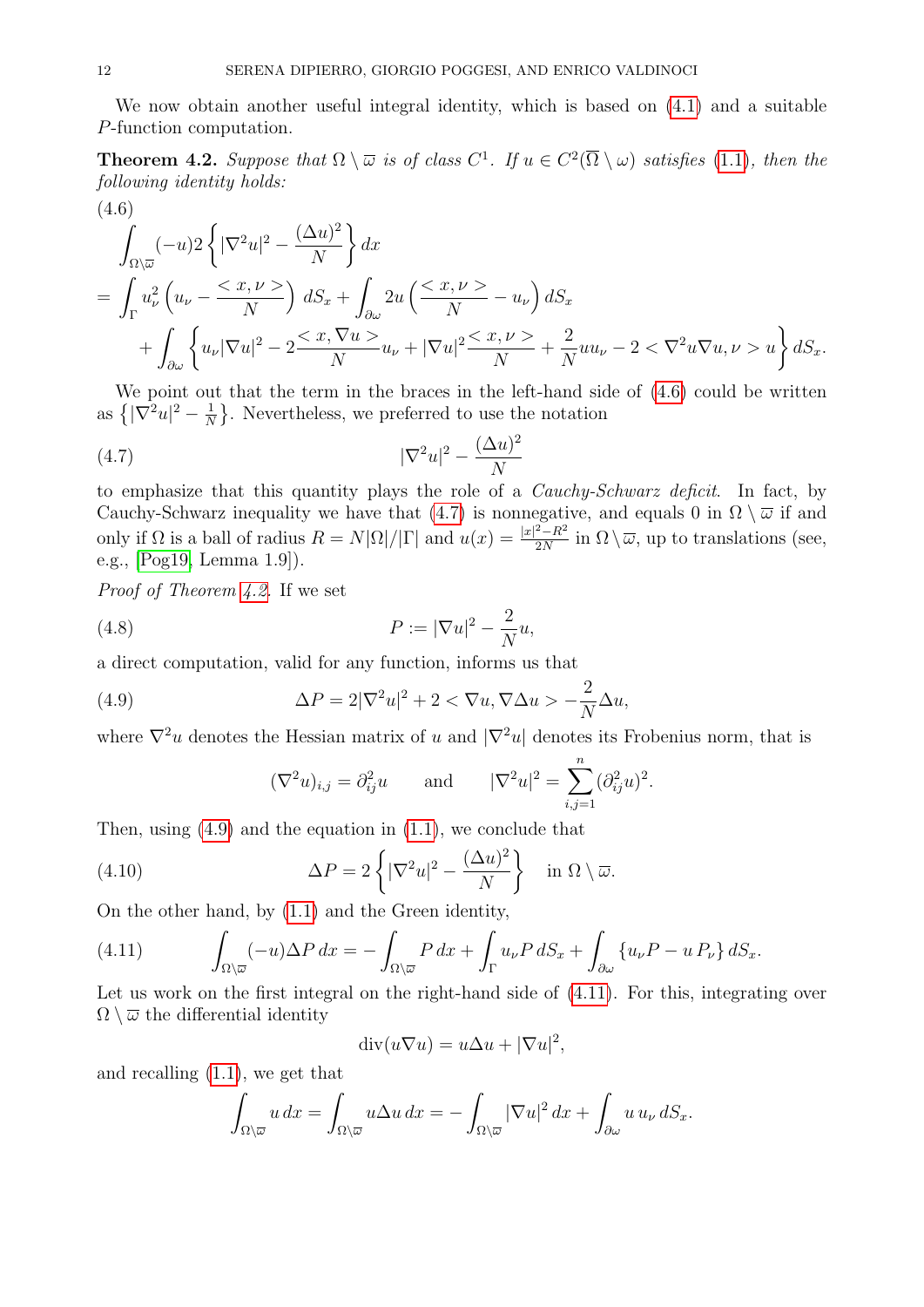Thus, in light of [\(4.8\)](#page-11-5),

$$
-\int_{\Omega\setminus\overline{\omega}} P dx = \int_{\Omega\setminus\overline{\omega}} \left\{ \frac{2}{N} u - |\nabla u|^2 \right\} dx
$$
  
= 
$$
-\frac{N+2}{N} \int_{\Omega\setminus\overline{\omega}} |\nabla u|^2 dx + \frac{2}{N} \int_{\partial\omega} u u_{\nu} dS_x.
$$

Consequently, using [\(4.1\)](#page-10-4),

<span id="page-12-0"></span>
$$
-\int_{\Omega\setminus\overline{\omega}} P dx = -\int_{\Gamma} \frac{}{N} u_{\nu}^{2} dS_{x}
$$
  
(4.12)  

$$
-2\int_{\partial\omega} \left\{ u u_{\nu} - \frac{}{N} u + \frac{}{N} u_{\nu} - \frac{}{2N} |\nabla u|^{2} \right\} dS_{x}
$$

$$
+ \frac{2}{N} \int_{\partial\omega} u u_{\nu} dS_{x}.
$$

Moreover, to deal with the second integral in the right-hand side of [\(4.11\)](#page-11-4), by recalling [\(1.1\)](#page-0-2) and  $(4.8)$ , we have

(4.13) 
$$
\int_{\Gamma} u_{\nu} P \, dS_x = \int_{\Gamma} u_{\nu}^3 \, dS_x.
$$

Furthermore, using [\(4.8\)](#page-11-5), we see that

<span id="page-12-1"></span>
$$
P_{\nu} = 2 < \nabla^2 u \nabla u, \nu > -\frac{2}{N} u_{\nu}
$$

and accordingly

$$
u_{\nu}P - uP_{\nu} = u_{\nu} \left\{ |\nabla u|^2 - \frac{2}{N} u \right\} - 2u < \nabla^2 u \nabla u, \nu > + \frac{2}{N} u u_{\nu}
$$
  
=  $u_{\nu} |\nabla u|^2 - 2u < \nabla^2 u \nabla u, \nu >$ 

As a result, the third integral in the right-hand side of [\(4.11\)](#page-11-4) becomes

(4.14) 
$$
\int_{\partial \omega} \left\{ u_{\nu} P - u P_{\nu} \right\} dS_x = \int_{\partial \omega} \left\{ u_{\nu} |\nabla u|^2 - 2u \right\} \left\{ \nabla^2 u \nabla u, \nu \right\} dS_x.
$$

<span id="page-12-2"></span>Thus,  $(4.6)$  follows by putting together  $(4.10)$ ,  $(4.11)$ ,  $(4.12)$ ,  $(4.13)$  and  $(4.14)$ .

We now impose the overdetermined condition  $(1.2)$ , and we obtain from  $(4.6)$  the following integral identity:

**Corollary 4.3.** Suppose that  $\Omega \setminus \overline{\omega}$  is of class  $C^1$ . If  $u \in C^2(\overline{\Omega} \setminus \omega)$  satisfies [\(1.1\)](#page-0-2) and [\(1.2\)](#page-0-0), then the following identity holds:

<span id="page-12-3"></span>
$$
(4.15) \quad \int_{\Omega\setminus\overline{\omega}} (-u) 2\left\{ |\nabla^2 u|^2 - \frac{(\Delta u)^2}{N} \right\} dx
$$
  

$$
= c^2 \int_{\partial\omega} \left( \frac{}{N} - u_\nu \right) dS_x + \int_{\partial\omega} 2u \left( \frac{}{N} - u_\nu \right) dS_x
$$
  

$$
+ \int_{\partial\omega} \left\{ u_\nu |\nabla u|^2 - 2 \frac{}{N} u_\nu + |\nabla u|^2 \frac{}{N} + \frac{2}{N} u u_\nu - 2 < \nabla^2 u \nabla u, \nu> u \right\} dS_x.
$$

*Proof.* We observe that the constant c in [\(1.2\)](#page-0-0) can be determined explicitly in terms of  $|\Gamma|$ ,  $|\Omega|, |\omega|$  and the values of  $u_{\nu}$  along  $\partial \omega$ . Indeed, by using [\(1.1\)](#page-0-2) and [\(1.2\)](#page-0-0) together with the divergence theorem, we deduce that

<span id="page-12-4"></span>(4.16) 
$$
c|\Gamma| = \int_{\Gamma} u_{\nu} dS_x = \int_{\Omega \setminus \overline{\omega}} \Delta u dx - \int_{\partial \omega} u_{\nu} dS_x = |\Omega| - |\omega| - \int_{\partial \omega} u_{\nu} dS_x.
$$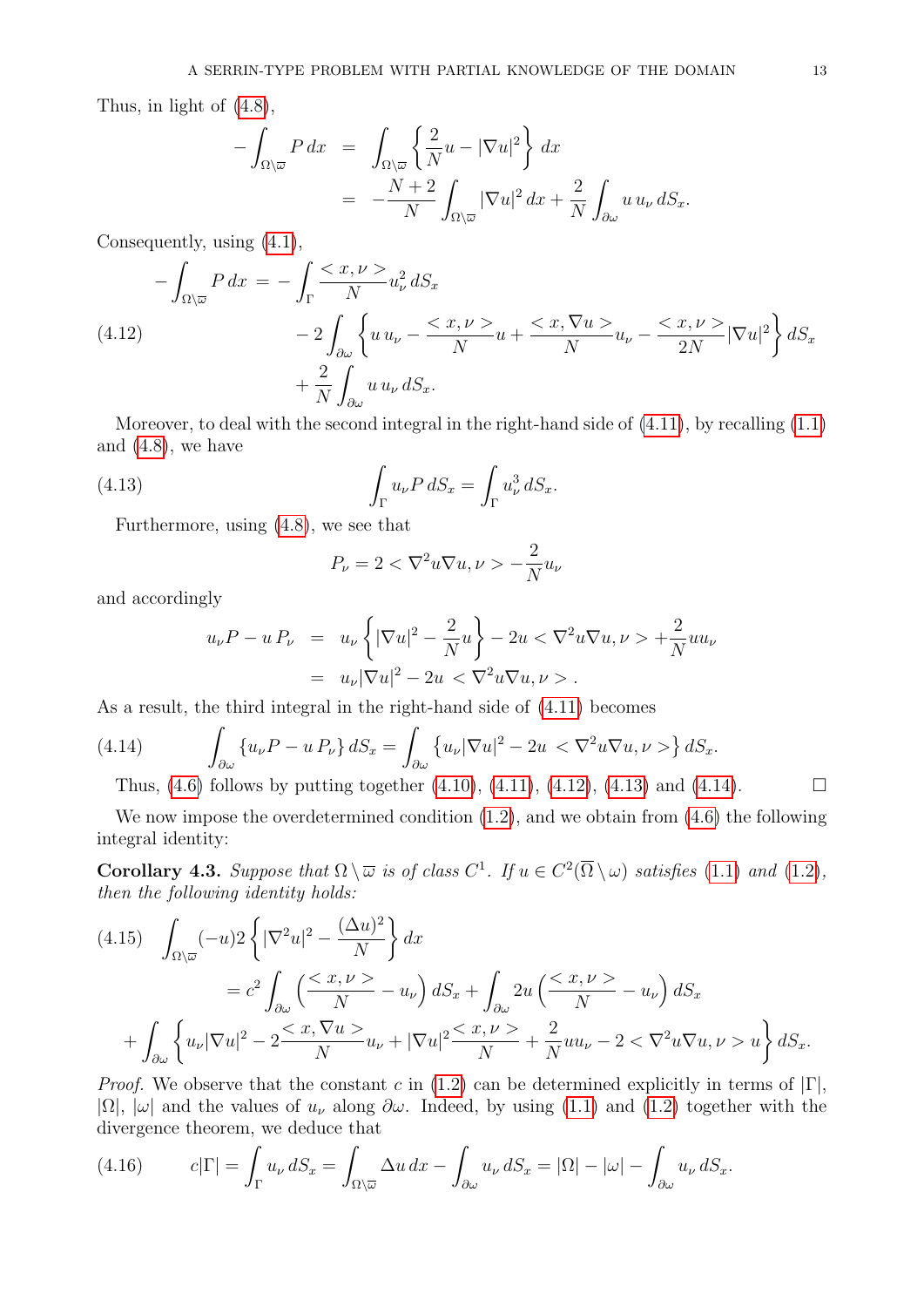In particular, we will use that

(4.17) 
$$
\int_{\Gamma} u_{\nu} dS_x = |\Omega| - |\omega| - \int_{\partial \omega} u_{\nu} dS_x.
$$

On the other hand, by applying again the divergence theorem,

<span id="page-13-2"></span>
$$
|\Omega| - |\omega| = \int_{\Omega \setminus \omega} 1 \, dx
$$
  
= 
$$
\int_{\Omega \setminus \omega} \frac{\text{div } x}{N} \, dx
$$
  
= 
$$
\int_{\Gamma} \frac{}{N} \, dS_x + \int_{\partial \omega} \frac{}{N} \, dS_x.
$$

From this and [\(4.17\)](#page-13-2), we conclude that

$$
\int_{\Gamma} u_{\nu}^{2} \left( u_{\nu} - \frac{\langle x, \nu \rangle}{N} \right) dS_{x} = c^{2} \int_{\Gamma} \left\{ u_{\nu} - \frac{\langle x, \nu \rangle}{N} \right\} dS_{x}
$$

$$
= c^{2} \left( |\Omega| - |\omega| - \int_{\partial \omega} u_{\nu} dS_{x} - \int_{\Gamma} \frac{\langle x, \nu \rangle}{N} dS_{x} \right)
$$

$$
= c^{2} \left( - \int_{\partial \omega} u_{\nu} dS_{x} + \int_{\partial \omega} \frac{\langle x, \nu \rangle}{N} dS_{x} \right).
$$

<span id="page-13-0"></span>Plugging this information into  $(4.6)$  we obtain the desired result in  $(4.15)$ .

<span id="page-13-3"></span>5. Some estimates on a spherical pseudo-distance

In this section, we will obtain a suitable bound on the following pseudo-distance

(5.1) 
$$
\int_{\Gamma} \left| \frac{|x-z|}{N} - c \right|^2 dS_x,
$$

for a suitable  $z \in \mathbb{R}^N$ .

We point out that the quantity in  $(5.1)$  plays the role of an "integral distance" of  $\Gamma$  from the sphere centered at a point  $z \in \Omega$  of radius Nc: indeed, when  $\Gamma = \partial B_{N_c}(z)$ , the quantity in  $(5.1)$  vanishes, and, in general, this quantity can be considered an  $L^2$ -measure on how far points on  $\Gamma$  are from points on  $\partial B_{N_c}(z)$ .

We also notice that the pseudo-distance in  $(5.1)$  can be put in relation with the following asymmetry:

$$
\frac{|\Omega \Delta B_{N_c}(z)|}{|B_{N_c}(z)|},
$$

where  $\Omega \Delta B_{N_c}(z)$  denotes the symmetric difference of  $\Omega$  and the ball  $B_{N_c}(z)$  of radius Nc centered at z.

In particular, the asymmetry in [\(5.2\)](#page-13-4) is bounded from above by the pseudo-distance in [\(5.1\)](#page-13-3), as stated in the following result:

<span id="page-13-1"></span>**Lemma 5.1.** Let  $\Omega \subset \mathbb{R}^N$  be a bounded domain with Lipschitz boundary  $\Gamma$ , satisfying the uniform interior sphere condition with radius  $r_i$ . Then, there exists a positive constant C, only depending on  $N$ ,  $r_i$  and c, such that

<span id="page-13-4"></span>
$$
\frac{|\Omega \Delta B_{Nc}(z)|}{|B_{Nc}(z)|} \leq C \left[ \int_{\Gamma} \left| \frac{|x-z|}{N} - c \right|^2 dS_x \right]^{\frac{1}{2}}.
$$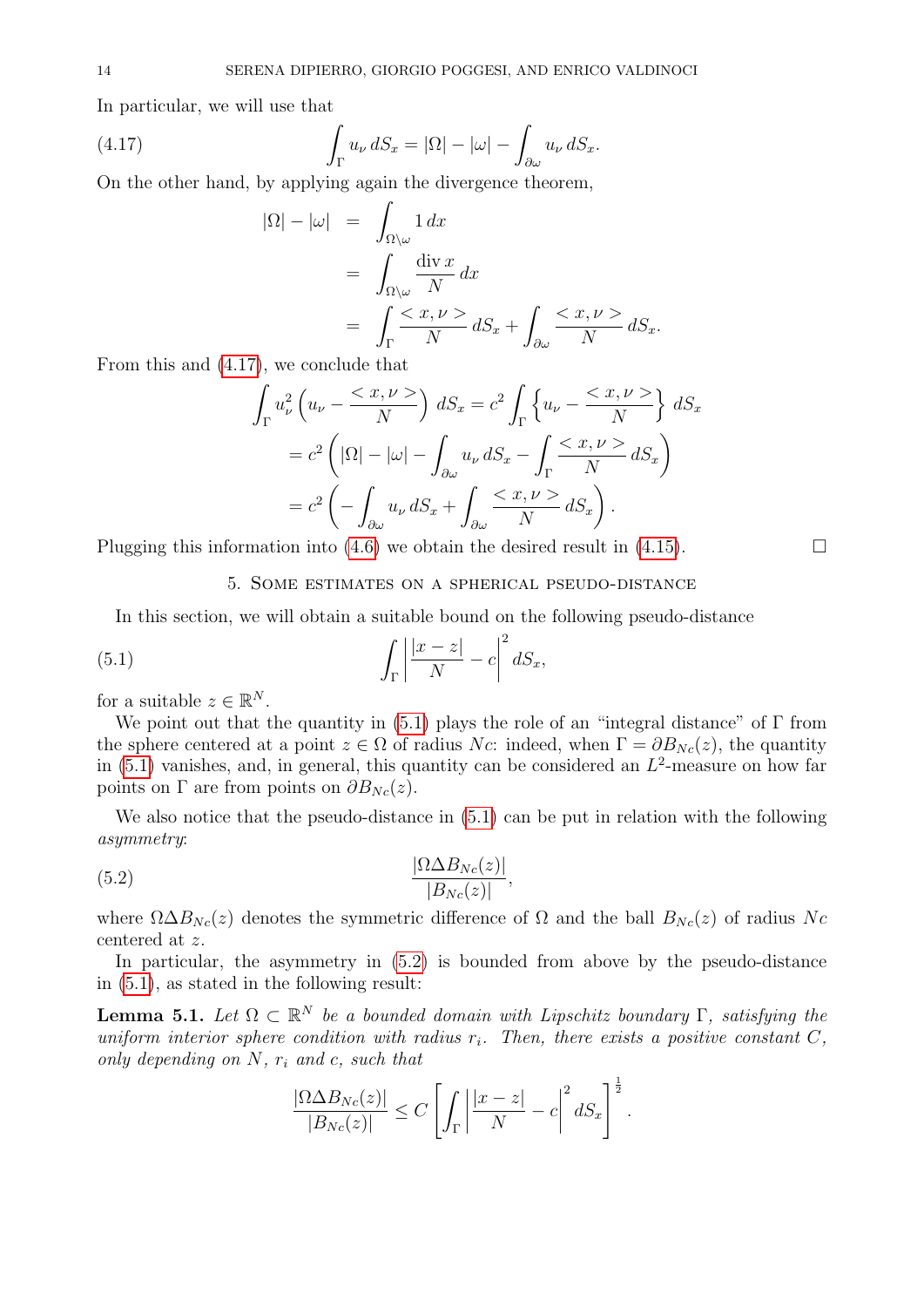Proof. The desired result follows by applying [\[Fel18,](#page-40-0) Lemma 11] with

<span id="page-14-6"></span><span id="page-14-5"></span>
$$
K := \max\left\{\frac{Nc}{r_i}, \left(\frac{d_{\Omega}}{2Nc}\right)^N\right\} \quad \text{and} \quad r := Nc.
$$

Notice that [\[Fel18,](#page-40-0) Lemma 11] can be applied with these choices for K and r because the following two relations hold true: the first is

(5.3) 
$$
K|B_{Nc}| \geq \left(\frac{d_{\Omega}}{2Nc}\right)^N |B_1|(Nc)^N \geq |\Omega|,
$$

where in the last inequality we used that  $|B_1| \left(\frac{d_{\Omega}}{2}\right)$  $\left(\frac{l_{\Omega}}{2}\right)^N \geq |\Omega|$ ; the second is

(5.4) 
$$
Kr_{in}(\Omega) \ge Nc \frac{r_{in}(\Omega)}{r_i} \ge Nc,
$$

where  $r_{in}(\Omega) := \max_{\overline{\Omega}} \delta_{\Gamma}(x)$  denotes the *inradius* of  $\Omega$  and in the last inequality we used that, by definition,  $r_{in}(\Omega) \geq r_i$ . .

To obtain our bounds for the pseudo-distance introduced in [\(5.1\)](#page-13-3), we recall the notation in [\(3.2\)](#page-9-2) and we detect an optimal growth of the solution from the boundary, by adapting an idea from [\[MP17,](#page-41-6) Lemma 3.1]:

<span id="page-14-7"></span>**Lemma 5.2.** Let u satisfy [\(1.1\)](#page-0-2). Assume that  $u \leq 0$  on  $\partial \omega$ . Then,

(5.5) 
$$
-u(x) \ge \frac{1}{2N} \delta(x)^2 \quad \text{for every} \ \ x \in \Omega \setminus \overline{\omega}.
$$

Moreover, if  $\Omega \setminus \overline{\omega}$  is of class  $C^1$  and satisfies the uniform interior sphere condition with radius  $r_i$ , that is  $(1.6)$ , then it holds that

(5.6) 
$$
-u(x) \ge \frac{r_i}{2N} \delta(x) \quad \text{for every} \ \ x \in \Omega \setminus \overline{\omega}.
$$

*Proof.* Let  $x \in \Omega \setminus \overline{\omega}$  and set  $r := \delta(x)$ . We consider

<span id="page-14-1"></span><span id="page-14-0"></span>
$$
w(y) := \frac{|y - x|^2 - r^2}{2N}.
$$

We remark that w is the solution of the classical torsion problem in  $B_r(x)$ , namely

(5.7) 
$$
\begin{cases} \Delta w = 1 & \text{in } B_r(x), \\ w = 0 & \text{on } \partial B_r(x). \end{cases}
$$

By comparison we have that  $w \geq u$  on  $\overline{B}_r(x)$ . In particular,

<span id="page-14-3"></span><span id="page-14-2"></span>
$$
-\frac{1}{2N}\delta(x)^2 = w(x) \ge u(x),
$$

and [\(5.5\)](#page-14-0) follows.

We point out that [\(5.6\)](#page-14-1) follows from [\(5.5\)](#page-14-0) if  $\delta(x) \geq r_i$ . Hence, from now on, we can suppose that

$$
(5.8) \t\t \t\t \delta(x) < r_i.
$$

Let  $\bar{x}$  be the closest point in  $\Gamma \cup \partial \omega$  to x and call  $\tilde{B} \subset \Omega \setminus \overline{\omega}$  the ball of radius  $r_i$  touching  $\Gamma \cup \partial \omega$ at  $\bar{x}$  and containing x. Up to a translation, we can always suppose that

 $(5.9)$  the center of the ball  $B$  is the origin.

Now, we let  $\tilde{w}$  be the solution of [\(5.7\)](#page-14-2) in  $\tilde{B}$ , that is  $\tilde{w}(y) := (|y|^2 - r_i^2)/(2N)$ . By comparison, we have that  $w \geq u$  in  $\tilde{B}$ , and hence, being  $x \in \tilde{B}$ ,

<span id="page-14-4"></span>(5.10) 
$$
-u(x) \ge \frac{1}{2N} (r_i^2 - |x|^2) = \frac{1}{2N} (r_i + |x|)(r_i - |x|) \ge \frac{r_i}{2N} (r_i - |x|).
$$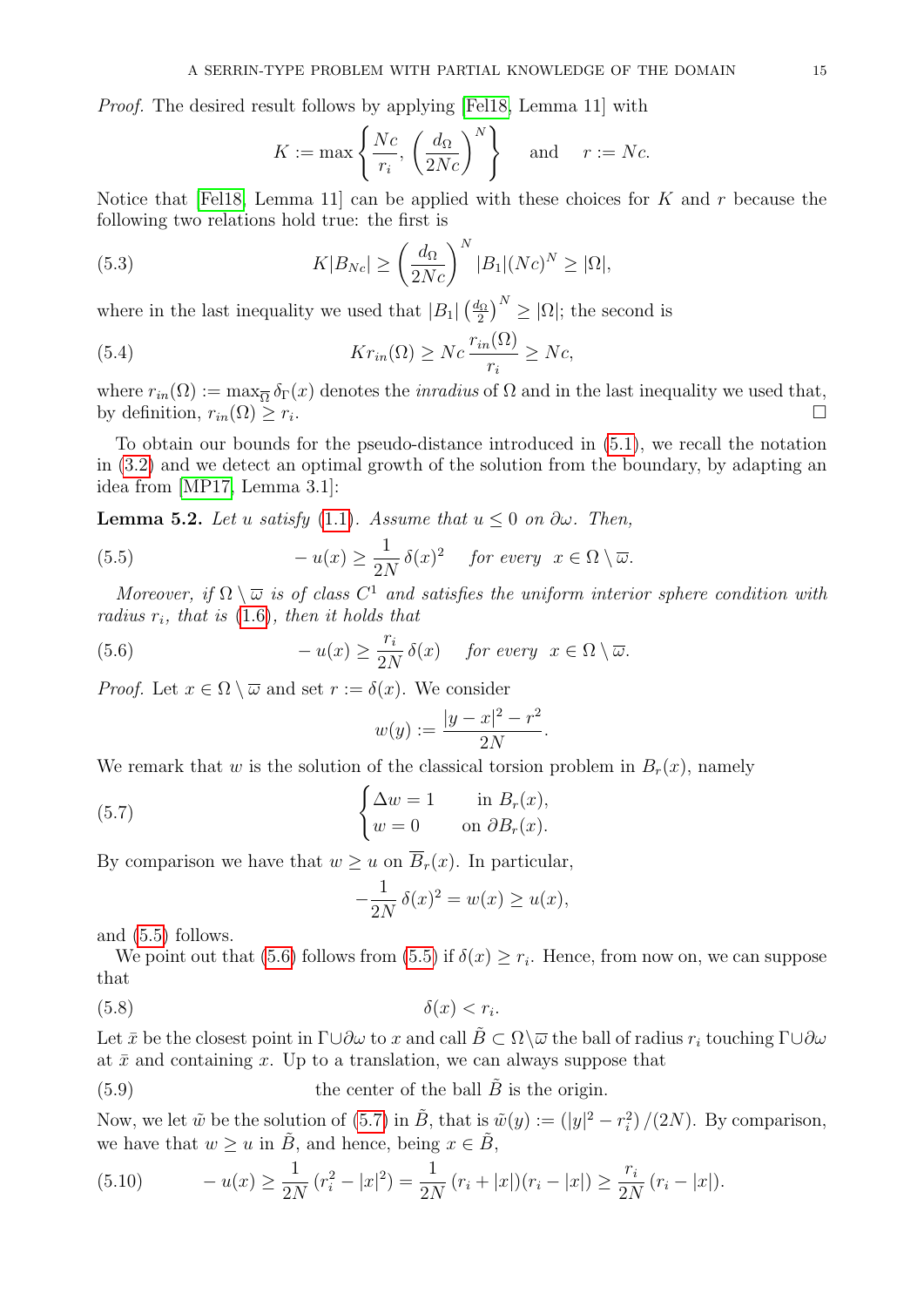Moreover, from  $(5.9)$ ,

<span id="page-15-3"></span>
$$
r_i - |x| = \delta(x).
$$

This and  $(5.10)$  give  $(5.6)$ , as desired.

We recall now some Hardy-Poincaré-type inequalities that have been proved in [\[Pog18,](#page-41-8) Section 3.2 by exploiting the works of Hurri-Syrjänen [\[Hur88,](#page-40-20) [HS94\]](#page-40-21). In what follows, for a set D and a function  $v : D \to \mathbb{R}$ ,  $v_D$  denotes the mean value of v in D, that is

(5.11) 
$$
v_D := \frac{1}{|D|} \int_D v \, dx.
$$

Also, for a function  $v: D \to \mathbb{R}$  we define by  $||v||_{p,D}$  its  $L^p$ -norm in D, that is

(5.12) 
$$
||v||_{p,D} := \left(\int_D |v(x)|^p dx\right)^{1/p},
$$

and

$$
\|\delta^{\alpha} \nabla v\|_{p,D} := \left(\sum_{i=1}^N \|\delta^{\alpha} v_i\|_{p,D}^p\right)^{\frac{1}{p}} \quad \text{and} \quad \|\delta^{\alpha} \nabla^2 v\|_{p,D} := \left(\sum_{i,j=1}^N \|\delta^{\alpha} v_{ij}\|_{p,D}^p\right)^{\frac{1}{p}},
$$

for  $0 \le \alpha \le 1$  and  $p \in [1,\infty)$ . Here and whenever no confusion is possible, we will use the abbreviated notation

<span id="page-15-4"></span><span id="page-15-1"></span>
$$
\delta(x) = \text{dist}(x, \partial D),
$$

that agrees with [\(3.2\)](#page-9-2) when  $D = \Omega \setminus \overline{\omega}$ .

<span id="page-15-2"></span>**Lemma 5.3.** Let  $D \subset \mathbb{R}^N$  be a bounded domain satisfying the uniform interior sphere condition with radius  $r_i$ , and consider three real numbers r, p and  $\alpha$  such that either

<span id="page-15-0"></span>(5.13) 
$$
1 \le p \le r \le \frac{Np}{N - p(1 - \alpha)}, \qquad p(1 - \alpha) < N \quad \text{and} \quad 0 \le \alpha \le 1,
$$

or

(5.14) 
$$
r = p \in [1, \infty) \quad and \quad \alpha = 0.
$$

Then,

(i) given  $x_0 \in D$ , there exists a positive constant  $\mu_{r,p,\alpha}(D,x_0)$  such that

(5.15) 
$$
||v||_{r,D} \leq \mu_{r,p,\alpha}(D,x_0)^{-1} ||\delta^{\alpha} \nabla v||_{p,D},
$$

for every function v which is harmonic in D and such that  $v(x_0) = 0$ ;

<span id="page-15-5"></span>(ii) there exists a positive constant  $\overline{\mu}_{r,n,\alpha}(D)$  such that

(5.16) 
$$
||v - v_D||_{r,D} \leq \overline{\mu}_{r,p,\alpha}(D)^{-1} ||\delta^{\alpha} \nabla v||_{p,D},
$$

for every function v which is harmonic in D.

Furthermore, the following explicit bounds hold. Recalling the notation in  $(3.1)$ , when r, p and  $\alpha$  are as in [\(5.13\)](#page-15-0), we have that

<span id="page-15-6"></span>(5.17) 
$$
\overline{\mu}_{r,p,\alpha}(D)^{-1} \leq k_{N,r,p,\alpha} \left(\frac{d_D}{r_i}\right)^N |D|^{\frac{1-\alpha}{N} + \frac{1}{r} + \frac{1}{p}}
$$

and

<span id="page-15-8"></span>(5.18) 
$$
\mu_{r,p,\alpha}(D,x_0)^{-1} \leq k_{N,r,p,\alpha} \left(\frac{d_D}{\min[r_i,\delta(x_0)]}\right)^N |D|^{\frac{1-\alpha}{N} + \frac{1}{r} + \frac{1}{p}},
$$

for some positive constant  $k_{N,r,p,\alpha}$ . When instead r, p and  $\alpha$  are as in [\(5.14\)](#page-15-1), we have that

<span id="page-15-7"></span>(5.19) 
$$
\overline{\mu}_{p,p,0}(D)^{-1} \leq k_{N,p} \frac{d_{D}^{3N(1+\frac{N}{p})+1}}{r_{i}^{3N(1+\frac{N}{p})}}
$$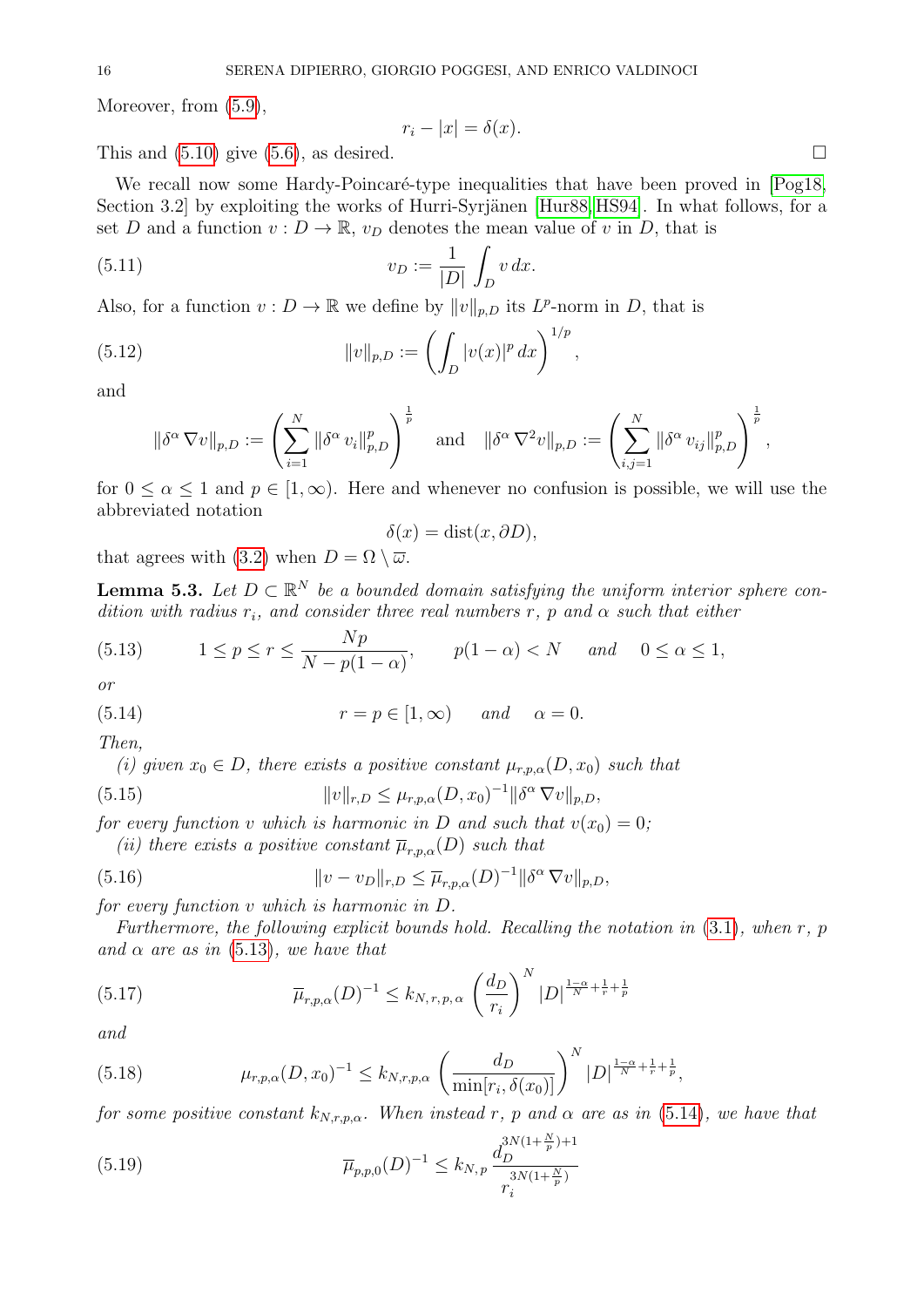and

(5.20) 
$$
\mu_{p,p,0}(D,x_0)^{-1} \leq k_{N,p} \frac{d_D^{3N(1+\frac{N}{p})+1}}{\min[r_i,\delta(x_0)]^{3N(1+\frac{N}{p})}},
$$

for some positive constant  $k_{N,n}$ .

Lemma [5.3](#page-15-2) follows from [\[MP20a,](#page-41-7) item(i) of Lemma 2.1 and items (i) and (ii) of Remark 2.4].

From Lemma [5.3](#page-15-2) we can derive estimates for the derivatives of harmonic functions, as stated in the next result (a proof of this can be found in [\[MP20a,](#page-41-7) Corollary 2.3]).

<span id="page-16-0"></span>**Corollary 5.4.** Let  $D \subset \mathbb{R}^N$  be a bounded domain satisfying the uniform interior sphere condition with radius  $r_i$ , and let v be a harmonic function in D. Consider three real numbers  $r$ , p and  $\alpha$  satisfying either [\(5.13\)](#page-15-0) or [\(5.14\)](#page-15-1).

(i) If  $x_0$  is a critical point of v in D, then it holds that

$$
\|\nabla v\|_{r,D} \le \mu_{r,p,\alpha}(D,x_0)^{-1} \|\delta^{\alpha} \nabla^2 v\|_{p,D}.
$$
  
(*ii*) If  

$$
\int_D \nabla v(x) dx = 0,
$$

then it holds that

 $\|\nabla v\|_{r,D} \leq \overline{\mu}_{r,p,\alpha}(D)^{-1} \|\delta^{\alpha} \nabla^2 v\|_{p,D}.$ 

<span id="page-16-2"></span>Remark 5.5. For later use, we mention that Lemma [5.3](#page-15-2) and Corollary [5.4](#page-16-0) hold true more in general if the assumption of the uniform interior sphere condition is dropped and replaced by the assumption that D is a John domain (see [\[Pog18,](#page-41-8) Section 3.2] or [\[MP20a,](#page-41-7) Lemma 2.1] and Corollary 2.3]): in this case explicit estimates of the relevant constants now depending on the John parameter can be found in [\[MP20a,](#page-41-7) Remark 2.4].

With the aid of Corollary [5.4](#page-16-0) we now prove the following lemma, which, together with the forthcoming Theorem [5.7,](#page-18-0) leads to a stability estimate in terms of the pseudo-distance introduced in [\(5.1\)](#page-13-3).

<span id="page-16-1"></span>**Lemma 5.6.** Let  $\Omega \setminus \overline{\omega} \subset \mathbb{R}^N$  be a bounded domain of class  $C^1$  satisfying the uniform interior sphere condition with radius  $r_i$ , that is [\(1.6\)](#page-1-0), and let  $v \in C^2(\overline{\Omega} \setminus \omega)$  be a harmonic function in  $\Omega \setminus \overline{\omega}$ . Let  $u \in C^1(\overline{\Omega} \setminus \omega)$  satisfy  $(1.1)$  and assume that  $u \leq 0$  on  $\partial \omega$ .

(i) If  $x_0$  is a critical point of v in  $\Omega$ , then it holds that

$$
\int_{\Gamma} |\nabla v|^2 dS_x \le \frac{2N}{r_i} \left( 1 + \frac{N}{r_i \mu_{2,2,\frac{1}{2}}(\Omega \setminus \overline{\omega}, x_0)^2} \right) \int_{\Omega \setminus \overline{\omega}} (-u) |\nabla^2 v|^2 dx
$$

$$
- \frac{N}{r_i} \int_{\partial \omega} \left\{ |\nabla v|^2 u_\nu - 2u < \nabla^2 v \nabla v, \nu > \right\} dS_x.
$$
If
$$
\int_{\Omega \setminus \overline{\omega}} \nabla v \, dx = 0,
$$

then it holds that

 $(ii)$ 

$$
\int_{\Gamma} |\nabla v|^2 dS_x \leq \frac{2N}{r_i} \left( 1 + \frac{N}{r_i \overline{\mu}_{2,2,\frac{1}{2}}(\Omega \setminus \overline{\omega})^2} \right) \int_{\Omega \setminus \overline{\omega}} (-u) |\nabla^2 v|^2 dx
$$

$$
- \frac{N}{r_i} \int_{\partial \omega} \left\{ |\nabla v|^2 u_\nu - 2u < \nabla^2 v \nabla v, \nu > \right\} dS_x.
$$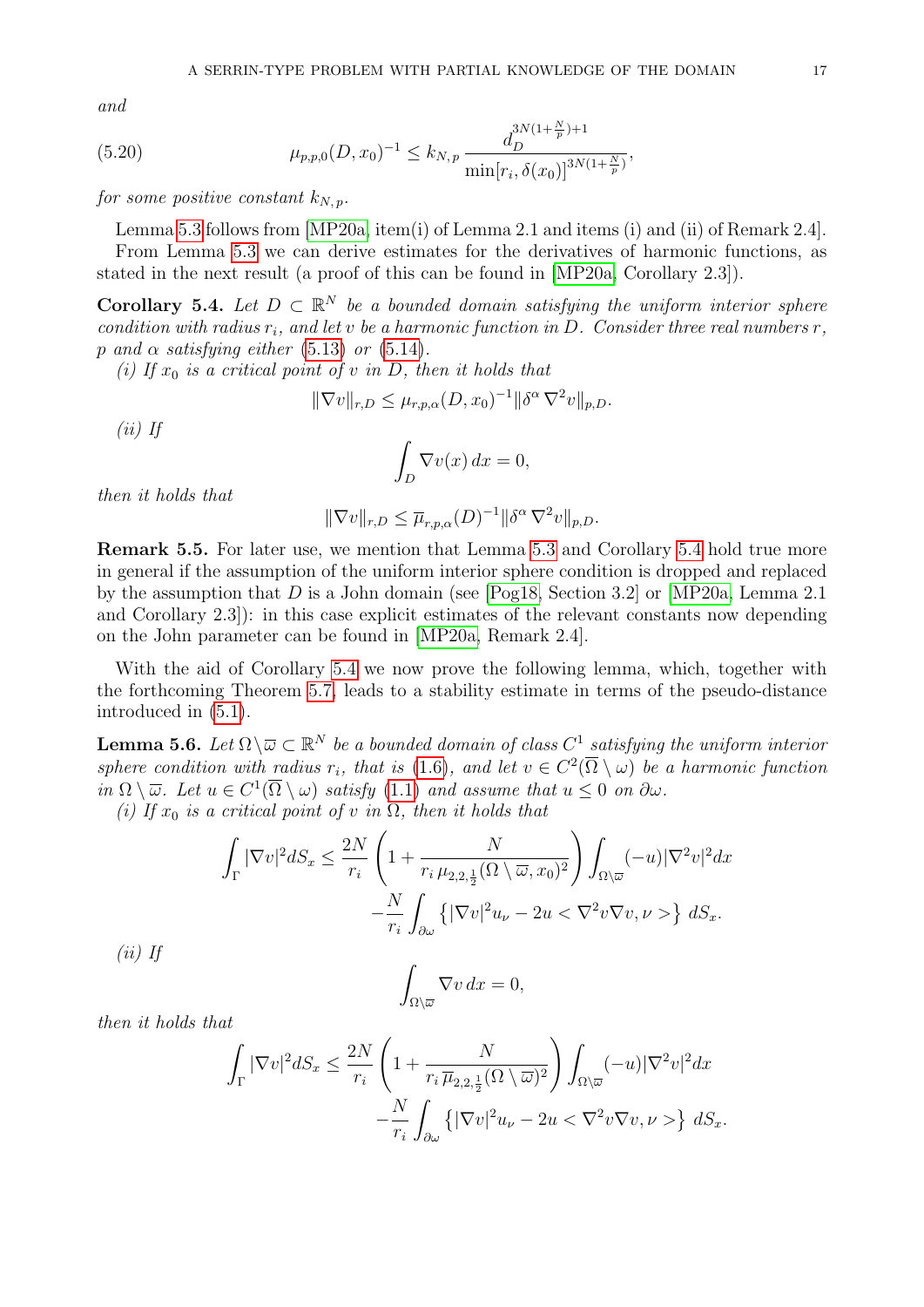Proof. We begin with the following differential identity:

(5.21) 
$$
\operatorname{div} \{v^2 \nabla u - u \nabla (v^2) \} = v^2 \Delta u - u \Delta (v^2) = v^2 - 2u |\nabla v|^2,
$$

that holds in  $\Omega \setminus \overline{\omega}$  for any harmonic function v in  $\Omega \setminus \overline{\omega}$ , if u is satisfies [\(1.1\)](#page-0-2).

Next, we integrate [\(5.21\)](#page-17-0) on  $\Omega \setminus \overline{\omega}$  and, by the divergence theorem, we get

<span id="page-17-0"></span>
$$
\int_{\Gamma} v^2 u_{\nu} dS_x = \int_{\Omega \backslash \overline{\omega}} v^2 dx + 2 \int_{\Omega \backslash \overline{\omega}} (-u) |\nabla v|^2 dx - \int_{\partial \omega} \left\{ v^2 u_{\nu} - 2uv v_{\nu} \right\} dS_x.
$$

We use this identity replacing the harmonic function  $v$  with its derivative  $v_i$ , and then we sum up over  $i = 1, \ldots, N$ . In this way, we obtain

<span id="page-17-1"></span>(5.22) 
$$
\int_{\Gamma} |\nabla v|^2 u_{\nu} dS_x = \int_{\Omega \setminus \overline{\omega}} |\nabla v|^2 dx + 2 \int_{\Omega \setminus \overline{\omega}} (-u) |\nabla^2 v|^2 dx - \int_{\partial \omega} \left\{ |\nabla v|^2 u_{\nu} - 2u < \nabla^2 v \nabla v, \nu > \right\} dS_x.
$$

We observe that, by an adaptation of Hopf's lemma (see [\[MP19,](#page-41-5) Theorem 3.10]), the term  $u_{\nu}$  in the left-hand side of [\(5.22\)](#page-17-1) can be bounded from below by  $r_i/N$ , namely

<span id="page-17-7"></span>(5.23) 
$$
u_{\nu} \ge \frac{r_i}{N} \quad \text{on } \Gamma.
$$

Hence, we obtain from [\(5.22\)](#page-17-1) that

<span id="page-17-2"></span>(5.24) 
$$
\frac{r_i}{N} \int_{\Gamma} |\nabla v|^2 dS_x \le \int_{\Omega \setminus \overline{\omega}} |\nabla v|^2 dx + 2 \int_{\Omega \setminus \overline{\omega}} (-u) |\nabla^2 v|^2 dx - \int_{\partial \omega} \{ |\nabla v|^2 u_{\nu} - 2u < \nabla^2 v \nabla v, \nu > \} dS_x.
$$

Now we suppose that  $x_0$  is a critical point of v in  $\Omega$  and we use item (i) in Corollary [5.4,](#page-16-0) applied here with  $D := \Omega \setminus \overline{\omega}$ ,  $r := p := 2$  and  $\alpha := 1/2$ , and we deduce from [\(5.24\)](#page-17-2) that

$$
\int_{\Gamma} |\nabla v|^2 \, dS_x \le \frac{N}{r_i \mu_{2,2\frac{1}{2}}(\Omega \setminus \overline{\omega}, x_0)^2} \int_{\Omega \setminus \overline{\omega}} \delta |\nabla^2 v|^2 \, dx + \frac{2N}{r_i} \int_{\Omega \setminus \overline{\omega}} (-u) |\nabla^2 v|^2 \, dx \n- \frac{N}{r_i} \int_{\partial \omega} \left\{ |\nabla v|^2 u_\nu - 2u < \nabla^2 v \nabla v, \nu \right\} \, dS_x.
$$

From this and [\(5.6\)](#page-14-1), one obtains the desired estimate in item (i). In a similar way, using item (ii) in Corollary [5.4,](#page-16-0) one shows item (ii) here, thus completing the proof.  $\Box$ 

<span id="page-17-6"></span><span id="page-17-3"></span>Now, we turn our attention to the harmonic function

$$
(5.25) \t\t\t h := q - u,
$$

where

(5.26) 
$$
q(x) := \frac{1}{2N} (|x - z|^2 - a),
$$

for some choice of  $z \in \mathbb{R}^N$  and  $a \in \mathbb{R}$ .

We remark that, by a direct computation, it is easy to check that the Cauchy-Schwarz deficit appearing in the left-hand side of  $(4.15)$  can be written in terms of h as

(5.27) 
$$
|\nabla^2 h|^2 = |\nabla^2 u|^2 - \frac{1}{N} = |\nabla^2 u|^2 - \frac{(\Delta u)^2}{N}.
$$

<span id="page-17-5"></span><span id="page-17-4"></span>Now we specify the choice of the point  $z$  in  $(5.26)$  as follows

(5.28) 
$$
z := \frac{1}{|\Omega \setminus \overline{\omega}|} \left\{ \int_{\Omega \setminus \overline{\omega}} x \, dx - N \int_{\partial \omega} u \, \nu \, dS_x \right\}.
$$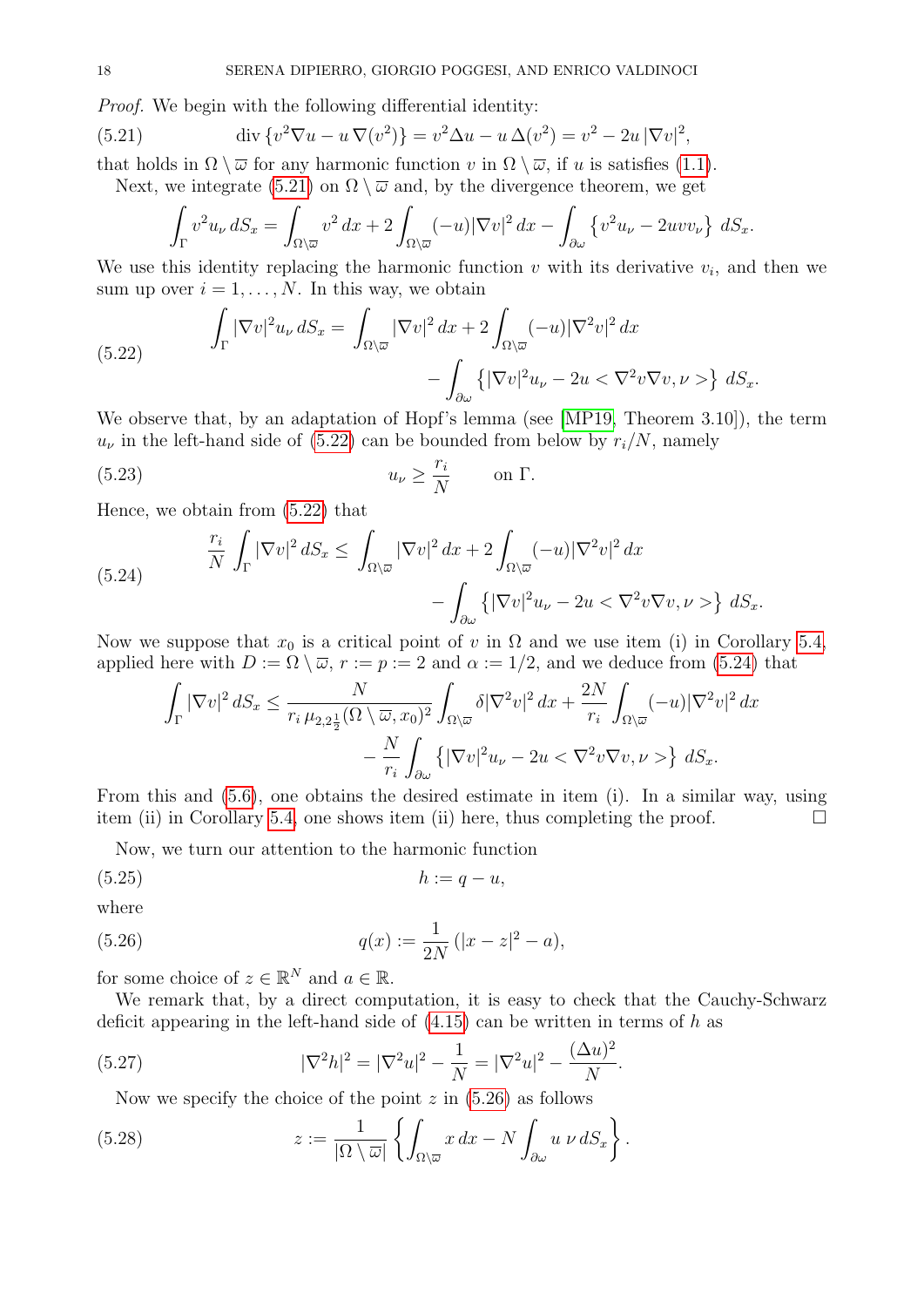We notice that as  $\overline{\omega}$  tends to the empty set and  $\int_{\partial\omega}(-u)\,dS_x$  tends to 0, z tends to the baricenter of  $\Omega$  (however, z is not the baricenter of  $\Omega \setminus \overline{\omega}$ ).

With this choice of z we have that

(5.29) 
$$
\int_{\Omega \backslash \overline{\omega}} \nabla h \, dx = 0.
$$

Indeed, by a direct computation we get that

(5.30) 
$$
\nabla h = \frac{(x-z)}{N} - \nabla u,
$$

and therefore, using Green's identity and the fact that  $u = 0$  on  $\Gamma$ ,

<span id="page-18-3"></span><span id="page-18-2"></span>
$$
\int_{\Omega\setminus\overline{\omega}}\nabla h\,dx = \int_{\Omega\setminus\overline{\omega}}\frac{(x-z)}{N}\,dx - \int_{\Omega\setminus\overline{\omega}}\nabla u\,dx
$$

$$
= \int_{\Omega\setminus\overline{\omega}}\frac{x}{N}\,dx - \frac{z}{N}|\Omega\setminus\overline{\omega}| - \int_{\partial\omega}u\,\nu\,dS_x = 0,
$$

thus proving [\(5.29\)](#page-18-2).

Gathering the previous results, we thus obtain the desired estimate on the pseudo-distance:

<span id="page-18-0"></span>**Theorem 5.7.** Let  $u \in C^2(\overline{\Omega} \setminus \omega)$  satisfy [\(1.1\)](#page-0-2) and [\(1.2\)](#page-0-0), and assume that  $u \leq 0$  on  $\partial \omega$ . Let assumptions [\(1.5\)](#page-0-1) and [\(1.6\)](#page-1-0) be verified.

Then, with the notation of [\(5.26\)](#page-17-3) and [\(5.28\)](#page-17-4), we have that

$$
\int_{\Gamma} \left| \frac{|x-z|}{N} - c \right|^2 dS_x
$$
\n
$$
\leq \frac{N}{r_i} \left( 1 + \frac{N}{r_i \overline{\mu}_{2,2,\frac{1}{2}}(\Omega \setminus \overline{\omega})^2} \right) \left\{ \int_{\partial \omega} \left[ c^2 \left( \frac{}{N} - u_{\nu} \right) + 2u \left( \frac{}{N} - u_{\nu} \right) \right. \right.
$$
\n
$$
+ u_{\nu} |\nabla u|^2 - 2 \frac{}{N} u_{\nu} + |\nabla u|^2 \frac{}{N} + \frac{2}{N} u u_{\nu} - 2 < \nabla^2 u \nabla u, \nu> u \right] dS_x \right\}
$$
\n
$$
- \frac{N}{r_i} \int_{\partial \omega} \left\{ |\nabla h|^2 u_{\nu} - 2u < \nabla^2 h \nabla h, \nu> \right\} dS_x.
$$

Proof. By [\(5.30\)](#page-18-3) and the Cauchy-Schwarz inequality,

<span id="page-18-4"></span>
$$
\left|\frac{|x-z|}{N}-|\nabla u|\right|\leq |\nabla h|.
$$

Hence, by using [\(1.2\)](#page-0-0), we get that

(5.31) 
$$
\int_{\Gamma} \left| \frac{|x-z|}{N} - c \right|^2 dS_x \le \int_{\Gamma} |\nabla h|^2 dS_x.
$$

Now we remark that we are in the position of using point (ii) of Lemma [5.6](#page-16-1) with  $v := h$ , thanks to  $(5.29)$ . Hence, putting together  $(5.31)$ , Lemma [5.6,](#page-16-1)  $(5.27)$  and  $(4.15)$  we get the desired result.

<span id="page-18-5"></span>6. SOME ESTIMATES ON  $\rho_e - \rho_i$ 

<span id="page-18-1"></span>If z is as in  $(5.28)$ , we set

(6.1) 
$$
\rho_e := \max_{x \in \Gamma} |x - z|
$$
 and  $\rho_i := \min_{x \in \Gamma} |x - z|$ .

In this way, whenever  $z \in \Omega$ , we have that

(6.2) 
$$
B_{\rho_i}(z) \subset \Omega \subset B_{\rho_e}(z) \quad \text{and} \quad \Gamma \subset \overline{B}_{\rho_e}(z) \setminus B_{\rho_i}(z).
$$

The aim of the present section is to obtain quantitative estimates for the difference  $\rho_e - \rho_i$ .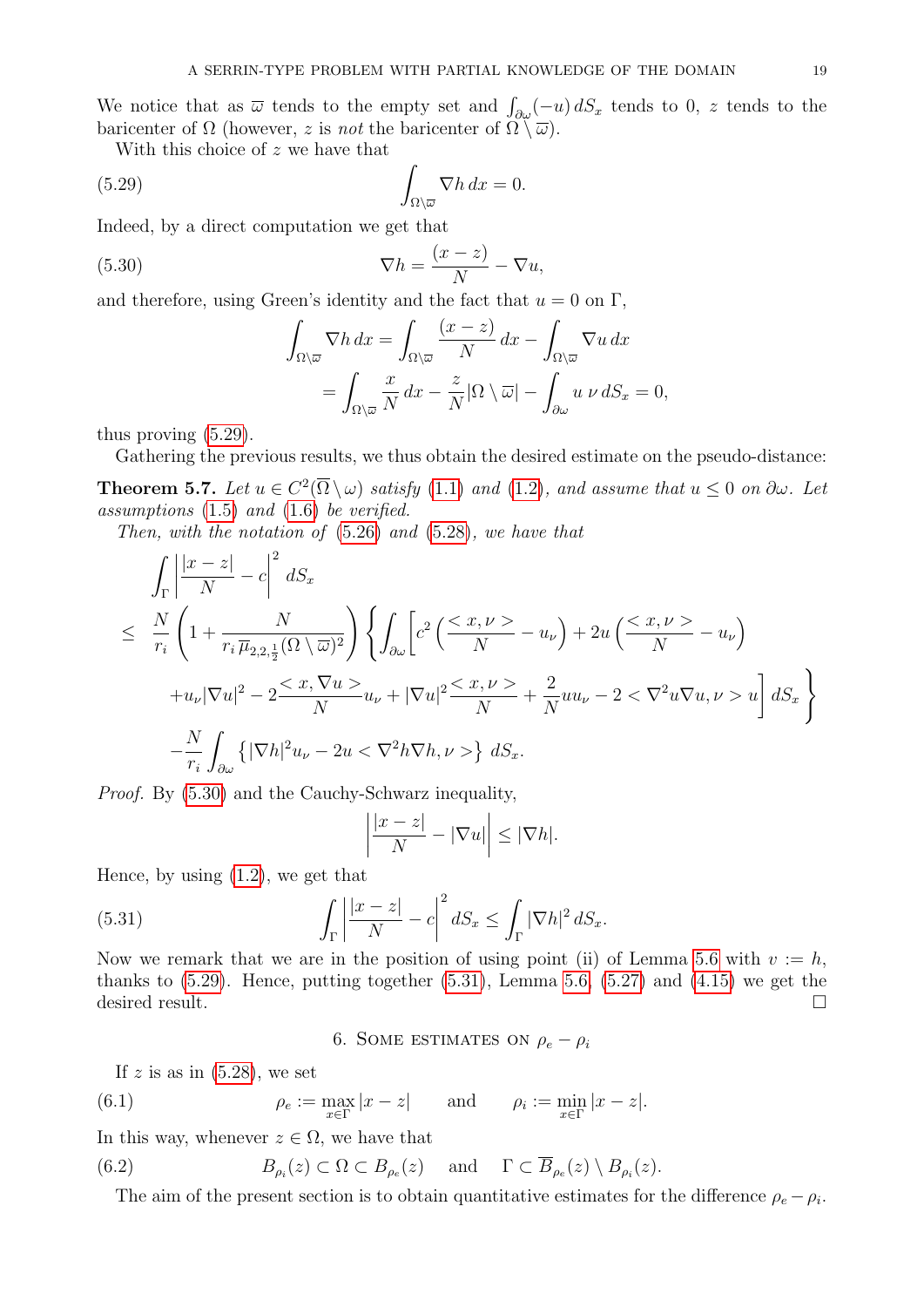We remark that, recalling the notation in  $(3.1)$ ,

$$
(6.3) \t\t \t\t \rho_e - \rho_i \leq d_{\Omega}.
$$

Indeed, for every  $w_1, w_2 \in \Gamma$ , we have that

<span id="page-19-0"></span>
$$
|w_1 - z| \le |w_1 - w_2| + |w_2 - z| \le d_{\Omega} + |w_2 - z|.
$$

As a result, taking  $w_1$  maximizing the distance to z, and  $w_2$  minimizing the distance to z, we obtain that  $\rho_e \leq d_{\Omega} + \rho_i$ , that is [\(6.3\)](#page-19-0).

Also, by using  $\delta_{\Gamma}(x)$  to denote the distance of a point  $x \in \Omega$  to the boundary  $\Gamma$  we define the complementary parallel set as

(6.4) 
$$
\Omega_{\sigma}^{c} := \{ y \in \Omega : \delta_{\Gamma}(y) < \sigma \} \quad \text{for } 0 < \sigma \leq r_{i}.
$$

Notice that, since  $\Omega \setminus \overline{\omega}$  satisfies the uniform interior sphere condition of radius  $r_i$ , it holds that

<span id="page-19-7"></span> $\Omega_{\sigma}^{c} \subset \Omega \setminus \overline{\omega}$  for every  $0 < \sigma \leq r_{i}$ .

Lemma [6.1](#page-19-1) below contains an inequality for the oscillation of a harmonic function  $v$  in terms of its  $L^p$ -norm in  $\Omega \setminus \overline{\omega}$  and of a bound for its gradient in  $\Omega^c_\sigma$ . More precisely, recalling the notation in  $(5.11)$  and  $(5.12)$ , we have:

<span id="page-19-1"></span>**Lemma 6.1.** Let  $\Omega \setminus \overline{\omega} \subset \mathbb{R}^N$  satisfy the uniform interior sphere condition of radius  $r_i$  on  $\Gamma$ , that is [\(1.17\)](#page-3-0), and suppose that  $\Gamma$  is of class  $C^1$ . Let v be a harmonic function in  $\Omega \setminus \overline{\omega}$  of class  $C^1(\overline{\Omega_{r_i}^c})$ , and let G be an upper bound for the gradient of v on  $\overline{\Omega_{r_i}^c}$ .

Then, given  $p \geq 1$ , there exist two positive constants  $a_{N,p}$  and  $\alpha_{N,p}$  depending only on N and p such that if

(6.5) 
$$
||v - v_{\Omega \setminus \overline{\omega}}||_{p,\Omega \setminus \overline{\omega}} \le \alpha_{N,p} r_i^{\frac{N+p}{p}} G,
$$

then we have that

(6.6) 
$$
\max_{\Gamma} v - \min_{\Gamma} v \le a_{N,p} G^{\frac{N}{N+p}} ||v - v_{\Omega \setminus \overline{\omega}}||_{p,\Omega \setminus \overline{\omega}}^{p/(N+p)}.
$$

Lemmata [6.1](#page-19-1) and [6.3](#page-21-0) and Theorem [6.4](#page-22-0) here adapt to the present situation ideas originating from [\[Pog18\]](#page-41-8) and [\[MP20a\]](#page-41-7) – see also [\[MP20b\]](#page-41-15) for generalizations in other directions of those ideas. Here, we obtain Lemma [6.1](#page-19-1) as an immediate consequence of the following new refined estimate, that will be crucial in Subsection [8.2.](#page-35-0)

<span id="page-19-6"></span>**Lemma 6.2.** Let  $\Omega \setminus \overline{\omega} \subset \mathbb{R}^N$  satisfy the uniform interior sphere condition of radius  $r_i$  on  $\Gamma$ , that is [\(1.17\)](#page-3-0), and suppose that  $\Gamma$  is of class  $C^1$ . Let v be a harmonic function in  $\Omega \setminus \overline{\omega}$  of class  $C^1(\overline{\Omega_{r_i}^c})$ , and let G be an upper bound for the gradient of v on  $\overline{\Omega_{r_i}^c}$ .

<span id="page-19-3"></span><span id="page-19-2"></span>Given  $\lambda \in \mathbb{R}$ , we choose  $\overline{x} \in \Gamma$  for which

(6.7) 
$$
|v(\overline{x}) - \lambda| = \max_{\Gamma} |v(x) - \lambda|
$$

and set

$$
(6.8) \t\t x_0 := \overline{x} - r_i \nu(\overline{x}).
$$

Then, given  $p \geq 1$ , there exist two positive constants  $a_{N,p}$  and  $\alpha_{N,p}$  depending only on N and p such that if

<span id="page-19-5"></span>(6.9) 
$$
||v - \lambda||_{p, B_{r_i}(x_0)} \leq \alpha_{N, p} r_i^{\frac{N+p}{p}} G.
$$

then we have that

<span id="page-19-4"></span>(6.10) 
$$
\max_{\Gamma} v - \min_{\Gamma} v \le a_{N,p} G^{\frac{N}{N+p}} \|v - \lambda\|_{p, B_{r_i}(x_0)}^{p/(N+p)}
$$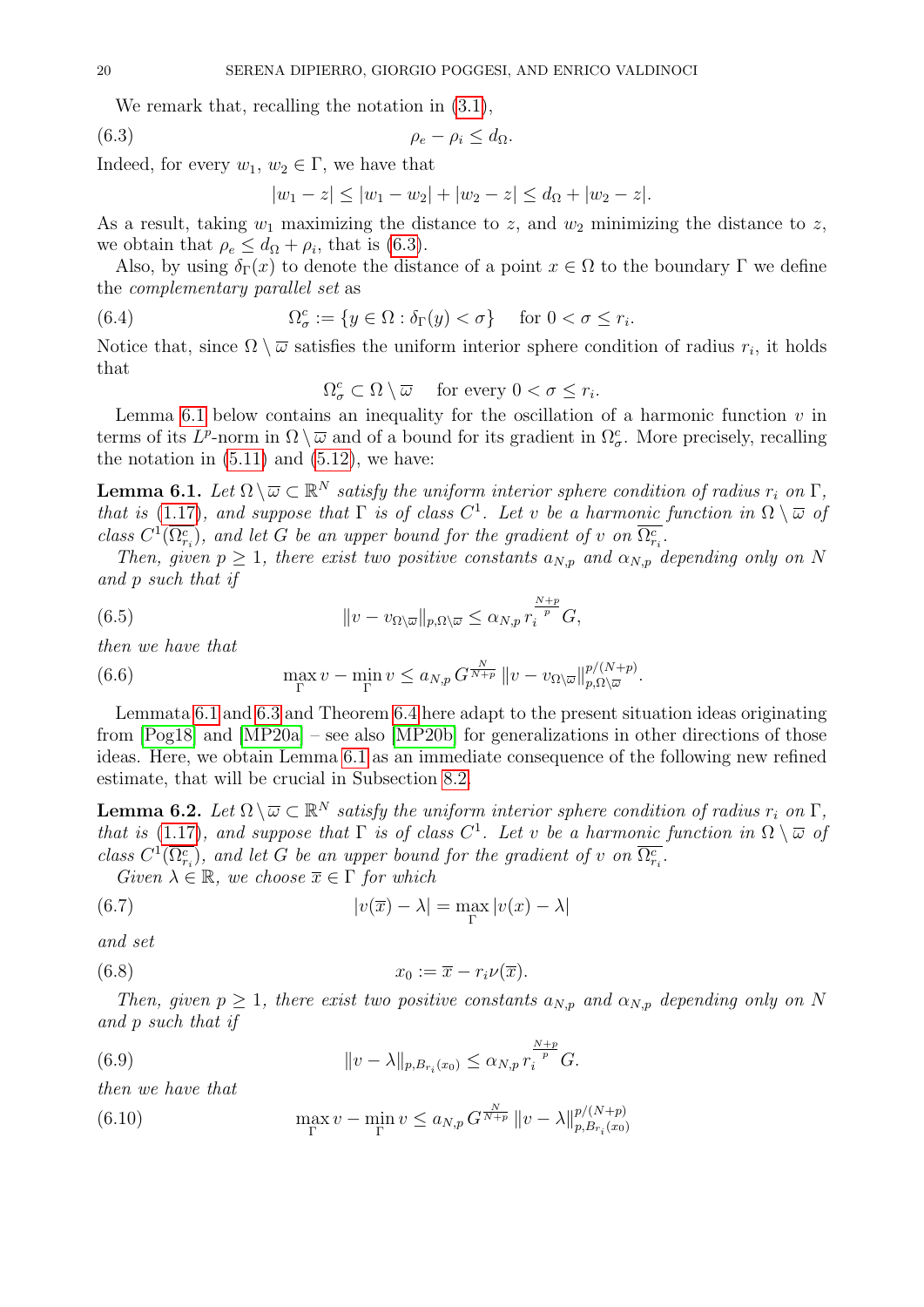Proof. By [\(6.7\)](#page-19-2), it holds that

(6.11) 
$$
\max_{\Gamma} v - \min_{\Gamma} v \le 2 |v(\overline{x}) - \lambda|
$$

For  $0 < \sigma \leq r_i$ , we define

<span id="page-20-1"></span><span id="page-20-0"></span>
$$
\overline{y} := \overline{x} - \sigma \nu(\overline{x}).
$$

Notice that, in light of [\(6.8\)](#page-19-3) and  $(1.17)$  – and being  $\Gamma$  of class  $C^1$  – we have that (6.12)  $B_{\sigma}(\overline{y}) \subset B_{r_i}(x_0) \subset \Omega \setminus \overline{\omega}.$ 

By the fundamental theorem of calculus we have that

(6.13) 
$$
v(\overline{x}) = v(\overline{y}) + \int_0^{\sigma} \langle \nabla v(\overline{x} - t\nu(\overline{x})), \nu(\overline{x}) \rangle dt.
$$

Furthermore, since v is harmonic in  $\Omega \setminus \overline{\omega}$ , we can use the mean value property for the balls with radius  $\sigma$  centered at  $\bar{y}$ , thanks to [\(6.12\)](#page-20-0), and find that

<span id="page-20-2"></span>
$$
|v(\overline{y}) - \lambda| = \left| \frac{1}{|B_1| \sigma^N} \int_{B_{\sigma}(\overline{y})} v(y) dy - \lambda \right|
$$
  
\n
$$
\leq \frac{1}{|B_1| \sigma^N} \int_{B_{\sigma}(\overline{y})} |v - \lambda| dy
$$
  
\n
$$
\leq \frac{1}{[|B_1| \sigma^N]^{1/p}} \left[ \int_{B_{\sigma}(\overline{y})} |v - \lambda|^p dy \right]^{1/p}
$$
  
\n
$$
\leq \frac{1}{[|B_1| \sigma^N]^{1/p}} \left[ \int_{B_{r_i}(x_0)} |v - \lambda|^p dy \right]^{1/p}
$$

,

where we used an application of Hölder's inequality and  $(6.12)$  once again.

This, [\(6.11\)](#page-20-1) and [\(6.13\)](#page-20-2) yield that

(6.14) 
$$
\max_{\Gamma} v - \min_{\Gamma} v \le 2 |v(\overline{x}) - \lambda|
$$
  
=  $2 \left| v(\overline{y}) - \lambda + \int_0^{\sigma} \langle \nabla v(\overline{x} - t\nu(\overline{x})), \nu(\overline{x}) \rangle dt \right| \le 2 (|v(\overline{y}) - \lambda| + \sigma G)$   
 $\le 2 \left[ \frac{||v - \lambda||_{p, B_{r_i}(x_0)}}{|B_1|^{1/p} \sigma^{N/p}} + \sigma G \right],$ 

for every  $0 < \sigma \leq r_i$ .

Therefore, by minimizing the right-hand side of the last inequality, we can conveniently choose

(6.15) 
$$
\sigma := \left(\frac{N \|v - \lambda\|_{p, B_{r_i}(x_0)}}{p |B_1|^{1/p} G}\right)^{p/(N+p)}
$$

and obtain [\(6.10\)](#page-19-4) if  $\sigma \leq r_i$ ; [\(6.9\)](#page-19-5) follows.

<span id="page-20-3"></span>The computations show that

(6.16) 
$$
a_{N,p} := \frac{2(N+p)}{N^{\frac{N}{N+p}} p^{\frac{p}{N+p}} |B_1|^{\frac{1}{N+p}}} \text{ and } \alpha_{N,p} := \frac{p}{N} |B_1|^{\frac{1}{p}}.
$$

From Lemma 6.2, we immediately get the proof of Lemma 6.1 as follows: *Proof of Lemma 6.1*. Since, by 
$$
(6.12)
$$

$$
||v - \lambda||_{p, B_{r_i}(x_0)} \le ||v - \lambda||_{p, \Omega \setminus \overline{\omega}},
$$

 $\Box$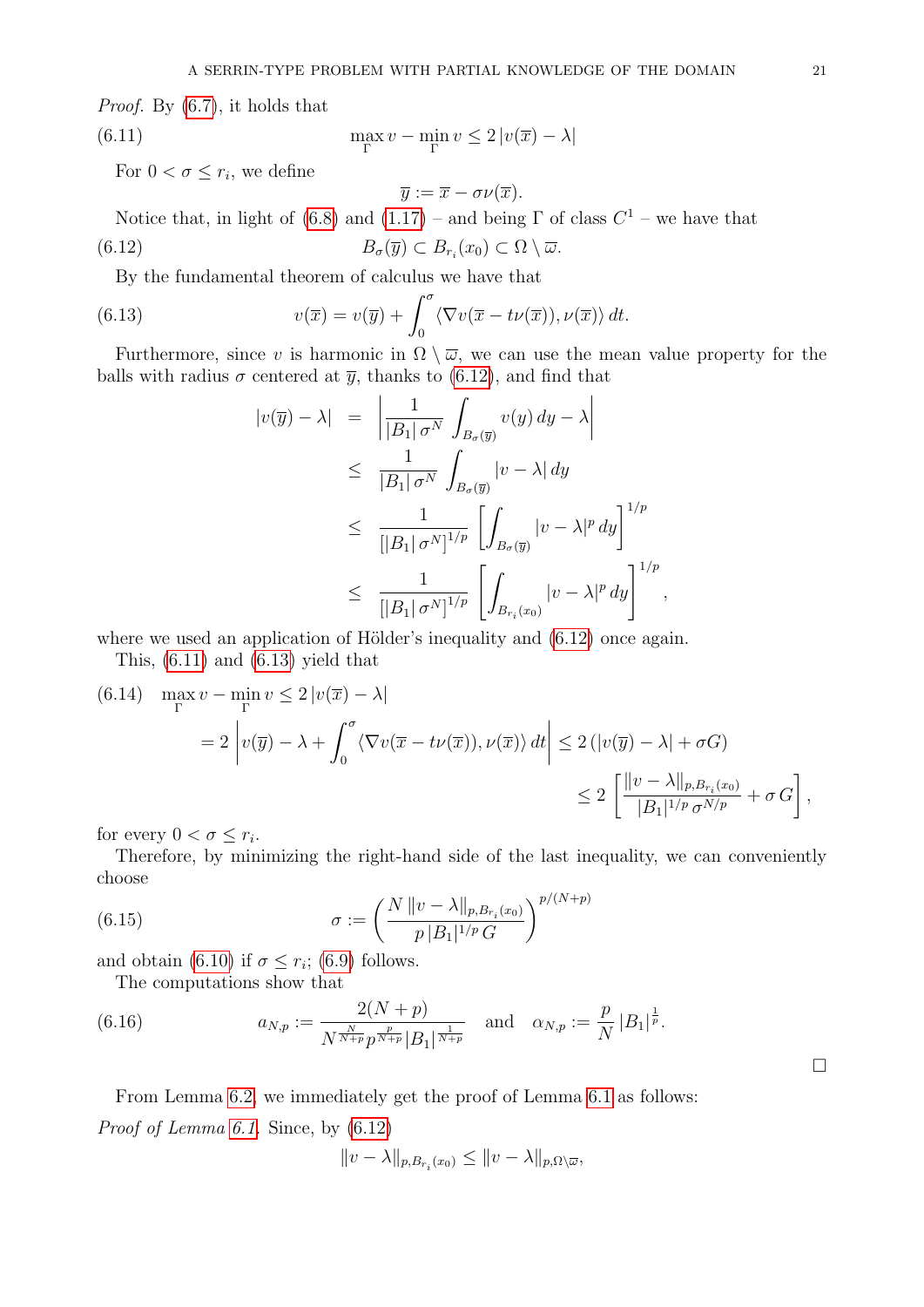the desired result easily follows from Lemma [6.2,](#page-19-6) by choosing  $\lambda := v_{\Omega \setminus \overline{\omega}}$ . The constants  $a_{N,p}$ and  $\alpha_{N,p}$  are still those defined in [\(6.16\)](#page-20-3).

We now turn our attention to the harmonic function h introduced in  $(5.25)$ , and we modify Lemma [6.1](#page-19-1) to link  $\rho_e - \rho_i$  to the L<sup>p</sup>-norm of h. Since  $h = q$  on  $\Gamma$ , we have that

<span id="page-21-1"></span>(6.17) 
$$
\max_{\Gamma} h - \min_{\Gamma} h = \max_{\Gamma} q - \min_{\Gamma} q = \frac{1}{2N} \left( \max_{x \in \Gamma} |x - z|^2 - \min_{x \in \Gamma} |x - z|^2 \right)
$$

$$
= \frac{1}{2N} \left( \rho_e^2 - \rho_i^2 \right),
$$

due to [\(5.26\)](#page-17-3) and [\(6.1\)](#page-18-5).

We also observe that, by definition of  $\rho_e$ , it follows that

$$
\rho_e \ge \frac{d_{\Omega}}{2}.
$$

<span id="page-21-5"></span>Then, from [\(6.17\)](#page-21-1) and [\(6.18\)](#page-21-2) we obtain that

(6.19) 
$$
\max_{\Gamma} h - \min_{\Gamma} h \ge \frac{d_{\Omega}}{4N} (\rho_e - \rho_i).
$$

The next result gives an explicit bound on the difference  $\rho_e - \rho_i$ :

<span id="page-21-0"></span>**Lemma 6.3.** Let  $\Omega \setminus \overline{\omega} \subset \mathbb{R}^N$  satisfy the uniform interior sphere condition of radius  $r_i$  on  $\Gamma$ , that is [\(1.17\)](#page-3-0), and suppose that  $\Gamma$  is of class  $C^1$ . Let u satisfy [\(1.1\)](#page-0-2) and  $u \in C^1((\Omega \setminus \overline{\omega}) \cup \Gamma)$ , let q be as in [\(5.26\)](#page-17-3) with  $z \in \Omega$ , and let h be as in [\(5.25\)](#page-17-6).

<span id="page-21-2"></span> $\overline{p}$ 

Then, there exists a positive constant  $C$  such that

(6.20) 
$$
\rho_e - \rho_i \leq C \left\| h - h_{\Omega \setminus \overline{\omega}} \right\|_{p,\Omega \setminus \overline{\omega}}^{p/(N+p)}.
$$

The constant C depends on N, p,  $d_{\Omega}$ ,  $r_i$ , M, where

(6.21) 
$$
M := \max_{\overline{\Omega_{r_i}^c}} |\nabla u|.
$$

Proof. By direct computations (see e.g. [\(5.30\)](#page-18-3)) it is easy to check that

<span id="page-21-6"></span><span id="page-21-4"></span><span id="page-21-3"></span>
$$
|\nabla h|\leq M+\frac{d_{\Omega}}{N}\quad \text{on } \overline{\Omega_{r_i}^c},
$$

where  $M$  is defined in  $(6.21)$ .

We now consider the constants  $a_{N,p}$  and  $\alpha_{N,p}$  defined in [\(6.16\)](#page-20-3) and we distinguish two cases, according on whether

(6.22) 
$$
\|h - h_{\Omega \backslash \overline{\omega}}\|_{p, \Omega \backslash \overline{\omega}} \le \alpha_{N, p} \left(M + \frac{d_{\Omega}}{N}\right) r_i^{\frac{N+p}{p}}
$$

or

(6.23) 
$$
\|h - h_{\Omega \setminus \overline{\omega}}\|_{p, \Omega \setminus \overline{\omega}} > \alpha_{N, p} \left(M + \frac{d_{\Omega}}{N}\right) r_i^{\frac{N+p}{p}},
$$

If [\(6.22\)](#page-21-4) holds true, we can apply Lemma [6.1](#page-19-1) with  $v := h$  and  $G := M + \frac{d_{\Omega}}{N}$  $\frac{d_{\Omega}}{N}$ . Thus, by means of [\(6.19\)](#page-21-5) we deduce that [\(6.20\)](#page-21-6) holds with

(6.24) 
$$
C := 4N a_{N,p} \frac{\left(M + \frac{d_{\Omega}}{N}\right)^{\frac{N}{N+p}}}{d_{\Omega}}.
$$

On the other hand, if [\(6.23\)](#page-21-7) holds true, it is trivial to check that [\(6.20\)](#page-21-6) is verified with

<span id="page-21-8"></span><span id="page-21-7"></span>
$$
C := \frac{d_{\Omega}}{\left[\alpha_{N,p}\,\left(M + \frac{d_{\Omega}}{N}\right)\right]^{\frac{p}{N+p}}\,r_i},
$$

thanks to [\(6.3\)](#page-19-0).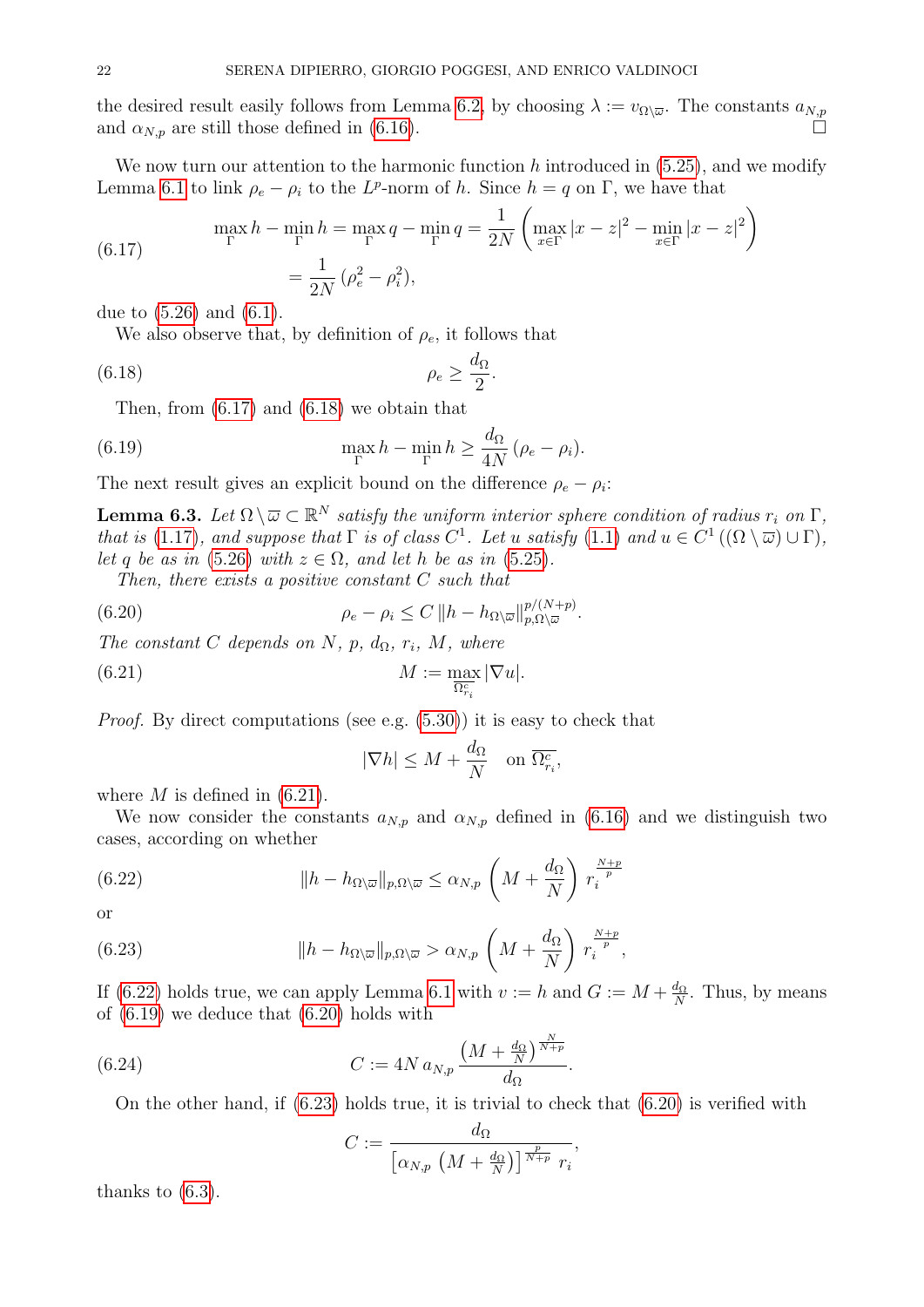Thus, [\(6.20\)](#page-21-6) always holds true if we choose the maximum between this constant and that in  $(6.24)$ .

<span id="page-22-0"></span>**Theorem 6.4.** Let  $\Omega \setminus \overline{\omega} \subset \mathbb{R}^N$  satisfy the uniform interior sphere condition of radius  $r_i$ , that is [\(1.6\)](#page-1-0), and suppose that  $\Gamma$  is of class  $C^1$ . Let u satisfy [\(1.1\)](#page-0-2),  $u \in C^1((\Omega \setminus \overline{\omega}) \cup \Gamma)$ , and suppose that  $u \leq 0$  on  $\partial \omega$ . Let q be as in [\(5.26\)](#page-17-3) with z chosen as in [\(5.28\)](#page-17-4), and assume that z belongs to  $\Omega$ . Let h be as in [\(5.25\)](#page-17-6).

<span id="page-22-1"></span>Then, there exists a positive constant C such that

(6.25) 
$$
\rho_e - \rho_i \leq C \|\delta^{\frac{1}{2}} \nabla^2 h\|_{2,\Omega\setminus\overline{\omega}}^{\tau_N},
$$

with the following specifications:

(*i*)  $\tau_2 = 1$ ;

- (ii)  $\tau_3$  is arbitrarily close to 1, in the sense that, for any  $\theta \in (0,1)$  sufficiently small, there exists a positive constant C such that [\(6.25\)](#page-22-1) holds with  $\tau_3 = 1 - \theta$ ;
- (iii)  $\tau_N = 2/(N-1)$  for  $N \geq 4$ .

The constant C depends on N,  $r_i$ ,  $d_{\Omega}$ , M (as defined in [\(6.21\)](#page-21-3)), and  $\theta$  (the latter, only in the case  $N = 3$ ).

*Proof.* For the sake of clarity, we will always use the letter  $C$  to denote the constants in all the inequalities appearing in the proof. Their explicit computation will be clear by following the steps of the proof (see the forthcoming Remark [6.5\)](#page-23-0).

(i) Let  $N = 2$ . By the Sobolev immersion theorem (for instance we apply [\[Fri76,](#page-40-22) Theorem 9.1] to the function  $h - h_{\Omega}$ , we deduce that there exists a positive constant C such that

(6.26) 
$$
\max_{\overline{\Omega}\setminus\omega}|h-h_{\Omega\setminus\overline{\omega}}|\leq C\,||h-h_{\Omega\setminus\overline{\omega}}||_{W^{1,4}(\Omega\setminus\overline{\omega})}.
$$

As noticed in [\[MP20a,](#page-41-7) Remark 2.9], the immersion constant in  $(6.26)$  depends on N and  $r_i$ only.

Applying [\(5.16\)](#page-15-5) with  $D := \Omega \setminus \overline{\omega}$ ,  $v := h$ ,  $r := p := 4$ , and  $\alpha := 0$  leads to (6.27)  $\|h - h_{\Omega\setminus\overline{\omega}}\|_{W^{1,4}(\Omega\setminus\overline{\omega})} \leq C \|\nabla h\|_{4,\Omega\setminus\overline{\omega}}.$ 

Also, since [\(5.29\)](#page-18-2) holds true, we can apply item (ii) of Corollary [5.4](#page-16-0) with  $v := h, D := \Omega \setminus \overline{\omega}$ ,  $r := 4$ ,  $p := 2$ , and  $\alpha := 1/2$  and obtain that

<span id="page-22-3"></span><span id="page-22-2"></span>
$$
\|\nabla h\|_{4,\Omega\setminus\overline{\omega}}\leq C\,\|\delta^{\frac{1}{2}}\,\nabla^2 h\|_{2,\Omega\setminus\overline{\omega}}.
$$

From this and [\(6.27\)](#page-22-3), we get that

$$
||h - h_{\Omega \setminus \overline{\omega}}||_{W^{1,4}(\Omega \setminus \overline{\omega})} \leq C ||\delta^{\frac{1}{2}} \nabla^2 h||_{2,\Omega \setminus \overline{\omega}}.
$$

This inequality, together with [\(6.26\)](#page-22-2), gives that

$$
\max_{\Gamma} h - \min_{\Gamma} h \le C \, \|\delta^{\frac{1}{2}} \, \nabla^2 h\|_{2, \Omega \setminus \omega}.
$$

Thus, by recalling [\(6.19\)](#page-21-5) we get that [\(6.25\)](#page-22-1) holds with  $\tau_2 = 1$ .

(ii) Let  $N = 3$ . For any  $\theta \in (0, 1)$  sufficiently small, we notice that

<span id="page-22-4"></span>
$$
r := \frac{3(1-\theta)}{\theta}
$$
,  $p := 3(1-\theta)$  and  $\alpha := 0$ 

satisfy [\(5.13\)](#page-15-0) in Lemma [5.3.](#page-15-2) Hence, we can apply the estimate in [\(5.16\)](#page-15-5) with  $D := \Omega \setminus \overline{\omega}$ and  $v := h$ , obtaining that

(6.28) 
$$
\|h - h_{\Omega \setminus \overline{\omega}}\|_{\frac{3(1-\theta)}{\theta}, \Omega \setminus \overline{\omega}} \leq C \|\nabla h\|_{2, \Omega \setminus \overline{\omega}}.
$$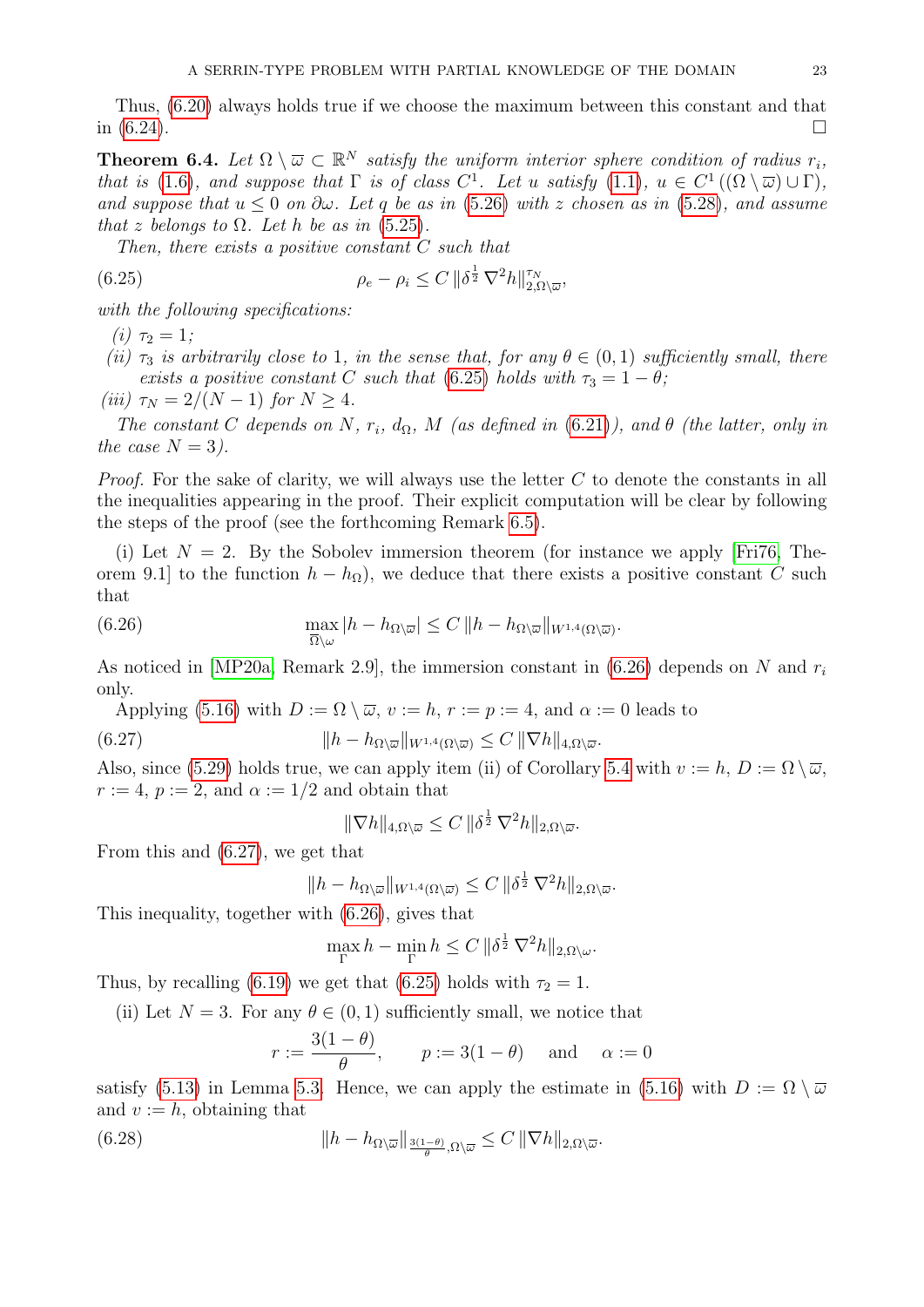Furthermore,

$$
r := 3(1 - \theta),
$$
  $p := 2,$  and  $\alpha := \frac{1}{2}$ 

satisfy [\(5.13\)](#page-15-0), and therefore item (ii) of Corollary [5.4,](#page-16-0) applied again with  $D := \Omega \setminus \overline{\omega}$  and  $v :=$ h, yields that

$$
\|\nabla h\|_{2,\Omega\setminus\overline{\omega}}\leq C\,\|\delta^{\frac{1}{2}}\,\nabla^2 h\|_{2,\Omega\setminus\overline{\omega}}.
$$

This and [\(6.28\)](#page-22-4) give that

$$
||h - h_{\Omega \setminus \overline{\omega}}||_{\frac{3(1-\theta)}{\theta}, \Omega \setminus \overline{\omega}} \leq C ||\delta^{\frac{1}{2}} \nabla^2 h||_{2, \Omega \setminus \overline{\omega}}.
$$

Thus, by using Lemma [6.3](#page-21-0) with  $p := \frac{3(1-\theta)}{\theta}$  $\frac{(-\theta)}{\theta}$ , we obtain that

<span id="page-23-1"></span>
$$
\rho_e - \rho_i \le C \, \|\delta^{\frac{1}{2}} \, \nabla^2 h\|_{2,\Omega\setminus\overline{\omega}}^{1-\theta}.
$$

which is [\(6.25\)](#page-22-1) with  $\tau_3 = 1 - \theta$ .

(iii) Let  $N \geq 4$ . In light of [\(5.29\)](#page-18-2), we can apply to h item (ii) of Corollary [5.4](#page-16-0) with  $D := \Omega \setminus \overline{\omega}, r := \frac{2N}{N-1}, p := 2$ , and  $\alpha := 1/2$  (noticing that they satisfy [\(5.13\)](#page-15-0)), and obtain that

(6.29) 
$$
\|\nabla h\|_{\frac{2N}{N-1},\Omega\setminus\overline{\omega}} \leq C \|\delta^{\frac{1}{2}}\nabla^2 h\|_{2,\Omega\setminus\overline{\omega}}.
$$

Being  $N \geq 4$ , we can also apply [\(5.16\)](#page-15-5) with  $D := \Omega \setminus \overline{\omega}$ ,  $v := h$ ,  $r := \frac{2N}{N-3}$ ,  $p := \frac{2N}{N-1}$ , and  $\alpha := 0$ , and get

(6.30) 
$$
\|h - h_{\Omega \setminus \overline{\omega}}\|_{\frac{2N}{N-3}} \leq C \|\nabla h\|_{\frac{2N}{N-1}, \Omega \setminus \overline{\omega}}.
$$

Thus, from [\(6.29\)](#page-23-1) and [\(6.30\)](#page-23-2) we conclude that

<span id="page-23-2"></span>
$$
||h - h_{\Omega \setminus \overline{\omega}}||_{\frac{2N}{N-3}, \Omega \setminus \overline{\omega}} \leq C ||\delta^{\frac{1}{2}} \nabla^2 h||_{2, \Omega \setminus \overline{\omega}}.
$$

Then, Lemma [6.3,](#page-21-0) applied with  $p := \frac{2N}{N-3}$ , gives that [\(6.25\)](#page-22-1) holds with  $\tau_N = 2/(N-1)$ .  $\Box$ 

<span id="page-23-0"></span>**Remark 6.5** (On the constant C in  $(6.25)$ ). The constant C in  $(6.25)$  can be explicitly computed by following the steps of the proof of Theorem [6.4,](#page-22-0) and it can be shown to depend only on the parameters mentioned in the statement of Theorem [6.4.](#page-22-0) Indeed, the parameters  $\overline{\mu}_{r,p,\alpha}(\Omega \setminus \overline{\omega})$  and  $\overline{\mu}_{p,p,\alpha}(\Omega \setminus \overline{\omega})$ , can be estimated by means of [\(5.17\)](#page-15-6) and [\(5.19\)](#page-15-7). Then, we notice that  $d_{\Omega \backslash \overline{\omega}} \leq d_{\Omega}$  and

$$
(6.31) \t\t |\Omega \setminus \overline{\omega}| \le |\Omega|.
$$

Finally, to remove the dependence on the volume, we use the trivial bound

(6.32) 
$$
|\Omega|^{1/N} \le |B_1|^{1/N} d_{\Omega}/2.
$$

**Remark 6.6** (Another choice for the point z in  $(6.1)$ ). Another possible way to choose z in  $(6.1)$  (different from  $(5.28)$ ) is

<span id="page-23-4"></span><span id="page-23-3"></span>
$$
z = x_0 - \nabla u(x_0),
$$

where  $x_0 \in \Omega \setminus \overline{\omega}$  is any point such that  $\delta(x_0) \geq r_i$ . In fact, with this choice we obtain that  $\nabla h(x_0) = 0$  and we can thus use item (i) of Corollary [5.4](#page-16-0) instead of item (ii).

Then, we can estimate the parameters  $\mu_{r,p,\alpha}(\Omega \setminus \overline{\omega}, x_0)$  in terms of  $r_i$  and  $d_{\Omega}$  by using [\(5.18\)](#page-15-8), the fact that  $\delta(x_0) \geq r_i$ , and [\(6.32\)](#page-23-3).

Also with this choice, in order to obtain an analogue of Theorem [6.4,](#page-22-0) we should additionally require that  $z \in \Omega$ , to be sure that the ball  $B_{\rho_i}(z)$  is contained in  $\Omega$ .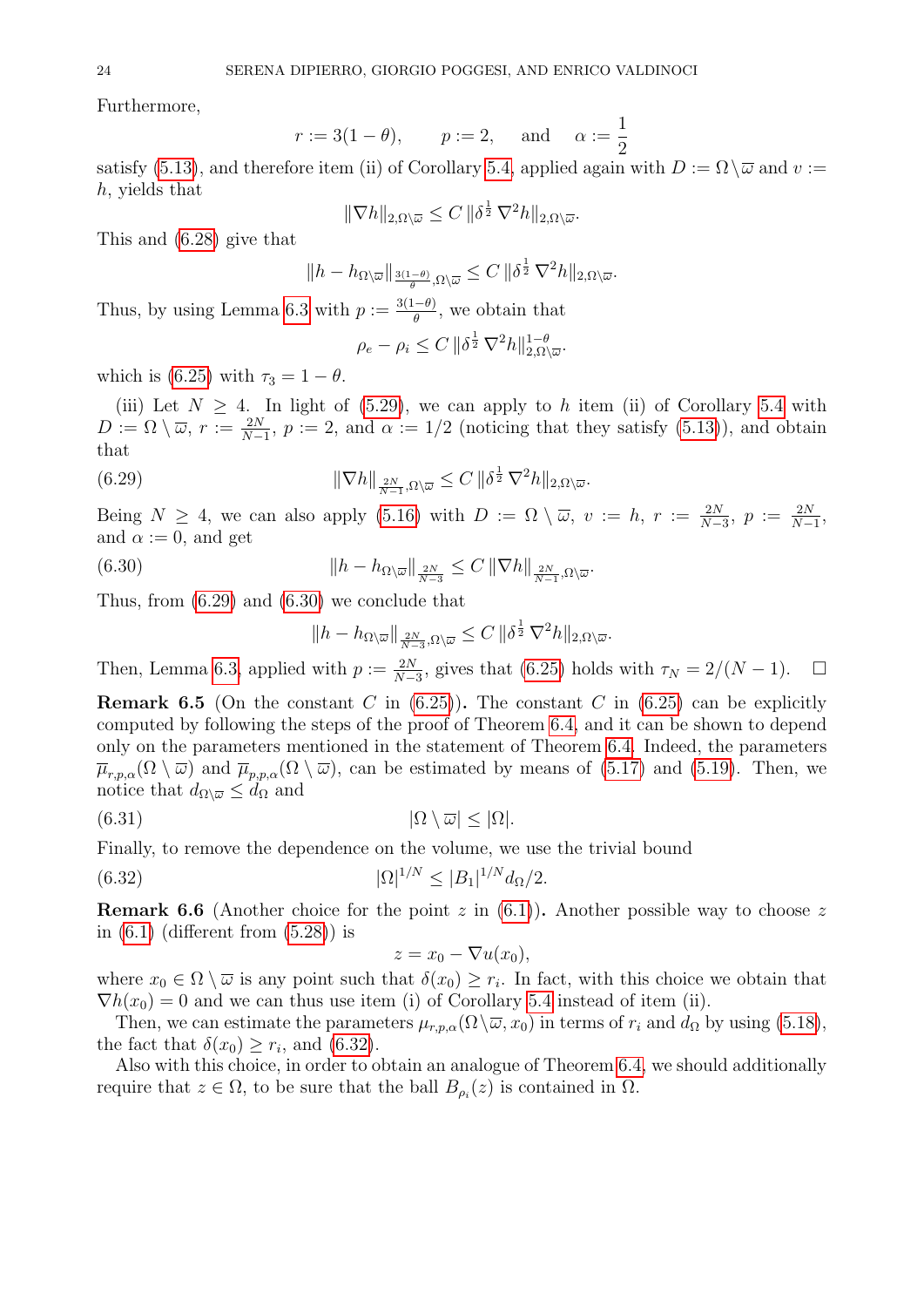<span id="page-24-1"></span>For the sake of clarity, we state here some notation that will be used throughout the rest of this paper.

We denote by  $\bar{d}_{\omega}$  the supremum of the diameters of all the connected components of  $\omega$ (of course, if  $\omega$  is connected, then  $\bar{d}_{\omega}$  coincides with the diameter of  $\omega$ , and, in this case, according to the notation in [\(3.1\)](#page-9-3), it holds that  $\bar{d}_{\omega} = d_{\omega}$ ). Then, we have:

<span id="page-24-2"></span>**Theorem 7.1** (General stability result for  $\rho_e - \rho_i$ ). Let  $u \in C^2(\overline{\Omega} \setminus \omega)$  satisfy [\(1.1\)](#page-0-2) and [\(1.2\)](#page-0-0), and suppose that  $u \leq 0$  on  $\partial \omega$ . Let assumptions [\(1.5\)](#page-0-1) and [\(1.6\)](#page-1-0) be verified. Assume also that the point z chosen in [\(5.28\)](#page-17-4) belongs to  $\Omega$ .

If  $\psi : [0, \infty) \to [0, \infty)$  is a continuous function vanishing at 0 such that

<span id="page-24-4"></span>
$$
\int_{\partial \omega} (-u) dS_x = \int_{\partial \omega} |u| dS_x
$$
\n
$$
\left| \int_{\partial \omega} u u_{\nu} dS_x \right|
$$
\n(7.1)\n
$$
\left| \int_{\partial \omega} |\nabla u|^2 u_{\nu} dS_x \right| \geq \psi(\eta) \quad \text{with } \eta = |\partial \omega| \text{ or } \eta = \bar{d}_{\omega},
$$
\n
$$
\int_{\partial \omega} |\nabla u|^2 dS_x
$$
\n
$$
\left| \int_{\partial \omega} < \nabla^2 u \nabla u, \nu > u dS_x \right|
$$

then

(7.2) 
$$
\rho_e - \rho_i \le C \psi(\eta)^{\tau_N/2},
$$

where  $\tau_N$  is as in Theorem [6.4](#page-22-0) and C is a positive constant depending on N,  $r_i$ ,  $d_{\Omega}$ , and M (as defined in  $(6.21)$ ).

*Proof.* Up to a translation, we can suppose that the origin lies in  $\Omega$ , and therefore

<span id="page-24-6"></span>
$$
||\leq|x|\leq d_{\Omega}.
$$

Hence, the desired result easily follows by putting together Theorem [6.4](#page-22-0) and formulas [\(5.6\)](#page-14-1),  $(5.27)$  and  $(4.15)$ .

<span id="page-24-0"></span>**Remark 7.2.** We notice that with the choice of z as in [\(5.28\)](#page-17-4), (if  $\eta$  is small enough) the assumption  $z \in \Omega$  is satisfied, at least if the baricenter of  $\Omega$  lies in  $\Omega$  (in particular, if  $\Omega$  is convex).

With this preliminary work, we are now in the position of obtaining a quantitative rigidity result bounding the averaged squared pseudodistance of the form

$$
\int_{\Gamma} \left| \frac{|x-z|}{N} - c \right|^2 dS_x,
$$

where z is as in  $(5.28)$  and c is that in  $(1.2)$ . The precise result goes as follows:

<span id="page-24-3"></span>**Theorem 7.3** (General stability result for a pseudodistance). Let  $u \in C^2(\overline{\Omega} \setminus \omega)$  satisfy [\(1.1\)](#page-0-2) and [\(1.2\)](#page-0-0), and suppose that  $u \leq 0$  on  $\partial \omega$ . Let assumptions [\(1.5\)](#page-0-1) and [\(1.6\)](#page-1-0) be verified, and z be as in [\(5.28\)](#page-17-4).

If  $\psi : [0, \infty) \to [0, \infty)$  is a continuous function vanishing at 0 such that [\(7.1\)](#page-24-4) holds true together with

<span id="page-24-5"></span>(7.3) 
$$
\left| \int_{\partial \omega} u < \nabla^2 u \, (x - z), \nu > dS_x \right| \leq \psi(\eta) \quad \text{with } \eta = |\partial \omega| \text{ or } \eta = \bar{d}_{\omega},
$$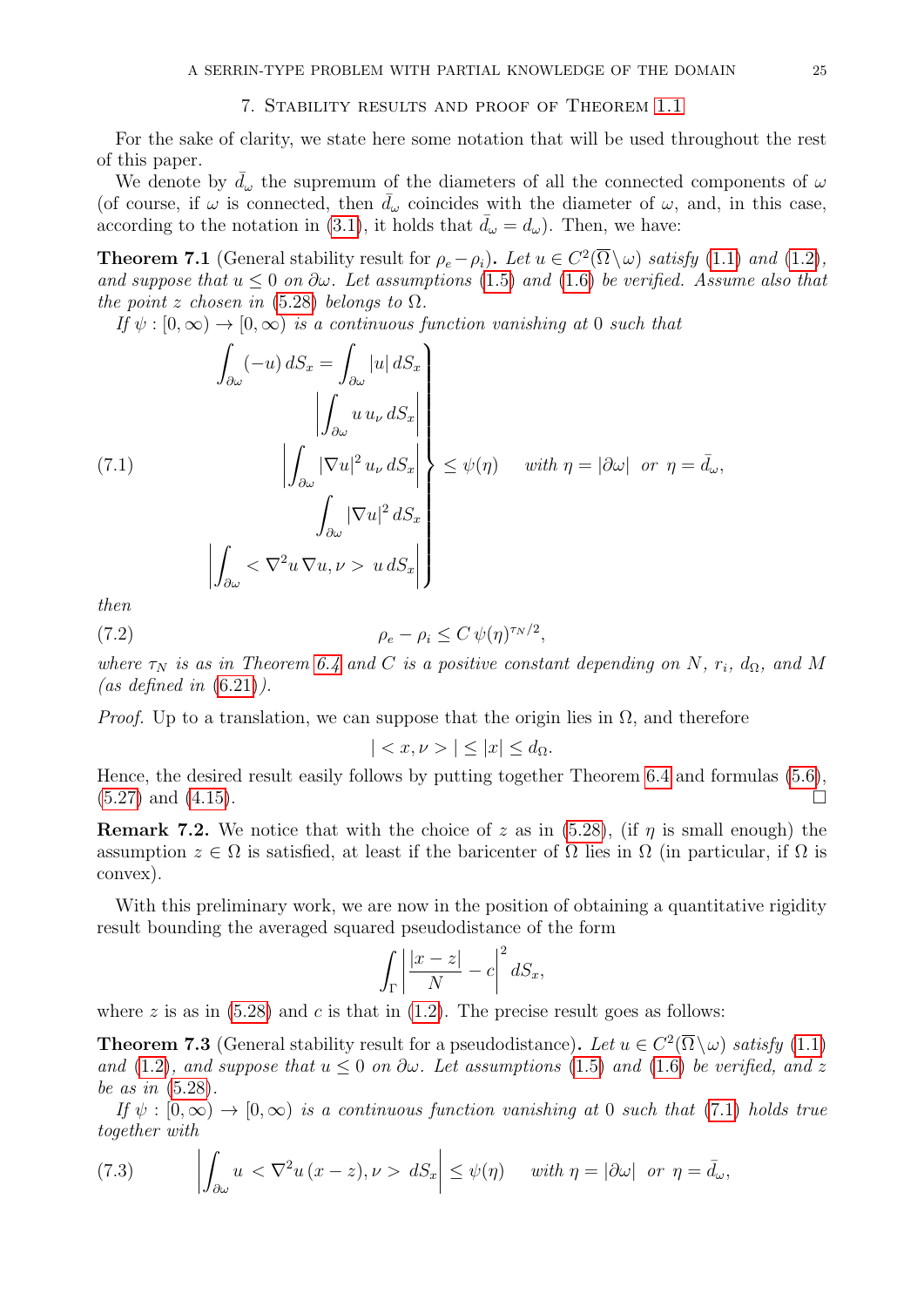then

(7.4) 
$$
\int_{\Gamma} \left| \frac{|x-z|}{N} - c \right|^2 dS_x \leq C \psi(\eta),
$$

where C is a constant depending on N,  $r_i$ ,  $d_{\Omega}$ .

*Proof.* In light of  $(5.25)$ ,  $(5.26)$ , and  $(5.30)$ , we see that

$$
|\nabla h|^2 u_\nu = \left\{ \left( \frac{|x-z|}{N} \right)^2 - \frac{2}{N} < (x-z), \nabla u > +|\nabla u|^2 \right\} u_\nu
$$

and

$$
\langle \nabla^2 h \nabla h, \nu \rangle
$$
\n
$$
= \langle \left( \frac{1}{N} I - \nabla^2 u \right) \left( \frac{(x - z)}{N} - \nabla u \right), \nu \rangle
$$
\n
$$
= \frac{1}{N} \langle \frac{(x - z)}{N} - \nabla u, \nu \rangle - \langle \nabla^2 u \left( \frac{(x - z)}{N} - \nabla u \right), \nu \rangle
$$
\n
$$
= \frac{1}{N^2} \langle (x - z), \nu \rangle - \frac{1}{N} \langle \nabla u, \nu \rangle - \frac{1}{N} \langle \nabla^2 u (x - z), \nu \rangle + \langle \nabla^2 u \nabla u, \nu \rangle.
$$
\nconsequence.

As a consequence,

$$
\left| \int_{\partial \omega} |\nabla h|^2 u_{\nu} \, dS_x \right| \leq \frac{d_{\Omega}^2}{N^2} \int_{\partial \omega} |\nabla u| \, dS_x + \frac{2d_{\Omega}}{N} \int_{\partial \omega} |\nabla u|^2 \, dS_x + \left| \int_{\partial \omega} |\nabla u|^2 u_{\nu} \, dS_x \right|
$$

and

$$
\left| \int_{\partial \omega} u < \nabla^2 h \nabla h, \nu > dS_x \right|
$$
\n
$$
\leq \frac{d_{\Omega}}{N^2} \int_{\partial \omega} |u| \, dS_x + \frac{1}{N} \left| \int_{\partial \omega} u \, u_{\nu} \, dS_x \right|
$$
\n
$$
+ \frac{1}{N} \left| \int_{\partial \omega} u < \nabla^2 u \, (x - z), \nu > dS_x \right| + \left| \int_{\partial \omega} u < \nabla^2 u \nabla u, \nu > dS_x \right|.
$$

Hence, the proof follows from the last two formulas, Theorem [5.7,](#page-18-0) [\(7.1\)](#page-24-4), and [\(7.3\)](#page-24-5).  $\Box$ 

By means of Lemma [5.1,](#page-13-1) from Theorem [7.3](#page-24-3) we also obtain a quantitative rigidity result for the asymmetry [\(5.2\)](#page-13-4):

<span id="page-25-0"></span>**Theorem 7.4** (General stability result for an asymmetry). Let  $u \in C^2(\overline{\Omega} \setminus \omega)$  satisfy [\(1.1\)](#page-0-2) and [\(1.2\)](#page-0-0), and suppose that  $u \leq 0$  on  $\partial \omega$ . Let assumptions [\(1.5\)](#page-0-1) and [\(1.6\)](#page-1-0) be verified, and z be as in [\(5.28\)](#page-17-4).

If  $\psi : [0, \infty) \to [0, \infty)$  is a continuous function vanishing at 0 such that [\(7.1\)](#page-24-4) and [\(7.3\)](#page-24-5) hold true, then the asymmetry defined in  $(5.2)$  satisfies

<span id="page-25-1"></span>(7.5) 
$$
\frac{|\Omega \Delta B_{Nc}(z)|}{|B_{Nc}(z)|} \leq C \,\psi(\eta)^{1/2},
$$

where C is a constant depending on N,  $r_i$ ,  $d_{\Omega}$ , and c.

**Remark 7.5.** The dependence on c of the constant in  $(7.5)$  can be dropped by exploiting suitable bounds for it. Indeed, on the one hand, putting together  $(1.2)$  and  $(5.23)$  one obtains the lower bound

<span id="page-25-2"></span>
$$
(7.6) \t\t c \ge \frac{r_i}{N}.
$$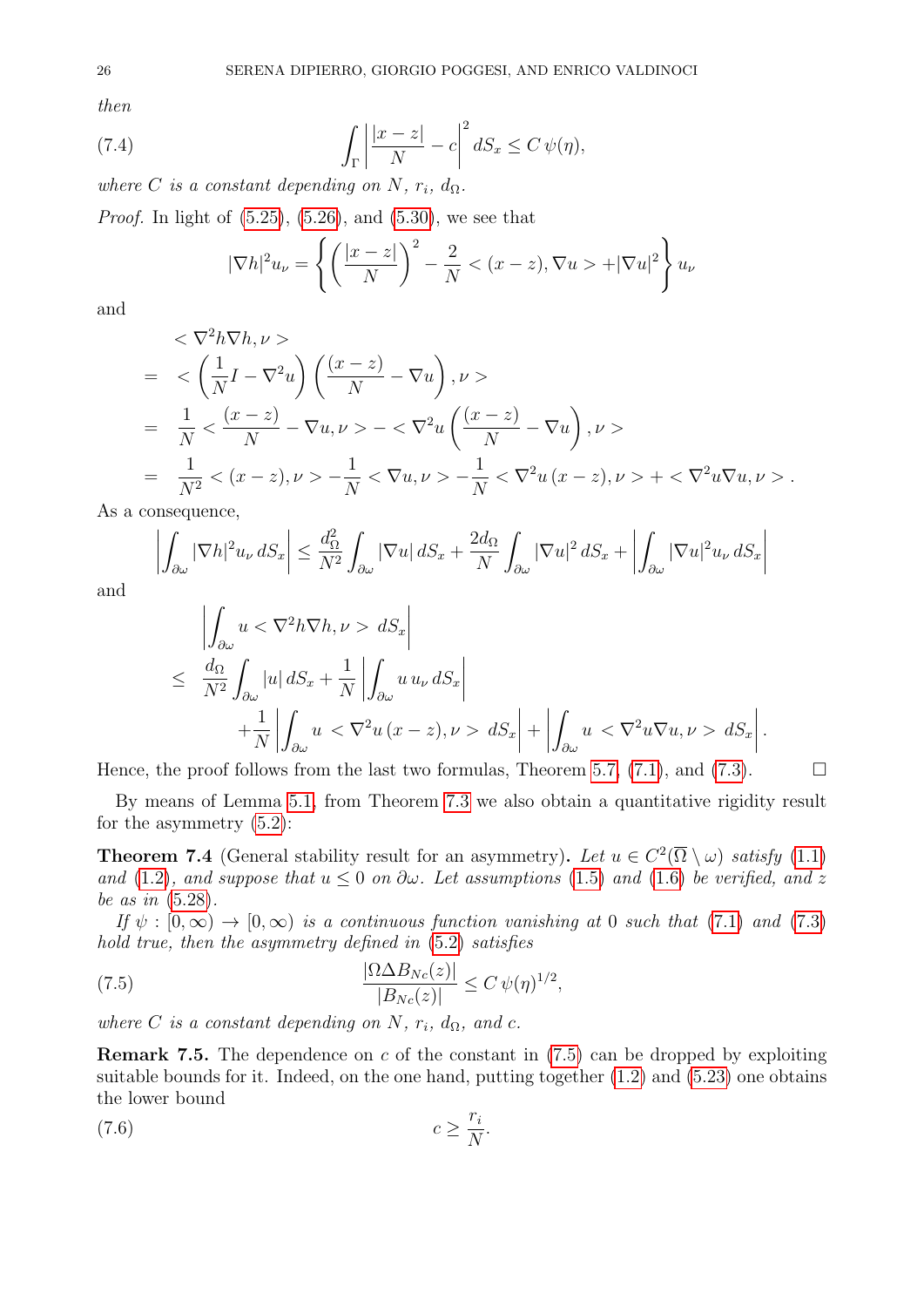On the other hand, from the expression in  $(4.16)$  one can obtain an upper bound for c in terms of N and  $d_{\Omega}$ , when  $\eta$  is small enough. More precisely, formula [\(4.16\)](#page-12-4) implies that

<span id="page-26-1"></span>(7.7) 
$$
c|\Gamma| = |\Omega| - |\omega| - \int_{\partial \omega} u_{\nu} dS_x \le \frac{|\Omega| - |\omega|}{2}, \text{ if } \eta \text{ is small enough,}
$$

thanks to [\(7.1\)](#page-24-4).

<span id="page-26-2"></span>Moreover, exploiting the classical isoperimetric inequality and [\(6.32\)](#page-23-3), one sees that

(7.8) 
$$
\frac{|\Omega| - |\omega|}{|\Gamma|} \le \frac{|\Omega|}{|\Gamma|} \le \frac{1}{N} \left(\frac{|\Omega|}{|B_1|}\right)^{\frac{1}{N}} \le \frac{d_{\Omega}}{2N}.
$$

Putting together [\(7.7\)](#page-26-1) and [\(7.8\)](#page-26-2) one obtains that

<span id="page-26-8"></span>(7.9) 
$$
c \leq \frac{d_{\Omega}}{4N}, \quad \text{if } \eta \text{ is small enough.}
$$

We can now obtain a quantitative symmetry result by assuming a  $C^2$ -bound of the solution along  $\partial \omega$ :

<span id="page-26-0"></span>**Theorem 7.6.** Let  $u \in C^2(\overline{\Omega} \setminus \omega)$  satisfy [\(1.1\)](#page-0-2) and [\(1.2\)](#page-0-0), and suppose that  $u \leq 0$  on  $\partial \omega$ . Let assumptions  $(1.5)$  and  $(1.6)$  be verified, and z be as in  $(5.28)$ .

<span id="page-26-3"></span>If there exists  $K > 0$  such that

(7.10) kukC2(∂ω) ≤ K,

then

(7.11) 
$$
\int_{\Gamma} \left| \frac{|x-z|}{N} - c \right|^2 dS_x \leq C |\partial \omega|,
$$

where C is a positive constant depending on N,  $r_i$ ,  $d_{\Omega}$ , and K. Also, it holds that

(7.12) 
$$
\frac{|\Omega \Delta B_{N_c}(z)|}{|B_{N_c}(z)|} \leq C |\partial \omega|^{1/2},
$$

where C is a positive constant depending on N,  $r_i$ ,  $d_{\Omega}$ , and K.

Moreover, if  $z \in \Omega$ , we have that

$$
\rho_e - \rho_i \le C |\partial \omega|^{\tau_N/2},
$$

where  $\tau_N$  are as in Theorem [6.4](#page-22-0) and C is a positive constant depending on N,  $r_i$ ,  $d_{\Omega}$ , and K.

*Proof.* We notice that, by  $(7.10)$ , we have that the assumptions in  $(7.1)$  and  $(7.3)$  are satisfied with

<span id="page-26-7"></span><span id="page-26-5"></span><span id="page-26-4"></span>
$$
\psi(|\partial \omega|) := \max\left\{K, K^3\right\} |\partial \omega|,
$$

and so we are in the position of applying Theorems [7.1,](#page-24-2) [7.3,](#page-24-3) and [7.4,](#page-25-0) thus obtaining the desired estimates.

Notice that the constant in  $(7.13)$  does not depend on M (as defined in  $(6.21)$ ), differently from that appearing in [\(7.2\)](#page-24-6). Indeed, we claim that, when  $|\partial \omega| < 1$ ,

(7.14) 
$$
\max_{\overline{\Omega}\setminus\omega}|\nabla u|\leq C,
$$

for some positive constant C depending on N,  $d_{\Omega}$ ,  $r_i$ , and K. We point out that, since  $M \leq$  $\max_{\overline{\Omega}\setminus\omega}|\nabla u|$ , the estimate in [\(7.14\)](#page-26-5) provides a bound for M in terms of N,  $d_{\Omega}$ ,  $r_i$ , and K. Hence, we now focus on the proof of [\(7.14\)](#page-26-5).

For this, we observe that, since  $|\nabla u|$  attains its maximum on  $\Gamma \cup \partial \omega$ , recalling [\(1.2\)](#page-0-0) and [\(7.10\)](#page-26-3), we have that

<span id="page-26-6"></span>(7.15) 
$$
\max_{\overline{\Omega}\setminus\omega}|\nabla u|\leq \max\left\{c,\,K\right\}.
$$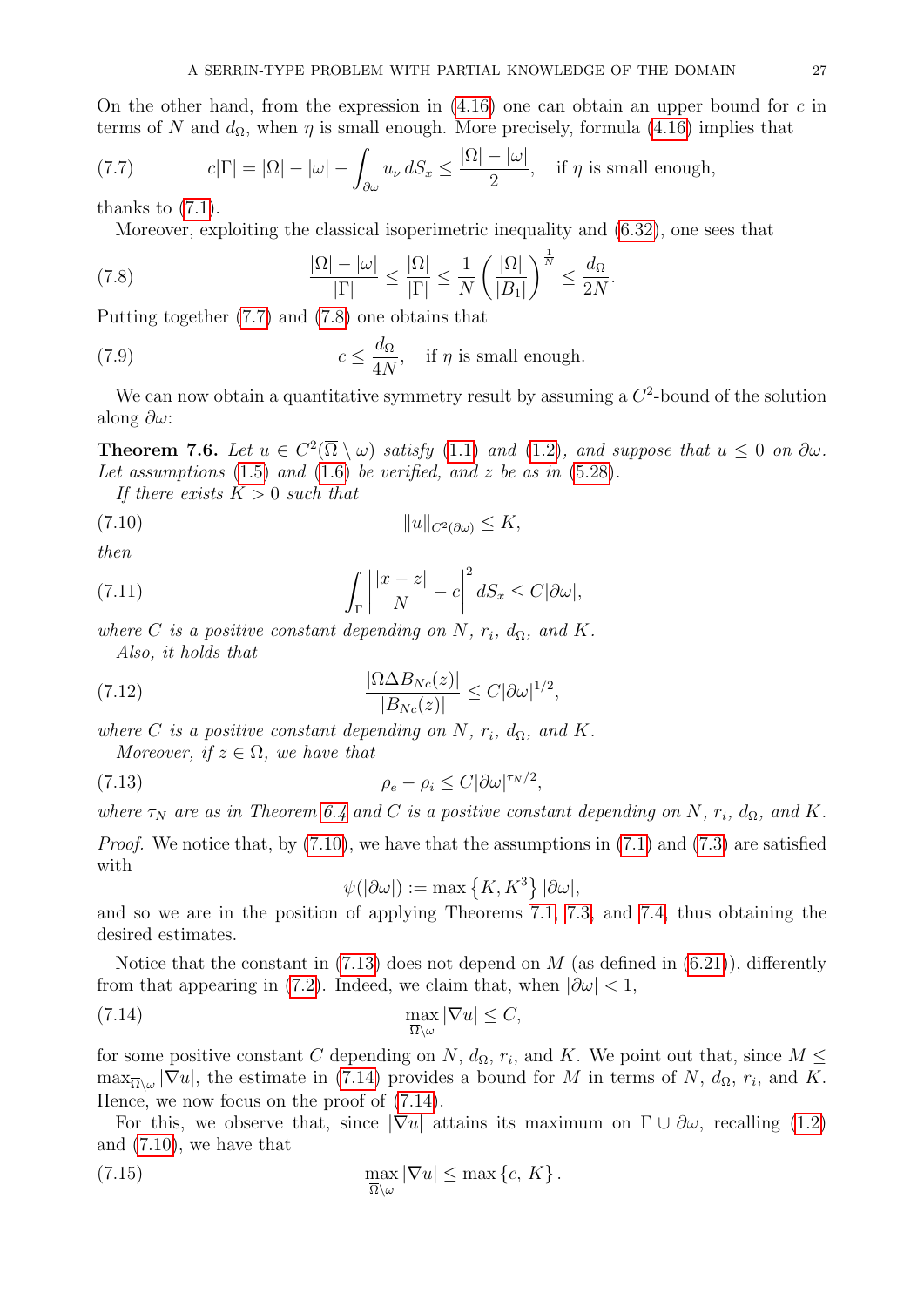As a result, to obtain the desired estimate in  $(7.14)$ , it remains to find an upper bound for c depending on  $N$ ,  $d_{\Omega}$ ,  $r_i$ , and  $K$ .

For this, we notice that, by  $(4.16)$  and  $(7.10)$ ,

<span id="page-27-0"></span>
$$
c = \frac{|\Omega \setminus \overline{\omega}|}{|\Gamma|} - \frac{1}{|\Gamma|} \int_{\partial \omega} u_{\nu} dS_x \le \frac{|\Omega|}{|\Gamma|} + \frac{K}{|\Gamma|} |\partial \omega|,
$$

and hence

(7.16) 
$$
c \leq \frac{|\Omega|}{|\Gamma|} + \frac{K}{|\Gamma|} \quad \text{if} \quad |\partial \omega| < 1.
$$

On the one hand, by [\(7.8\)](#page-26-2) we already know that

$$
\frac{|\Omega|}{|\Gamma|} \le \frac{d_{\Omega}}{2N}.
$$

On the other hand, by combining the inequality

<span id="page-27-2"></span><span id="page-27-1"></span>
$$
|\Omega| \ge |B_1|r_i^N,
$$

that holds true since a ball of radius  $r_i$  is surely contained in  $\Omega$ , with the classical isoperimetric inequality  $|\Gamma| \ge N |B_1|^{1/N} |\Omega|^{(N-1)/N}$ , we get that

(7.18) 
$$
\frac{K}{|\Gamma|} \le \frac{1}{N|B_1|} \frac{K}{r_i^{N-1}}.
$$

Putting together  $(7.16)$ ,  $(7.17)$ , and  $(7.18)$ , we find the desired explicit upper bound for c:

(7.19) 
$$
c \le \frac{d_{\Omega}}{2N} + \frac{1}{N|B_1|} \frac{K}{r_i^{N-1}} \quad \text{if} \quad |\partial \omega| < 1.
$$

In turn, this and [\(7.15\)](#page-26-6) give that

<span id="page-27-3"></span>
$$
\max_{\overline{\Omega}\setminus\omega} |\nabla u| \le \max\left\{\frac{d_{\Omega}}{2N} + \frac{1}{N|B_1|} \frac{K}{r_i^{N-1}}, K\right\} \quad \text{if} \quad |\partial\omega| < 1,
$$

that is the desired estimate in [\(7.14\)](#page-26-5).

The estimate in [\(7.14\)](#page-26-5) proves that, if  $|\partial \omega|$  < 1, [\(7.13\)](#page-26-4) holds true (with C not depending on M). On the other hand, if  $|\partial \omega| \geq 1$ , [\(7.13\)](#page-26-4) trivially holds true with  $C := d_{\Omega}$ , being  $\rho_e - \rho_i \leq \rho_e \leq d_{\Omega}.$ 

Notice also that  $(7.12)$  is a global estimate in which the constant does not depend on c, differently from that appearing in [\(7.5\)](#page-25-1).

Indeed, if  $|\partial \omega|$  < 1, we can remove the dependence of the constant on c thanks to the bounds in [\(7.6\)](#page-25-2) and [\(7.19\)](#page-27-3).

This proves that, if  $|\partial \omega|$  < 1, [\(7.12\)](#page-26-7) holds true with C not depending on c. On the other hand, when  $|\partial \omega| \geq 1$ , [\(7.12\)](#page-26-7) trivially holds true with  $C := \left(\frac{d_{\Omega}}{2r}\right)$  $2r_i$  $\big)^{N}+1$ , being

$$
\frac{|\Omega \Delta B_{Nc}|}{|B_{Nc}|} \le \frac{|\Omega|}{|B_{Nc}|} + 1 \le \left(\frac{d_{\Omega}}{2r_i}\right)^N + 1,
$$

where we have used [\(7.6\)](#page-25-2) and [\(6.32\)](#page-23-3) in the last inequality.

These observations complete the proof of Theorem [7.6.](#page-26-0)

We observe that our main result in Theorem [1.1](#page-1-3) is now a simple consequence of Theorem [7.6.](#page-26-0)

Another instance in which the assumptions of Theorems [7.1,](#page-24-2) [7.3,](#page-24-3) and [7.4,](#page-25-0) are surely satisfied is the following. Notice that in high dimensions (i.e., when  $N > 4$ ) the following result allows u to blow up on  $\partial \omega$  as either the perimeter or the diameter tends to zero.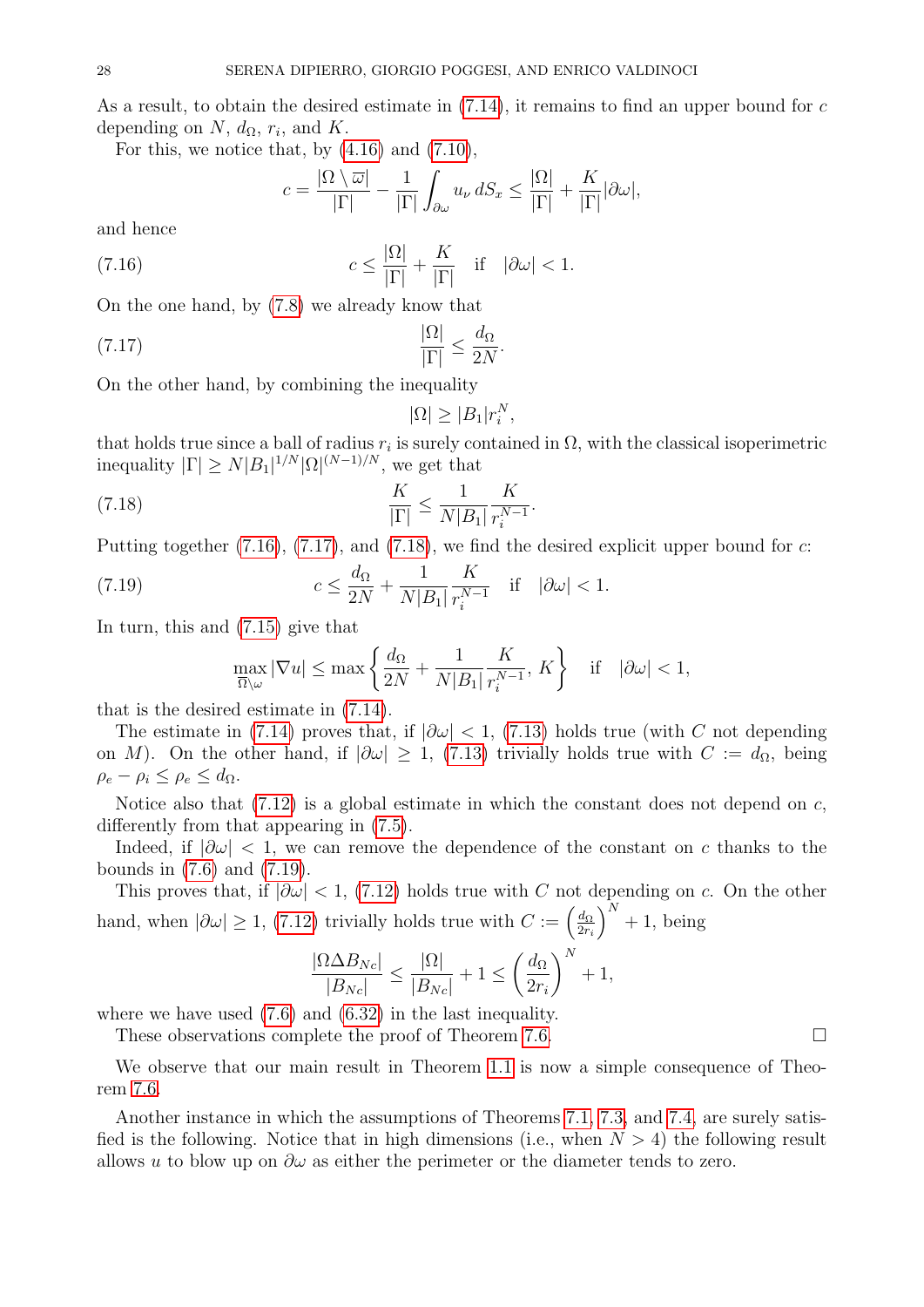<span id="page-28-4"></span>**Theorem 7.7.** Let  $u \in C^2(\overline{\Omega} \setminus \omega)$  satisfy [\(1.1\)](#page-0-2) and [\(1.2\)](#page-0-0), and suppose that  $u \leq 0$  on  $\partial \omega$ . Let assumption [\(1.6\)](#page-1-0) be verified, and z be as in [\(5.28\)](#page-17-4). Let  $\omega$  be the union of finitely many disjoint balls of radius  $\varepsilon$  and assume that

$$
||u||_{L^{\infty}(\partial\omega)} + \varepsilon ||\nabla u||_{L^{\infty}(\partial\omega)} + \varepsilon^{2} ||\nabla^{2} u||_{L^{\infty}(\partial\omega)} = o(\varepsilon^{\frac{4-N}{3}}).
$$

Then,

$$
\int_{\Gamma} \left| \frac{|x-z|}{N} - c \right|^2 dS_x \quad and \quad \frac{|\Omega \Delta B_{Nc}(z)|}{|B_{Nc}(z)|}
$$

are as small as we wish for small  $\varepsilon$ .

<span id="page-28-0"></span>Furthermore, if in addition  $z \in \Omega$ , then also  $\rho_e - \rho_i$  is as small as we wish for small  $\varepsilon$ .

8. The case of general domains and proofs of Theorems [1.2](#page-3-3) and [1.3](#page-4-0)

As mentioned in the Introduction, analogous stability results can be obtained by weakening the assumptions in  $(1.5)$  and  $(1.6)$ .

Subsection [8.1](#page-29-0) is devoted to the case in which  $\Omega \setminus \overline{\omega}$  is a John domain. We extend the stability estimates for the spherical pseudodistance defined in [\(5.1\)](#page-13-3) and for the asymmetry defined in  $(5.2)$  – i.e., Theorems [7.3,](#page-24-3) [7.4,](#page-25-0) and their corresponding consequences in Theorem [7.6](#page-26-0) –, when  $(1.5)$  and  $(1.6)$  are dropped and replaced by the weaker assumptions  $(1.15)$ ,  $(1.16)$ ; that is,

<span id="page-28-3"></span>(8.1) when 
$$
\Omega \setminus \overline{\omega}
$$
 is a bounded *John domain* of *finite perimeter*.

We also show that the pointwise results of Theorem [7.1](#page-24-2) and its corresponding consequences in Theorem [7.6](#page-26-0) can be obtained when [\(1.5\)](#page-0-1) and [\(1.6\)](#page-1-0) are replaced with the weaker assumptions  $(1.15)$   $(1.16)$ ,  $(1.17)$ , that is,

<span id="page-28-1"></span>when  $\Omega \setminus \overline{\omega}$  is a bounded *John domain* of *finite perimeter* (8.2)

which satisfies the uniform *interior sphere condition* on the *external boundary*,

at the cost of getting a worse stability exponent  $\tau_N$ .

All the generalizations presented in Subsection [8.1](#page-29-0) are obtained by using the same choice [\(5.28\)](#page-17-4) for the point z. As a particular case of those generalizations, we obtain Theorem [1.2.](#page-3-3)

In Subsection [8.2](#page-35-0) we show how a different choice of the point z allows to obtain Theorem [7.1](#page-24-2) and its corresponding consequences in Theorem [7.6](#page-26-0) in their full power – i.e., with  $\tau_N$  given in Theorem  $6.4$  – under the weaker assumptions  $(1.16)$  and  $(1.17)$ . We stress that this approach does not need the assumption [\(1.15\)](#page-2-0) that  $\Omega \setminus \overline{\omega}$  is a John domain, requested in the generalizations of Subsection [8.1.](#page-29-0) In fact, the set of assumptions on  $\Omega \setminus \overline{\omega}$  in Subsection [8.2](#page-35-0) is

<span id="page-28-2"></span> $\Omega \setminus \overline{\omega}$  is a bounded domain of *finite perimeter* which satisfies the uniform interior sphere condition on the external boundary. (8.3)

We recall that whenever [\(1.2\)](#page-0-0) is in force, thanks to [\(1.3\)](#page-0-4), the external boundary  $\Gamma$  is of class  $C^{2,\alpha}$  and  $u \in C^{2,\alpha}((\Omega \setminus \overline{\omega}) \cup \Gamma).$ 

To deal with sets of finite perimeter, which is common both in [\(8.2\)](#page-28-1), [\(8.3\)](#page-28-2), and [\(8.1\)](#page-28-3), we recall that, thanks to De Giorgi's structure theorem (see [\[Mag12,](#page-41-16) Theorem 15.9] or [\[Giu84\]](#page-40-23)), the assumptions in [\(1.4\)](#page-0-3) and [\(1.16\)](#page-2-1) (in the sense explained in Section [3\)](#page-9-0) guarantee that the integral identities proved in Section [4](#page-9-1) still hold true, provided that one replaces  $\partial\omega$  with the reduced boundary  $\partial^*\omega$  and agrees to still use  $\nu$  to denote the (measure-theoretic) outer unit normal (see e.g., [\[Mag12,](#page-41-16) Chapter 15]).

We observe that when in particular  $\Omega \setminus \overline{\omega}$  is of class  $C^1$ , that is when  $(1.5)$  is in force, then  $\partial^*\omega = \partial\omega$  and the (measure-theoretic) outer unit normal coincides with the classical notion of outer unit normal (see [\[Mag12,](#page-41-16) Remark 15.1]).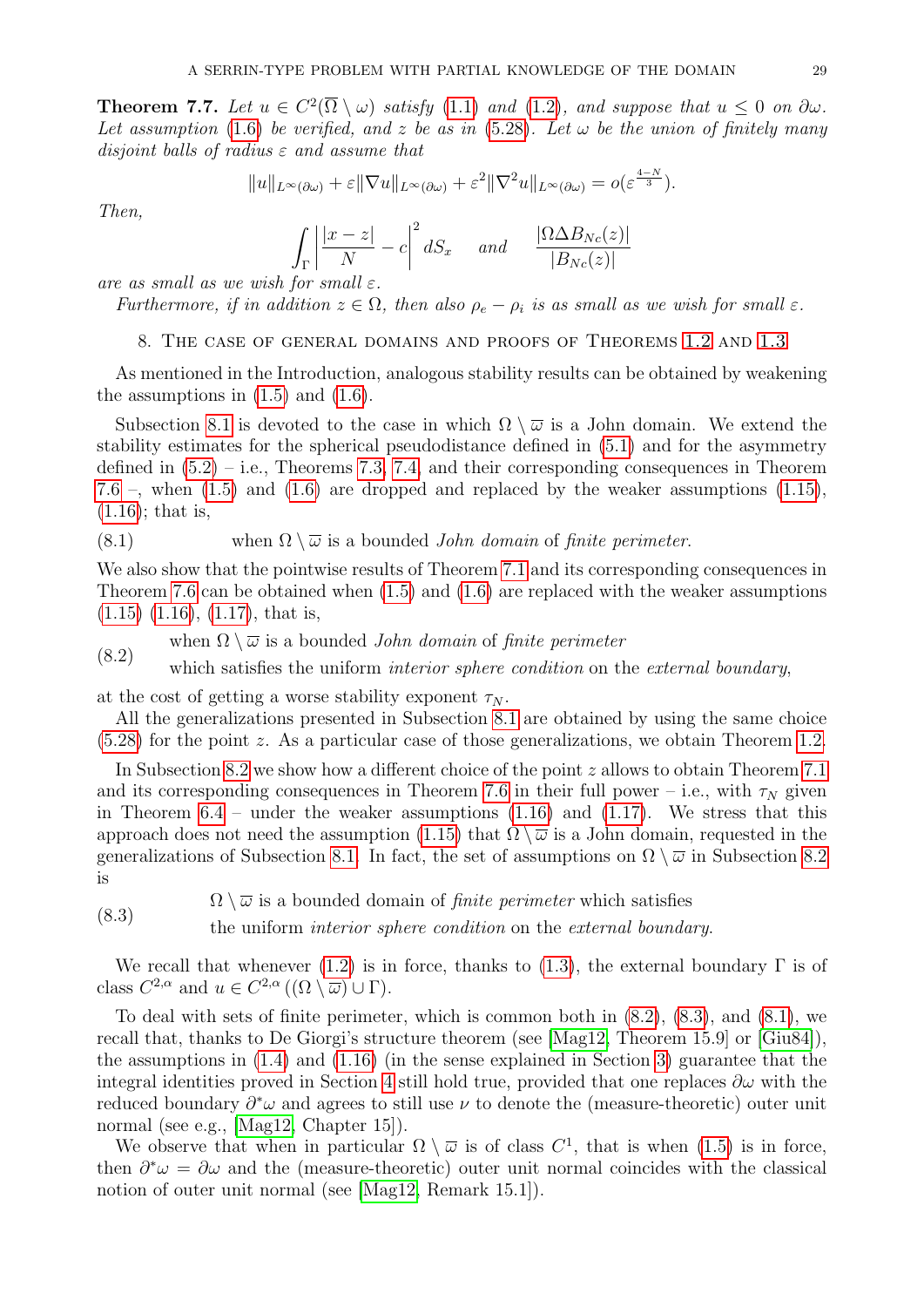Moreover, in the setting of assumption [\(1.16\)](#page-2-1), the surface measure  $|\partial \omega|$  has to be replaced with the *perimeter* of  $\omega$ . We recall indeed that the perimeter of  $\omega$  equals the N-1-dimensional Hausdorff measure of  $\partial^*\omega$ , denoted by  $\mathcal{H}^{N-1}(\partial^*\omega)$  (see [\[Giu84,](#page-40-23) Chapter 4] or [\[Mag12,](#page-41-16) Chapter 15). Of course, when  $\partial\omega$  is of class  $C^1$ , as given by [\(1.5\)](#page-0-1), those notions agree (since in that case we have  $\partial^* \omega = \partial \omega$ .

<span id="page-29-0"></span>8.1. Generalizations for John domains and proof of Theorem [1.2.](#page-3-3) We first deal with the setting in [\(8.1\)](#page-28-3) and we obtain the generalizations of Theorems [7.3](#page-24-3) and [7.4.](#page-25-0) Then, by further assuming  $(1.17)$  (and hence in the setting  $(8.2)$ ), we establish the generalizations of Theorem [7.1.](#page-24-2) As a consequence, we thus obtain Theorem [1.2.](#page-3-3)

The formal framework in which we work is the following. A domain D in  $\mathbb{R}^N$  is a  $b_0$ -John domain, with  $b_0 \geq 1$ , if each pair of distinct points a and b in D can be joined by a curve  $\gamma : [0, 1] \to D$  such that  $\gamma(0) = a, \gamma(1) = b$ , and

<span id="page-29-4"></span>(8.4) 
$$
\delta(\gamma(t)) \ge b_0^{-1} \min \{ |\gamma(t) - a|, |\gamma(t) - b| \}.
$$

We emphasize that the class of John domains is huge: it contains Lipschitz domains, but also very irregular domains with fractal boundaries such as, e.g., the Koch snowflake. For more details on John's domains, see [\[Pog18,](#page-41-8) Section 3.2] or [\[Aik12,](#page-39-8) [MS79,](#page-41-17) [NV91\]](#page-41-18), and references therein. Here, we just notice that, if [\(1.6\)](#page-1-0) is satisfied then  $\Omega \setminus \overline{\omega}$  is surely a  $b_0$ -John domain with  $b_0 \leq d_{\Omega}/r_i$  (see [\[Pog18,](#page-41-8) (iii) of Remark 3.12]).

As already mentioned in Remark [5.5,](#page-16-2) Lemma [5.3](#page-15-2) and Corollary [5.4](#page-16-0) still hold true without the assumption of the uniform interior sphere condition, if  $D := \Omega \setminus \overline{\omega}$  is a John domain (see also [\[Pog18,](#page-41-8) Section 3.2]). In this case, explicit estimates (now depending on the John parameter  $b_0$  instead that on  $r_i$ ) of the relevant constants of Lemma [5.3](#page-15-2) and Corollary [5.4](#page-16-0) can be found in [\[MP20a,](#page-41-7) Remark 2.4]. For the reader's convenience we report here the only estimate that we need to conclude our reasoning, that is,

<span id="page-29-3"></span>(8.5) 
$$
\overline{\mu}_{r,p,\alpha}(D)^{-1} \leq k_{N,r,p,\alpha} b_0^N |D|^{\frac{1-\alpha}{N} + \frac{1}{r} + \frac{1}{p}},
$$

where r, p and  $\alpha$  are as in [\(5.13\)](#page-15-0).

Now we point out the main changes to perform in this situation in order to get Theorem [7.3](#page-24-3) and its corresponding consequences in Theorems [7.6](#page-26-0) when [\(1.5\)](#page-0-1) and [\(1.6\)](#page-1-0) are dropped and replaced just by [\(1.16\)](#page-2-1).

We notice that assumption  $(1.5)$  had been exploited only to allow the use of  $(5.6)$  in the proof of Lemma [5.6.](#page-16-1) However, we notice that [\(5.5\)](#page-14-0) still holds true without that assumption.

Thus, in order to generalize the stability result of Theorem [7.3,](#page-24-3) we replace item (ii) of Lemma [5.6](#page-16-1) with the following result:

<span id="page-29-2"></span>**Lemma 8.1.** Let  $\Omega \setminus \overline{\omega} \subset \mathbb{R}^N$  be a bounded b<sub>0</sub>-John domain satisfying [\(1.16\)](#page-2-1). Let  $u \in$  $C^1(\overline{\Omega}\setminus\omega)$  satisfy [\(1.1\)](#page-0-2) and [\(1.2\)](#page-0-0), and assume that  $u \leq 0$  on  $\partial\omega$ . Let  $v \in C^2(\overline{\Omega}\setminus\omega)$  be a harmonic function in  $\Omega \setminus \overline{\omega}$ .

If

(8.6) 
$$
\int_{\Omega \backslash \overline{\omega}} \nabla v \, dx = 0,
$$

then it holds that

<span id="page-29-1"></span>
$$
\int_{\Gamma} |\nabla v|^2 d\mathcal{H}^{N-1} \leq \frac{2}{c} \left( 1 + \frac{N}{\overline{\mu}_{2,2,1}(\Omega \setminus \overline{\omega})^2} \right) \int_{\Omega \setminus \overline{\omega}} (-u) |\nabla^2 v|^2 dx
$$

$$
- \frac{1}{c} \int_{\partial^* \omega} \left\{ |\nabla v|^2 u_\nu - 2u < \nabla^2 v \nabla v, \nu > \right\} d\mathcal{H}^{N-1}
$$

.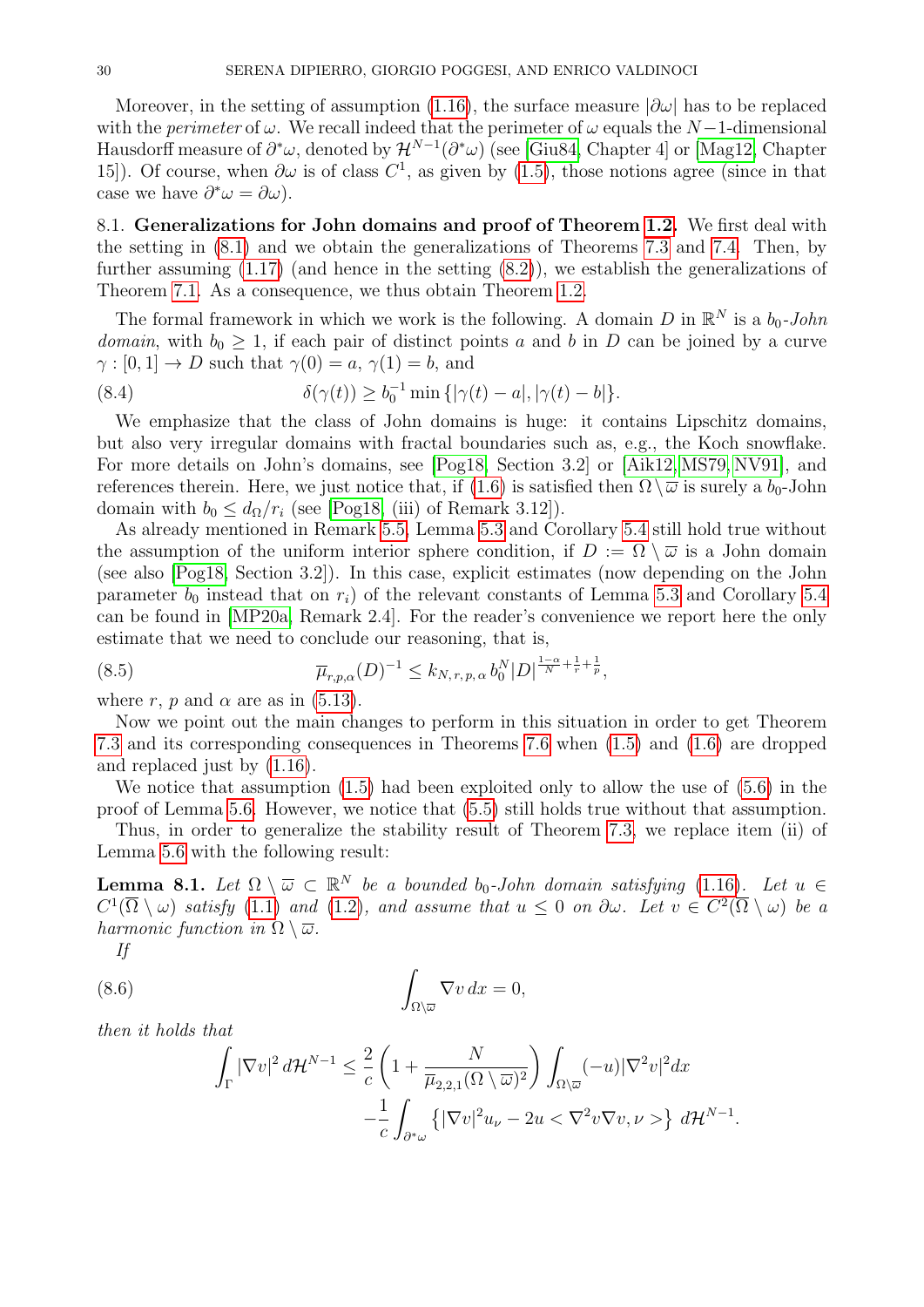*Proof.* We follow the proof of Lemma [5.6](#page-16-1) until  $(5.22)$ . Then, by using  $(1.2)$ , formula  $(5.22)$ becomes

<span id="page-30-1"></span>(8.7) 
$$
c \int_{\Gamma} |\nabla v|^2 d\mathcal{H}^{N-1} \leq \int_{\Omega \setminus \overline{\omega}} |\nabla v|^2 dx + 2 \int_{\Omega \setminus \overline{\omega}} (-u) |\nabla^2 v|^2 dx - \int_{\partial^* \omega} \left\{ |\nabla v|^2 u_\nu - 2u < \nabla^2 v \nabla v, \nu > \right\} d\mathcal{H}^{N-1}.
$$

Now, in light of [\(8.6\)](#page-29-1) and Remark [5.5,](#page-16-2) we can use item (ii) in Corollary [5.4,](#page-16-0) applied here with  $D := \Omega \setminus \overline{\omega}$ ,  $r := p := 2$  and  $\alpha := 1$ , and we deduce from [\(8.7\)](#page-30-1) that

$$
c\int_{\Gamma} |\nabla v|^2 d\mathcal{H}^{N-1} \leq \frac{1}{\overline{\mu}_{2,2,1}(\Omega \setminus \overline{\omega})^2} \int_{\Omega \setminus \overline{\omega}} \delta^2 |\nabla^2 v|^2 dx + 2 \int_{\Omega \setminus \overline{\omega}} (-u) |\nabla^2 v|^2 dx - \int_{\partial^* \omega} \left\{ |\nabla v|^2 u_\nu - 2u < \nabla^2 v \nabla v, \nu > \right\} d\mathcal{H}^{N-1}.
$$

From this and  $(5.5)$ , one obtains the desired estimate.

We remark that the same generalization could be applied – using item (i) in Corollary [5.4](#page-16-0) – also to item (i) of Lemma [5.6,](#page-16-1) that could be useful for other choices of z.

<span id="page-30-2"></span>In the present subsection we maintain the same choice  $(5.28)$  for the point z, that is,

(8.8) 
$$
z := \frac{1}{|\Omega \setminus \overline{\omega}|} \left\{ \int_{\Omega \setminus \overline{\omega}} x \, dx - N \int_{\partial^* \omega} u \, \nu \, d\mathcal{H}^{N-1} \right\}.
$$

In this setting, thanks to Lemma [8.1,](#page-29-2) Theorem [5.7](#page-18-0) is replaced by the following statement:

<span id="page-30-3"></span>**Theorem 8.2.** Let  $\Omega \setminus \overline{\omega} \subset \mathbb{R}^N$  be a bounded b<sub>0</sub>-John domain satisfying [\(1.16\)](#page-2-1). Let  $u \in$  $C^2(\overline{\Omega}\setminus\omega)$  satisfy [\(1.1\)](#page-0-2) and [\(1.2\)](#page-0-0), and assume that  $u \leq 0$  on  $\partial\omega$ .

Then, with the notation of [\(5.26\)](#page-17-3) and [\(8.8\)](#page-30-2), we have that

<span id="page-30-4"></span>
$$
(8.9)
$$
\n
$$
\int_{\Gamma} \left| \frac{|x-z|}{N} - c \right|^2 d\mathcal{H}^{N-1}
$$
\n
$$
\leq \frac{1}{c} \left( 1 + \frac{N}{\overline{\mu}_{2,2,1}(\Omega \setminus \overline{\omega})^2} \right) \left\{ \int_{\partial^*\omega} \left[ c^2 \left( \frac{}{N} - u_{\nu} \right) + 2u \left( \frac{}{N} - u_{\nu} \right) \right. \right.
$$
\n
$$
+ u_{\nu} |\nabla u|^2 - 2 \frac{}{N} u_{\nu} + |\nabla u|^2 \frac{}{N} + \frac{2}{N} u u_{\nu} - 2 < \nabla^2 u \nabla u, \nu> u \right] d\mathcal{H}^{N-1}
$$
\n
$$
- \frac{1}{c} \int_{\partial^*\omega} \left\{ |\nabla h|^2 u_{\nu} - 2u < \nabla^2 h \nabla h, \nu> \right\} d\mathcal{H}^{N-1}.
$$

In the same way in which Theorem [5.7](#page-18-0) led to Theorem [7.3,](#page-24-3) now Theorem [8.2](#page-30-3) easily leads to a general stability result for John domains of finite perimeter. In this setting, using Theorem [8.2](#page-30-3) in place of Theorem [5.7,](#page-18-0) one obtains a statement analogous to Theorem [7.3,](#page-24-3) with  $\partial\omega$  replaced with  $\partial^*\omega$  in [\(7.1\)](#page-24-4) and [\(7.3\)](#page-24-5), even if assumptions [\(1.5\)](#page-0-1) and [\(1.6\)](#page-1-0) are replaced by [\(1.16\)](#page-2-1). The precise result is the following:

<span id="page-30-0"></span>Theorem 8.3 (General stability result for a pseudodistance under relaxed assumptions). Let  $\Omega \setminus \overline{\omega}$  a  $b_0$ -John domain. Let  $u \in C^2(\overline{\Omega} \setminus \omega)$  satisfy  $(1.1)$  and  $(1.2)$ , and suppose that  $u \leq 0$ on  $\partial \omega$ . Let assumption [\(1.16\)](#page-2-1) be verified, and z be as in [\(8.8\)](#page-30-2).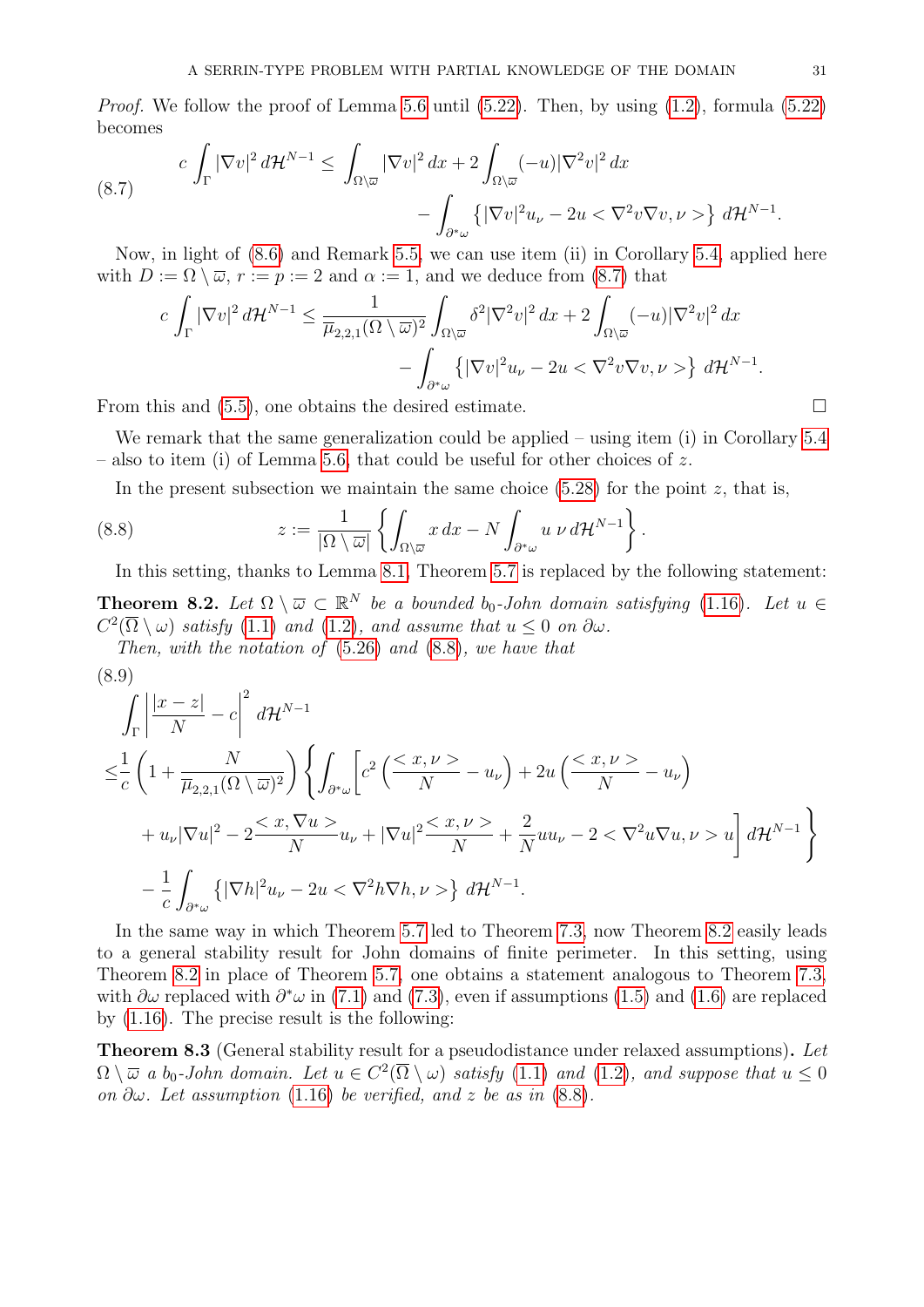If  $\psi : [0, \infty) \to [0, \infty)$  is a continuous function vanishing at 0 such that

<span id="page-31-4"></span>
$$
\int_{\partial^*\omega} (-u) d\mathcal{H}^{N-1} = \int_{\partial^*\omega} |u| d\mathcal{H}^{N-1}
$$
\n
$$
\left| \int_{\partial^*\omega} u u_{\nu} d\mathcal{H}^{N-1} \right|
$$
\n(8.10)\n
$$
\left| \int_{\partial^*\omega} |\nabla u|^2 u_{\nu} d\mathcal{H}^{N-1} \right| \leq \psi(\eta) \quad \text{with } \eta = \mathcal{H}^{N-1}(\partial^*\omega) \text{ or } \eta = \bar{d}_{\omega},
$$
\n
$$
\left| \int_{\partial^*\omega} |\nabla u|^2 d\mathcal{H}^{N-1} \right|
$$
\n
$$
\left| \int_{\partial^*\omega} < \nabla^2 u \nabla u, \nu > u d\mathcal{H}^{N-1} \right|
$$

and

<span id="page-31-6"></span>
$$
(8.11) \qquad \left| \int_{\partial^*\omega} u < \nabla^2 u \, (x-z), \nu > d\mathcal{H}^{N-1} \right| \le \psi(\eta) \qquad with \ \eta = \mathcal{H}^{N-1}(\partial^*\omega) \ \text{ or } \ \eta = \bar{d}_\omega,
$$

then

<span id="page-31-0"></span>(8.12) 
$$
\int_{\Gamma} \left| \frac{|x-z|}{N} - c \right|^2 d\mathcal{H}^{N-1} \leq C \psi(\eta),
$$

where C is a constant depending on N,  $b_0$ ,  $d_{\Omega}$ , and c.

Remark 8.4. Concerning the constant in formula [\(8.12\)](#page-31-0) of Theorem [8.3,](#page-30-0) we observe that the dependence from  $b_0$  comes from the estimate of  $\overline{\mu}_{2,2,1}(\Omega \setminus \overline{\omega})$  in [\(8.5\)](#page-29-3). We also remark that the volume appearing in [\(8.5\)](#page-29-3) can be estimated from above in terms of  $d_{\Omega}$ , by means of [\(6.31\)](#page-23-4) and [\(6.32\)](#page-23-3).

The dependence of C in  $(8.12)$  on c comes from the fact that the quantity  $1/c$  plays a role in the estimates, as it can be seen from formula [\(8.9\)](#page-30-4) in Theorem [8.2.](#page-30-3)

We point out that such a dependence can in fact be replaced with the dependence on  $|\Gamma|$ , by means of a suitable lower bound for c. Namely, we claim that

(8.13) 
$$
c \geq k_N \frac{1}{|\Gamma|} \left(\frac{d_{\Omega}}{b_0}\right)^N
$$

if  $\eta$  is small enough, where  $k_N$  is a positive constant depending on N. To prove it, we first observe that

<span id="page-31-5"></span>,

<span id="page-31-2"></span>(8.14) for any  $a, b \in \Omega \setminus \overline{\omega}$ , a ball of radius  $\frac{|a-b|}{2b_0}$  is contained in  $\Omega \setminus \overline{\omega}$ .

Indeed, since  $\Omega \setminus \overline{\omega}$  is a  $b_0$ -John domain, we have that there exists a curve  $\gamma : [0, 1] \to \Omega \setminus \overline{\omega}$ such that  $\gamma(0) = a, \gamma(1) = b$  and [\(8.4\)](#page-29-4) holds true. Moreover, by inspection one sees that there exists  $t^* \in (0,1)$  such that  $|\gamma(t^*) - a| = |\gamma(t^*) - b|$ , and so, by [\(8.4\)](#page-29-4),

<span id="page-31-1"></span>
$$
\delta(\gamma(t^*))\geq b_0^{-1}|\gamma(t^*)-a|,
$$

which implies that

 $(8.15)$  $_{0}^{-1}|\gamma(t^{*})-a|\big(\gamma(t^{*})\big) \subset \Omega \setminus \overline{\omega}.$ 

Furthermore, by the triangle inequality,

<span id="page-31-3"></span>
$$
|a - b| \le |\gamma(t^*) - a| + |\gamma(t^*) - b| = 2|\gamma(t^*) - a|.
$$

This and [\(8.15\)](#page-31-1) imply [\(8.14\)](#page-31-2).

As a consequence of [\(8.14\)](#page-31-2), we have that, for any  $a, b \in \Omega \setminus \overline{\omega}$ ,

(8.16) 
$$
|\Omega \setminus \overline{\omega}| \ge |B_1| \left(\frac{|a-b|}{2b_0}\right)^N.
$$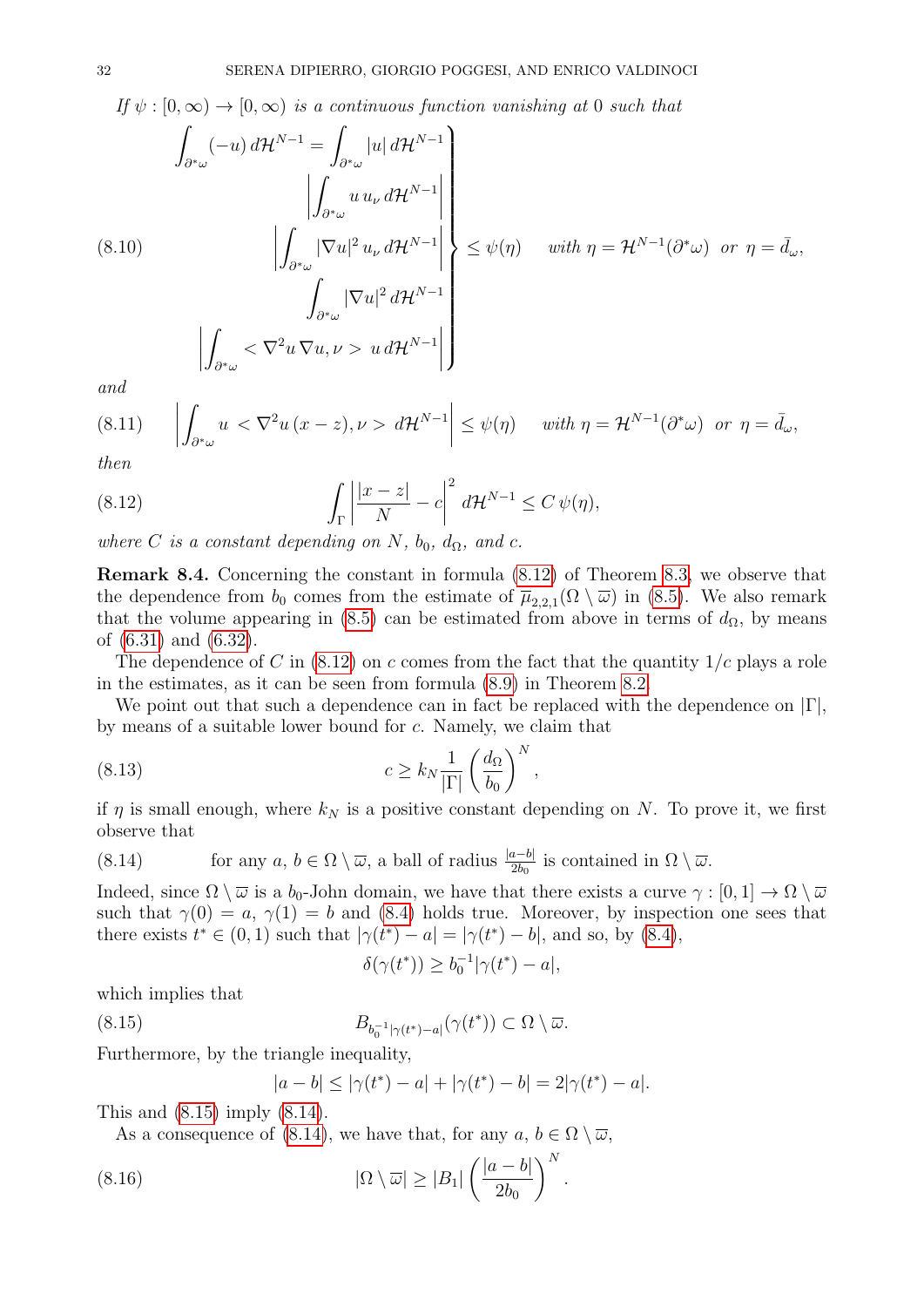Now we choose a and b in such a way that  $|a-b|$  is arbitrarily close to  $d_{\Omega}$ , say  $|a-b| \geq d_{\Omega}/2$ , and we obtain from [\(8.16\)](#page-31-3) that

(8.17) 
$$
|\Omega| - |\omega| \ge |B_1| \left(\frac{d_{\Omega}}{4b_0}\right)^N.
$$

Then, by exploiting  $(4.16)$ ,  $(8.10)$  and  $(8.17)$ , we see that

<span id="page-32-1"></span>
$$
c|\Gamma| = |\Omega| - |\omega| - \int_{\partial^*\omega} u_\nu d\mathcal{H}^{N-1} \ge \frac{|\Omega| - |\omega|}{2} \ge \frac{|B_1|}{2} \left(\frac{d_{\Omega}}{4b_0}\right)^N,
$$

as long as  $\eta$  is sufficiently small. This proves [\(8.13\)](#page-31-5).

Theorem [8.3](#page-30-0) also leads to a stability bound for the asymmetry defined in [\(5.2\)](#page-13-4) by means of the following generalization of Lemma [5.1](#page-13-1) to the case of John domains:

<span id="page-32-3"></span>**Lemma 8.5.** Let  $\Omega \subset \mathbb{R}^N$  be a bounded b<sub>0</sub>-John domain with Lipschitz boundary  $\Gamma$ . Then, there exists a positive constant C only depending on N,  $b_0$ , c, such that

$$
\frac{|\Omega \Delta B_{Nc}(z)|}{|B_{Nc}(z)|} \leq C \left[ \int_{\Gamma} \left| \frac{|x-z|}{N} - c \right|^2 d\mathcal{H}^{N-1} \right]^{\frac{1}{2}}.
$$

*Proof.* The desired result follows by applying [\[Fel18,](#page-40-0) Lemma 11] with

$$
K := \max\left\{\frac{4b_0Nc}{d_{\Omega}}, \left(\frac{d_{\Omega}}{2Nc}\right)^N\right\} \quad \text{and} \quad r := Nc.
$$

Notice that [\[Fel18,](#page-40-0) Lemma 11] can be applied with these choices for K and r. Indeed, formula [\(5.3\)](#page-14-5) is still satisfied. On the other hand, to deduce formula [\(5.4\)](#page-14-6) in this setting, we observe that

(8.18) 
$$
r_{in}(\Omega) \ge \frac{d_{\Omega}}{4b_0},
$$

where  $r_{in}(\Omega) := \max_{\overline{\Omega}} \delta_{\Gamma}(x)$  denotes the *inradius* of  $\Omega$ . To prove [\(8.18\)](#page-32-2), one can use [\(8.14\)](#page-31-2) and choose a and b in  $\Omega$  such that  $|a - b| > d_{\Omega}/2$ .

Then, from [\(8.18\)](#page-32-2) one deduce that

<span id="page-32-2"></span>
$$
Kr_{in}(\Omega) \ge Nc \frac{4b_0r_{in}(\Omega)}{d_{\Omega}} \ge Nc. \quad \Box
$$

In light of Lemma [8.5,](#page-32-3) we also deduce from Theorem [8.3](#page-30-0) a stability result for an asymmetry in this setting:

<span id="page-32-0"></span>Theorem 8.6 (General stability result for an asymmetry under relaxed assumptions). Let  $\Omega \setminus \overline{\omega}$  a  $b_0$ -John domain. Let  $u \in C^2(\overline{\Omega} \setminus \omega)$  satisfy  $(1.1)$  and  $(1.2)$ , and suppose that  $u \leq 0$ on  $\partial \omega$ . Let assumption [\(1.16\)](#page-2-1) be verified, and z be as in [\(8.8\)](#page-30-2).

Let  $\psi : [0, \infty) \to [0, \infty)$  be a continuous function vanishing at 0 such that [\(8.10\)](#page-31-4) and [\(8.11\)](#page-31-6) hold true.

<span id="page-32-4"></span>Then, it holds that

(8.19) 
$$
\frac{|\Omega \Delta B_{Nc}(z)|}{|B_{Nc}(z)|} \leq C \,\psi(\eta)^{1/2},
$$

where C is a constant depending on N,  $b_0$ ,  $d_{\Omega}$ , and c.

**Remark 8.7.** The dependence of the constant C in  $(8.19)$  on c can be replaced with the dependence on  $|\Gamma|$ , when  $\eta$  is small enough. In fact, a lower bound for c in terms of N,  $b_0$ ,  $d_{\Omega}$ , 1/|Γ| has been obtained in [\(8.13\)](#page-31-5); the upper bound for c in terms of N and  $d_{\Omega}$  obtained in [\(7.9\)](#page-26-8) still holds true.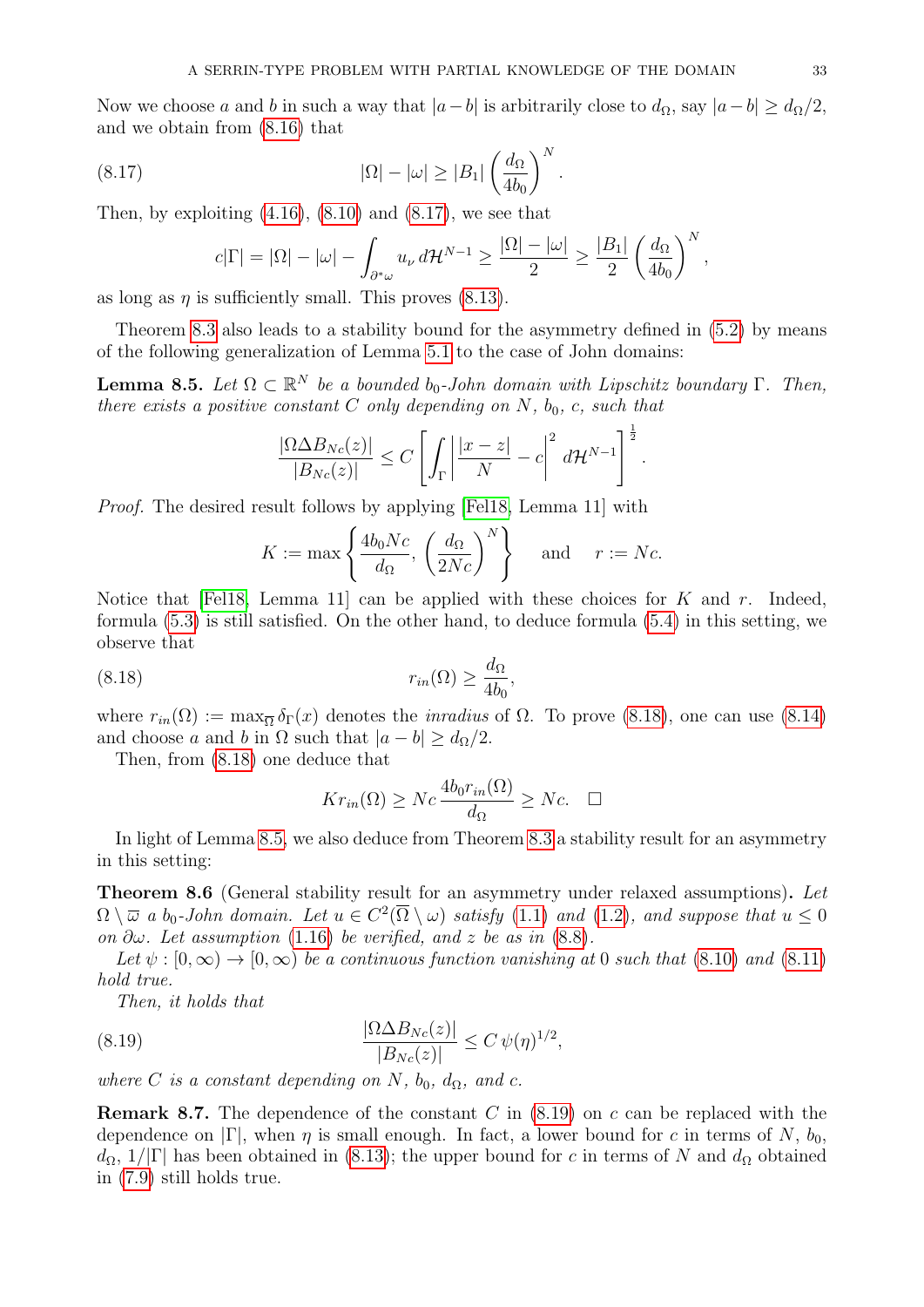Our next objective is to provide a stability estimate for  $\rho_e - \rho_i$ , as given in formula [\(7.2\)](#page-24-6), in the more general framework of John domains. This will lead to a general version of Theorem [7.1,](#page-24-2) which in turn will produce a general version of Theorem [7.6.](#page-26-0)

Notice that, when assumption  $(1.5)$  is replaced by  $(1.16)$ , we have to use  $(5.5)$  instead of [\(5.6\)](#page-14-1) to bound from below the left-hand side of [\(4.15\)](#page-12-3). Thus, in this case, the quantity that has to be put in relation with  $\rho_e - \rho_i$  is  $\|\delta \nabla^2 h\|_{2,\Omega\setminus\overline{\omega}}$  instead of  $\|\delta^{\frac{1}{2}} \nabla^2 h\|_{2,\Omega\setminus\overline{\omega}}$ . For this reason, the exponents  $\tau_N$  in Theorem [8.9,](#page-33-0) stated next, become worse with respect to those of Theorem [7.1.](#page-24-2)

More precisely, the counterpart of Theorem [6.4](#page-22-0) in this more general setting is the following:

<span id="page-33-1"></span>**Theorem 8.8.** Let  $\Omega \setminus \overline{\omega} \subset \mathbb{R}^N$  be a bounded  $b_0$ -John domain, satisfying [\(1.17\)](#page-3-0), and suppose that  $\Gamma$  is of class  $C^1$ . Let u satisfy  $(1.1)$ ,  $u \in C^1((\Omega \setminus \overline{\omega}) \cup \Gamma)$ , and suppose that  $u \leq 0$  on  $\partial\omega$ . Let q be as in [\(5.26\)](#page-17-3) with z chosen as in [\(8.8\)](#page-30-2), and assume that z belongs to  $\Omega$ . Let h be as in [\(5.25\)](#page-17-6).

<span id="page-33-2"></span>Then, there exists a positive constant C such that

$$
(8.20) \qquad \rho_e - \rho_i \le C \|\delta \nabla^2 h\|_{2,\Omega\setminus\overline{\omega}}^{\tau_N} \quad with \quad \tau_N = \begin{cases} 1-\theta, & \text{for any } \theta > 0, \quad \text{when } N = 2 \\ 2/N, & \text{when } N \ge 3. \end{cases}
$$

The constant C depends on N,  $r_i$ ,  $b_0$ ,  $d_{\Omega}$ , M (as defined in [\(6.21\)](#page-21-3)).

Proof. The desired estimate easily follows by reasoning as in the proof of items (ii) and (iii) of Theorem [6.4.](#page-22-0) The only difference is that now we apply Poincaré inequalities of item  $(ii)$ of Corollary [5.4](#page-16-0) with  $\alpha := 1$  (instead that 1/2).

More precisely, when  $N = 2$  we apply, with  $v := h$  and  $D := \Omega \setminus \overline{\omega}$ , item (ii) of Corollary [5.4](#page-16-0) with  $r := 2(1 - \theta)$ ,  $p := 2$ ,  $\alpha := 1$  and [\(5.16\)](#page-15-5) with  $r := 2(1 - \theta)/\theta$ ,  $p := 2(1 - \theta)$ ,  $\alpha := 0$ . When  $N \geq 3$  we apply, with  $v := h$  and  $D := \Omega \setminus \overline{\omega}$ , item (ii) of Corollary [5.4](#page-16-0) with  $r := p := 2, \alpha := 1$  and [\(5.16\)](#page-15-5) with  $r := 2N/(N-2), p := 2, \alpha := 1$ .

We stress that assumption  $(1.6)$  in items (ii) and (iii) of Theorem [6.4](#page-22-0) was assumed only to guarantee that the Poincaré inequalities of Lemma [5.3](#page-15-2) and Corollary [5.4](#page-16-0) could be applied with  $D := \Omega \setminus \overline{\omega}$ ; in fact, notice that Lemma [6.3,](#page-21-0) that was the main ingredient of those proofs, was already stated under the weaker assumption [\(1.17\)](#page-3-0). Being now  $\Omega \setminus \overline{\omega}$  a  $b_0$ -John domain, in light of Remark [5.5](#page-16-2) and  $(8.5)$  it is clear that we can still apply those Poincaré inequalities with  $D := \Omega \setminus \overline{\omega}$ , even if [\(1.6\)](#page-1-0) has been dropped.

By applying Theorem [8.8](#page-33-1) in the place of Theorem [6.4,](#page-22-0) we thus derive a counterpart of Theorem [7.1](#page-24-2) for John domains. Namely, in this setting, the result in Theorem [7.1](#page-24-2) still holds true if assumptions [\(1.5\)](#page-0-1), [\(1.6\)](#page-1-0) are replaced with [\(1.16\)](#page-2-1), [\(1.17\)](#page-3-0) – with  $\partial\omega$  replaced with  $\partial^*\omega$ in  $(7.1)$  – but in this situation the exponents  $\tau_N$  are those in  $(8.20)$ . The precise result is indeed the following one:

<span id="page-33-0"></span>**Theorem 8.9.** Let  $\Omega \setminus \overline{\omega} \subset \mathbb{R}^N$  be a bounded b<sub>0</sub>-John domain. Let  $u \in C^2(\overline{\Omega} \setminus \omega)$  satisfy  $(1.1)$ and [\(1.2\)](#page-0-0), and suppose that  $u \leq 0$  on  $\partial \omega$ . Let assumptions [\(1.16\)](#page-2-1) and [\(1.17\)](#page-3-0) be verified.

<span id="page-33-3"></span>Assume also that the point z chosen in  $(8.8)$  belongs to  $\Omega$ .

If  $\psi : [0, \infty) \to [0, \infty)$  is a continuous function vanishing at 0 such that [\(8.10\)](#page-31-4) holds true, then

$$
\rho_e - \rho_i \le C \,\psi(\eta)^{\tau_N/2},
$$

where  $\tau_N$  is as in [\(8.20\)](#page-33-2) and C is a positive constant that depends on N,  $r_i$ ,  $b_0$ ,  $d_{\Omega}$ , M (as defined in  $(6.21)$ ).

Proof. The desired result easily follows by putting together Theorem [8.8](#page-33-1) and formulas [\(5.5\)](#page-14-0),  $(5.27)$  and  $(4.15)$ .

As can be deduced from the discussion before Theorem [8.8,](#page-33-1) if [\(1.5\)](#page-0-1) holds true, then the statement in Theorem [8.9](#page-33-0) can be strengthen, since in this case one can obtain  $\tau_N$  as in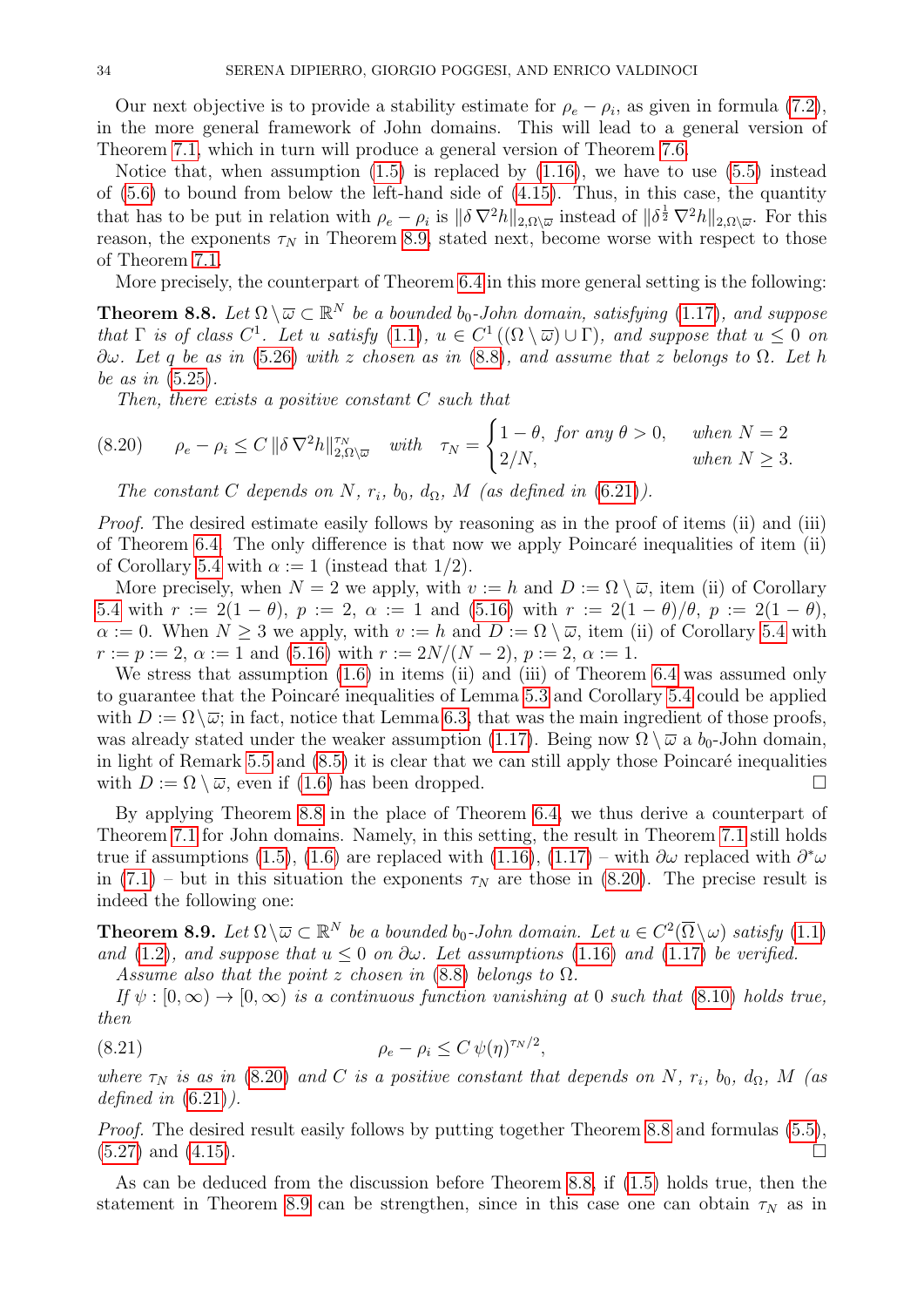Theorem [6.4](#page-22-0) (we do not enter into these details, since this special statement will not be used in what follows).

The corresponding generalization of Theorem [7.6](#page-26-0) easily follows from Theorems [8.3,](#page-30-0) [8.6,](#page-32-0) and [8.9,](#page-33-0) and it can be stated as follows:

<span id="page-34-0"></span>**Theorem 8.10.** Let  $\Omega \setminus \overline{\omega} \subset \mathbb{R}^N$  be a bounded b<sub>0</sub>-John domain. Let  $u \in C^2(\overline{\Omega} \setminus \omega)$  satisfy [\(1.1\)](#page-0-2) and [\(1.2\)](#page-0-0), and suppose that  $u \leq 0$  on  $\partial \omega$ . Let assumption [\(1.16\)](#page-2-1) be verified, and z be as in [\(8.8\)](#page-30-2).

<span id="page-34-5"></span>If there exists  $K > 0$  such that

(8.22) kukC2(∂ω) ≤ K,

then

<span id="page-34-3"></span>(8.23) 
$$
\int_{\Gamma} \left| \frac{|x-z|}{N} - c \right|^2 d\mathcal{H}^{N-1} \leq C \mathcal{H}^{N-1}(\partial^* \omega),
$$

where C is a positive constant depending on N,  $b_0$ ,  $d_{\Omega}$ , c and K. Also, it holds that

(8.24) 
$$
\frac{|\Omega \Delta B_{Nc}(z)|}{|B_{Nc}(z)|} \leq C \mathcal{H}^{N-1} (\partial^* \omega)^{1/2},
$$

where C is a positive constant depending on N,  $b_0$ ,  $d_{\Omega}$ , c, and K.

<span id="page-34-4"></span><span id="page-34-2"></span>If in addition [\(1.17\)](#page-3-0) is verified and  $z \in \Omega$ , we have that

(8.25) 
$$
\rho_e - \rho_i \leq C \left(\mathcal{H}^{N-1}(\partial^* \omega)\right)^{\tau_N/2},
$$

where  $\tau_N$  are as in [\(8.20\)](#page-33-2), and C is a positive constant depending on N,  $r_i$ ,  $b_0$ ,  $d_{\Omega}$ , and K.

The proof of Theorem [1.2](#page-3-3) now plainly follows from Theorem [8.10.](#page-34-0)

<span id="page-34-1"></span>**Remark 8.11.** As in Theorem [7.6,](#page-26-0) the constant C in  $(8.25)$  does not depend on M (as defined in [\(6.21\)](#page-21-3)), differently from that appearing in [\(8.21\)](#page-33-3).

The dependence of the constants  $C$  on  $c$  in  $(8.23)$  and  $(8.24)$  could be replaced with the dependence on  $|\Gamma|$ , at least when  $\mathcal{H}^{N-1}(\partial^*\omega)$  is small enough. In fact, when, e.g.,

(8.26) 
$$
\mathcal{H}^{N-1}(\partial^*\omega) < \frac{1}{2K} \left(\frac{d_{\Omega}}{4b_0}\right)^N
$$

by exploiting  $(4.16)$ ,  $(8.22)$  and  $(8.17)$  we have that

<span id="page-34-6"></span>
$$
c|\Gamma| = |\Omega| - |\omega| - \int_{\partial^* \omega} u_{\nu} d\mathcal{H}^{N-1} \ge |\Omega| - |\omega| - K \mathcal{H}^{N-1}(\partial^* \omega)
$$
  
 
$$
\ge |B_1| \left(\frac{d_{\Omega}}{4b_0}\right)^N - K \mathcal{H}^{N-1}(\partial^* \omega) \ge \frac{|B_1|}{2} \left(\frac{d_{\Omega}}{4b_0}\right)^N.
$$

,

As a result,

$$
c \ge \frac{|B_1|}{2|\Gamma|} \left(\frac{d_{\Omega}}{4b_0}\right)^N.
$$

On the other hand, in this case, by [\(4.16\)](#page-12-4), [\(7.8\)](#page-26-2), and [\(8.26\)](#page-34-6), we also get a suitable upper bound for c, that is

$$
c \leq \frac{1}{|\Gamma|} \left( |\Omega| - |\omega| - \int_{\partial^* \omega} u_{\nu} d\mathcal{H}^{N-1} \right) \leq \frac{d_{\Omega}}{2N} + \frac{1}{|\Gamma|} K \mathcal{H}^{N-1}(\partial^* \omega) \leq \frac{d_{\Omega}}{2N} + \frac{1}{2|\Gamma|} \left( \frac{d_{\Omega}}{4b_0} \right)^N.
$$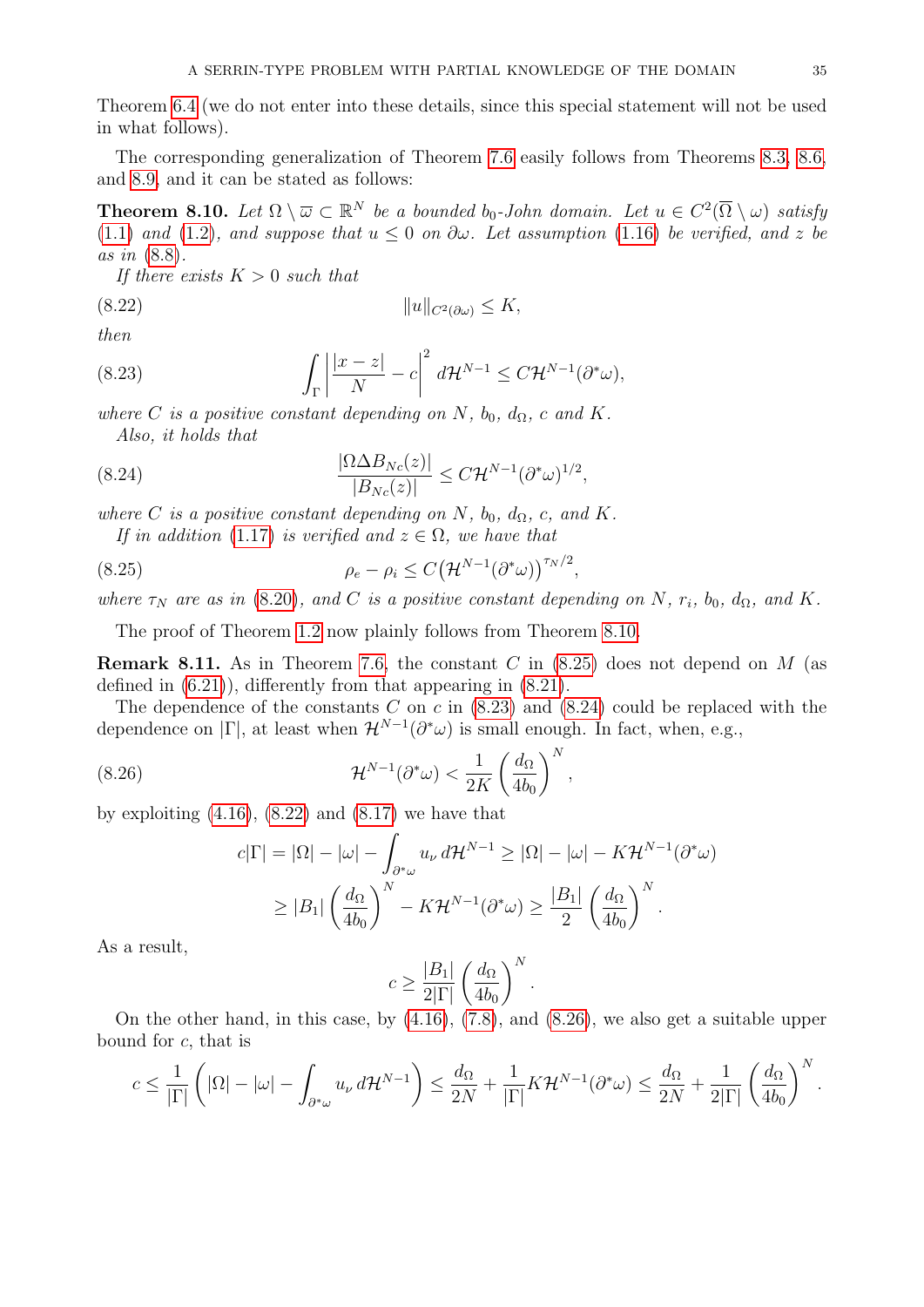<span id="page-35-0"></span>8.2. A new different choice for z and proof of Theorem [1.3.](#page-4-0) Our next goal is to show that it is possible to obtain Theorem [7.1](#page-24-2) and its consequences in Theorem [7.6,](#page-26-0) with  $\tau_N$  given in Theorem [6.4](#page-22-0) and in the more general setting [\(8.3\)](#page-28-2), provided that we make a different choice of z.

The main difficulty in this setting is that no regularity information is available on  $\partial\omega$  (not even being  $\Omega \setminus \overline{\omega}$  a John domain), and therefore we cannot apply Poincaré inequalities on all  $\Omega \setminus \overline{\omega}$ , making it difficult to establish an appropriate variant of Theorem [6.4.](#page-22-0)

The key idea to overcome this difficulty is to perform the necessary Poincaré inequalities on a suitable subset of  $\Omega \setminus \overline{\omega}$ . Such a suitable subset is  $\Omega_{r_i}^c$ , where we are using the notation introduced in  $(1.17)$  and  $(6.4)$ . Notice that, by  $(1.17)$ , it holds that

<span id="page-35-1"></span>
$$
\Omega_{r_i}^c\subset \Omega\setminus \overline{\omega}.
$$

With this setting, we start with the following estimate:

<span id="page-35-4"></span>**Lemma 8.12.** Let  $\Omega \setminus \overline{\omega} \subset \mathbb{R}^N$  satisfy [\(1.17\)](#page-3-0), and suppose that  $\Gamma$  is of class  $C^1$ . Let v be a harmonic function in  $\Omega \setminus \overline{\omega}$  of class  $C^1(\overline{\Omega^c_{r_i/2}})$ , and let G be an upper bound for the gradient of v on  $\overline{\Omega_{r_i/2}^c}$ .

Then, given  $p \geq 1$ , there exist two positive constants  $\tilde{a}_{N,p}$  and  $\tilde{\alpha}_{N,p}$  depending only on N and p such that if

(8.27) 
$$
||v - v_{\Omega_{r_i}^c}||_{p,\Omega_{r_i}^c} \leq \tilde{\alpha}_{N,p} r_i^{\frac{N+p}{p}} G,
$$

then we have that

(8.28) 
$$
\max_{\Gamma} v - \min_{\Gamma} v \leq \tilde{a}_{N,p} G^{\frac{N}{N+p}} \| v - v_{\Omega_{r_i}^c} \|_{p,\Omega_{r_i}^c}^{p/(N+p)}.
$$

*Proof.* The desired result follows by applying Lemma [6.2](#page-19-6) with  $r_i := r_i/2$  and  $\lambda := v_{\Omega_{r_i}^c}$ . Indeed, since  $B_{r_i/2}(x_0) \subset \Omega_{r_i}^c$ 

it holds that

<span id="page-35-6"></span><span id="page-35-2"></span>
$$
||v - v_{\Omega_{r_i}^c}||_{p, B_{r_i/2}(x_0)} \le ||v - v_{\Omega_{r_i}^c}||_{p, \Omega_{r_i}^c},
$$

and  $(8.27)$ ,  $(8.28)$  follow from  $(6.9)$ ,  $(6.10)$ .

We recall that, thanks to [\(1.17\)](#page-3-0),  $\Gamma_{r_i}$  inherits the same regularity of  $\Gamma$ . More precisely, we have that:

(8.29) 
$$
\Gamma \text{ is } C^k \implies \Gamma_{r_i} \text{ is } C^k, \text{ for } k \ge 1.
$$

This fact relies on the regularity of the distance function. The case  $k \geq 2$  has been proved in Appendix of [\[GT01\]](#page-40-17) (see also [\[KP81,](#page-40-24) Theorem 3]). The case  $k = 1$  can be deduced from [\[KP81,](#page-40-24) Theorem 2], but we do not need this refinement here.

Moreover, we have that:

<span id="page-35-5"></span>**Lemma 8.13.** Assume that [\(1.17\)](#page-3-0) holds true. Then, the domain  $\Omega_{r_i}^c$  in [\(6.4\)](#page-19-7) satisfies the uniform interior sphere condition with radius  $r_i/2$ .

*Proof.* For any  $y \in \Gamma_{r_i}$  and  $x \in \Gamma$  such that  $y = x - r_i \nu(x)$ , by [\(1.17\)](#page-3-0) and definition [\(6.4\)](#page-19-7), we have that  $B_{r_i/2} \left(\frac{x+y}{2}\right)$  $\left(\frac{2+y}{2}\right) \subset \Omega_{r_i}^c$ . It follows that  $B_{r_i/2}\left(\frac{x+y_i}{2}\right)$  $\frac{+y}{2}$ ) is an interior touching ball in  $\Omega_{r_i}^c$  (at x and y).

In order to use the Poincaré inequality of item (ii) of Corollary [5.4](#page-16-0) (with  $v = h$  and  $D = \Omega_{r_i}^c$ , we have to make a new appropriate choice of z.

<span id="page-35-3"></span>To this aim, a possible choice of  $z$  is:

(8.30) 
$$
z := \frac{1}{|\Omega_{r_i}^c|} \left\{ \int_{\Omega_{r_i}^c} x \, dx - N \int_{\Gamma_{r_i}} u \nu \, d\mathcal{H}^{N-1} \right\},
$$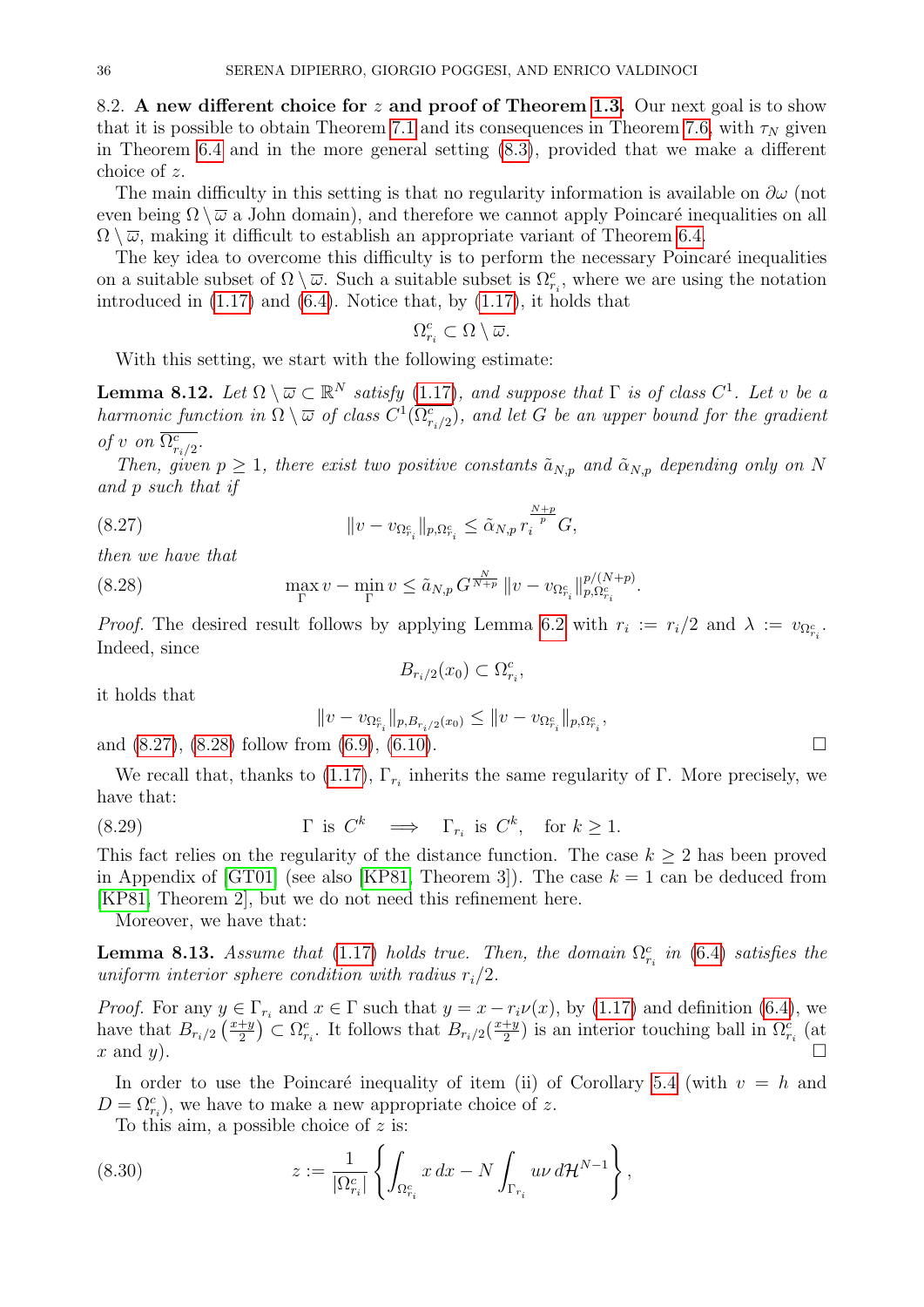where

<span id="page-36-4"></span>(8.31) 
$$
\Gamma_{r_i} := \{ y \in \Omega : \delta_{\Gamma}(y) = r_i \}.
$$

We remark that, with the choice in [\(8.30\)](#page-35-3), by [\(5.30\)](#page-18-3) and Green's identity it follows that

(8.32) 
$$
\int_{\Omega_{r_i}^c} \nabla h \, dx = 0.
$$

<span id="page-36-2"></span>We are now in position to prove the counterpart of Theorem [6.4](#page-22-0) in the present setting.

<span id="page-36-3"></span>**Theorem 8.14.** Let  $\Omega \setminus \overline{\omega} \subset \mathbb{R}^N$  satisfy [\(1.17\)](#page-3-0), and suppose that  $\Gamma$  is of class  $C^1$ . Let u satisfy [\(1.1\)](#page-0-2),  $u \in C^1((\Omega \setminus \overline{\omega}) \cup \Gamma)$ , and suppose that  $u \leq 0$  on  $\partial \omega$ . Let q be as in [\(5.26\)](#page-17-3) with z chosen as in  $(8.30)$ , and assume that z belongs to  $\Omega$ . Let h be as in  $(5.25)$ .

<span id="page-36-1"></span>Then, there exists a positive constant C such that

(8.33) 
$$
\rho_e - \rho_i \leq C \|\text{dist}\left(x, \partial \Omega_{r_i}^c\right)^{\frac{1}{2}} \nabla^2 h\|_{2, \Omega_{r_i}^c}^{\tau_N},
$$

with the following specifications:

(*i*)  $\tau_2 = 1$ ;

(ii)  $\tau_3$  is arbitrarily close to 1, in the sense that, for any  $\theta \in (0,1)$  sufficiently small, there exists a positive constant C such that [\(8.33\)](#page-36-1) holds with  $\tau_3 = 1 - \theta$ ;

(iii)  $\tau_N = 2/(N-1)$  for  $N \geq 4$ .

The constant C depends on N,  $r_i$ ,  $d_{\Omega}$ ,  $\max_{\overline{\Omega_{r_i/2}^c}} |\nabla u|$ , and  $\theta$  (the latter, only in the case  $N = 3$ ).

*Proof.* By using Lemma [8.12](#page-35-4) with  $v = h$  and reasoning as in Lemma [6.3](#page-21-0) we see that

$$
\rho_e - \rho_i \le C \, \|h - h_{\Omega_{r_i}^c}\|_{p,\Omega_{r_i}^c}^{p/(N+p)}.
$$

Then, we modify the proof of Theorem [6.4](#page-22-0) by using the Poincaré inequalities of Lemma [5.3](#page-15-2) and Corollary [5.4](#page-16-0) with  $v = h$  on  $D = \Omega_{r_i}^c$  (instead of taking  $D = \Omega \setminus \overline{\omega}$ ).

By Lemma [8.13](#page-35-5) we have that the domain  $\Omega_{r_i}^c$  satisfies the uniform interior sphere condition with radius  $r_i/2$ , and hence Lemma [5.3](#page-15-2) and Corollary [5.4](#page-16-0) can be applied with  $D = \Omega_{r_i}^c$ . Also, in light of  $(8.32)$ , we have that the choice in  $(8.30)$  for z guarantees that the Poincaré inequalities of Corollary [5.4](#page-16-0) can be applied with  $v = h$  and  $D = \Omega_{r_i}^c$ .

With these modifications and proceeding as in the proof of Theorem [6.4,](#page-22-0) instead of  $(6.25)$ we obtain the refined estimate [\(8.33\)](#page-36-1) (in the case  $N = 2$ , also the Sobolev inequality [\(6.26\)](#page-22-2) has to be performed here with  $\Omega \setminus \overline{\omega}$  replaced by  $\Omega_{r_i}^c$ ).  $\qquad \qquad \Box$ 

From the previous work, we can now obtain the counterpart of Theorem [7.1](#page-24-2) under the relaxed assumptions  $(1.16)$ ,  $(1.17)$ :

<span id="page-36-0"></span>**Theorem 8.15** (General stability result for  $\rho_e - \rho_i$  under relaxed assumptions). Let  $u \in$  $C^2(\overline{\Omega}\setminus\omega)$  satisfy [\(1.1\)](#page-0-2) and [\(1.2\)](#page-0-0), and suppose that  $u \leq 0$  on  $\partial\omega$ . Let assumptions [\(1.16\)](#page-2-1) and [\(1.17\)](#page-3-0) be verified. Assume also that the point z chosen as in [\(8.30\)](#page-35-3) belongs to  $\Omega$ .

If  $\psi : [0, \infty) \to [0, \infty)$  is a continuous function vanishing at 0 and satisfying [\(8.10\)](#page-31-4), then

$$
\rho_e - \rho_i \le C \, \psi(\eta)^{\tau_N/2},
$$

with  $\tau_N$  as in Theorem [8.14](#page-36-3) and C depending on N,  $r_i$ ,  $d_{\Omega}$ , and  $\max_{\overline{\Omega}_{r_i/2}^c} |\nabla u|$ .

*Proof.* In the notation of [\(8.31\)](#page-36-4) we have that  $\partial \Omega_{r_i}^c = \Gamma \cup \Gamma_{r_i}$ , and, by recalling [\(1.3\)](#page-0-4) and [\(8.29\)](#page-35-6),  $\Omega_{r_i}^c$  is of class  $C^2$ . Moreover, since  $\Omega_{r_i}^c$  satisfies the uniform interior sphere condition with radius  $r_i/2$ , Lemma [5.2](#page-14-7) can be applied to  $\Omega_{r_i}^c$  in place of  $\Omega \setminus \overline{\omega}$ . Hence, in this setting, formula [\(5.6\)](#page-14-1) can be rephrased as

<span id="page-36-5"></span>(8.34) 
$$
-u(x) \ge \frac{r_i}{4N} \text{dist} (x, \partial \Omega_{r_i}^c) \text{ for any } x \in \Omega_{r_i}^c.
$$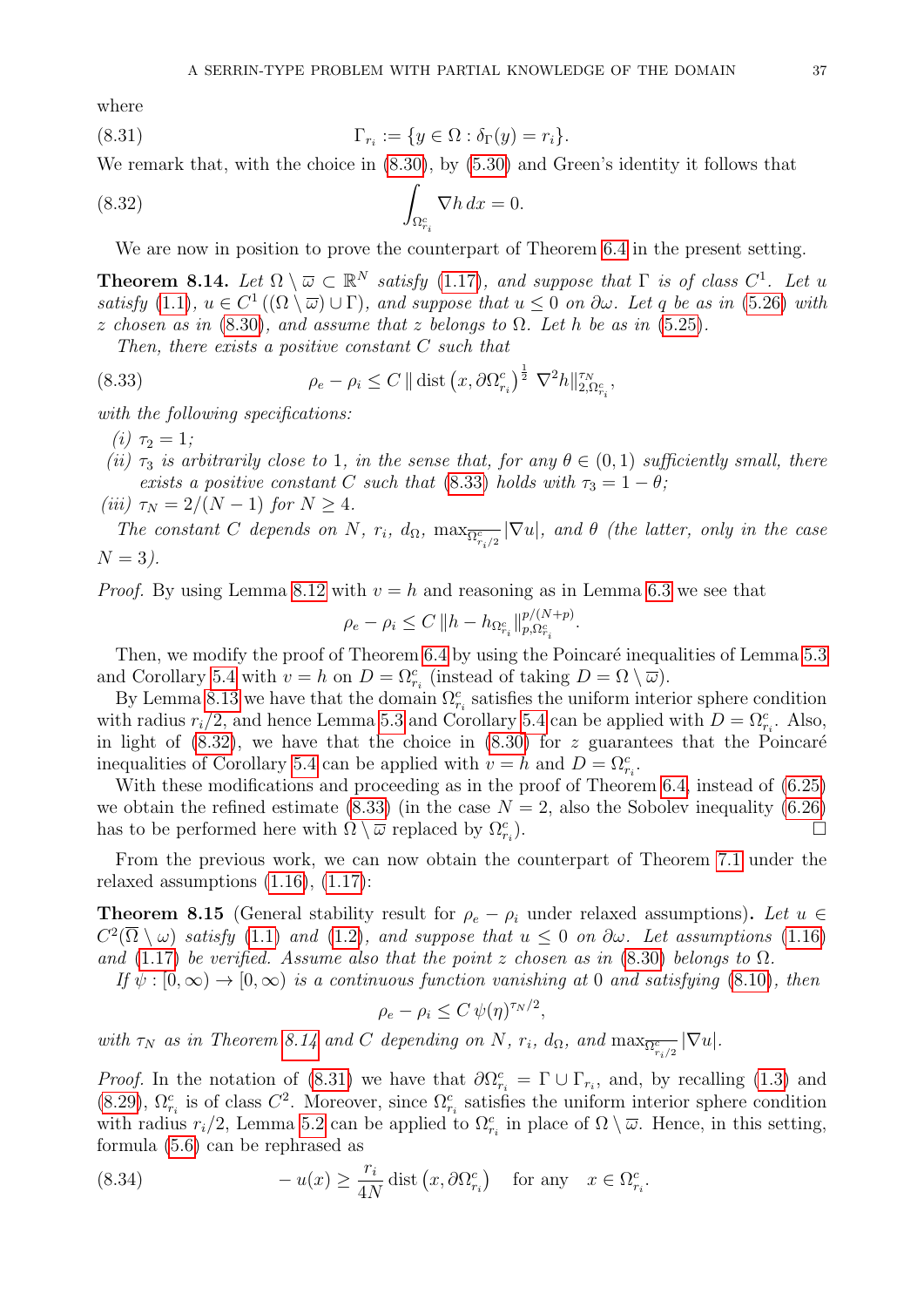Moreover, by the maximum principle,

$$
(8.35) \t\t -u \ge 0 \t on \t \Omega \setminus \overline{\omega}.
$$

Hence, since

<span id="page-37-2"></span>
$$
\Omega_{r_i}^c \subset \Omega \setminus \overline{\omega},
$$

we deduce from [\(8.33\)](#page-36-1), [\(8.34\)](#page-36-5) and [\(8.35\)](#page-37-2) that

$$
\rho_e - \rho_i \le C \left( \int_{\Omega_{r_i}^c} \text{dist}\left(x, \partial \Omega_{r_i}^c\right) |\nabla^2 h|^2 dx \right)^{\tau_N/2}
$$
  

$$
\le C \left( \int_{\Omega_{r_i}^c} (-u) |\nabla^2 h|^2 dx \right)^{\tau_N/2} \le C \left( \int_{\Omega \setminus \overline{\omega}} (-u) |\nabla^2 h|^2 dx \right)^{\tau_N/2}
$$

.

Consequently, the desired result follows from [\(4.15\)](#page-12-3) (with  $\partial \omega$  replaced by  $\partial^* \omega$ ) and [\(5.27\)](#page-17-5).  $\Box$ 

As a consequence of Theorem [8.15,](#page-36-0) we thus have the following generalization of [\(7.13\)](#page-26-4):

<span id="page-37-0"></span>**Theorem 8.16.** Let  $u \in C^2(\overline{\Omega} \setminus \omega)$  satisfy [\(1.1\)](#page-0-2) and [\(1.2\)](#page-0-0), and suppose that  $u \leq 0$  on  $\partial \omega$ . Let assumptions  $(1.16)$  and  $(1.17)$  be verified, and z be as in  $(8.30)$ .

Assume that there exists  $K > 0$  such that

$$
||u||_{C^2(\partial \omega)} \leq K,
$$

and that  $z \in \Omega$ . Then,

$$
\rho_e - \rho_i \leq C \left(\mathcal{H}^{N-1}(\partial^* \omega)\right)^{\tau_N/2},
$$

where  $\tau_N$  are as in Theorem [8.14](#page-36-3) and C is a positive constant depending on N,  $r_i$ ,  $d_{\Omega}$ , and K.

The proof of Theorem [1.3](#page-4-0) is now a plain consequence of Theorem [8.16.](#page-37-0)

Of course, from Theorems [8.3,](#page-30-0) [8.6,](#page-32-0) [8.9,](#page-33-0) and [8.15,](#page-36-0) we can also deduce the corresponding generalizations of Theorem [7.7.](#page-28-4) For instance, from Theorem [8.15](#page-36-0) we deduce:

**Theorem 8.17.** Let  $u \in C^2(\overline{\Omega} \setminus \omega)$  satisfy [\(1.1\)](#page-0-2) and [\(1.2\)](#page-0-0), and suppose that  $u \leq 0$  on  $\partial \omega$ . Let assumption [\(1.17\)](#page-3-0) be verified, and z be as in [\(8.30\)](#page-35-3). Let  $\omega$  be the union of finitely many disjoint balls of radius  $\varepsilon$  and assume that

$$
||u||_{L^{\infty}(\partial\omega)} + \varepsilon ||\nabla u||_{L^{\infty}(\partial\omega)} + \varepsilon^{2} ||\nabla^{2} u||_{L^{\infty}(\partial\omega)} = o(\varepsilon^{\frac{4-N}{3}}).
$$

Suppose that  $z \in \Omega$ . Then  $\rho_e - \rho_i$  is as small as we wish for small  $\varepsilon$ .

<span id="page-37-1"></span>Appendix A. Motivation from an optimal heating problem (with possible malfunctioning of the source)

In this section we briefly recall how the simple model from optimal heating described in [\(2.2\)](#page-5-3) directly produces the overdetermined condition in [\(2.3\)](#page-5-4). For this, we consider a divergence free vector field v. Also, for small  $t > 0$ , we introduce the diffeomorphism given by

$$
\Phi^t(x) := x + tv(x).
$$

We set  $\Omega^t := \Phi^t(\Omega)$  and, given a source  $f \geq 0$ , we let  $u^t$  be the solution of

$$
\begin{cases} \Delta u^t = f & \text{in } \Omega^t, \\ u^t = 0 & \text{on } \partial \Omega^t. \end{cases}
$$

We consider the energy functional

$$
I(t) := \frac{1}{2} \int_{\Omega^t} |\nabla u^t(x)|^2 dx.
$$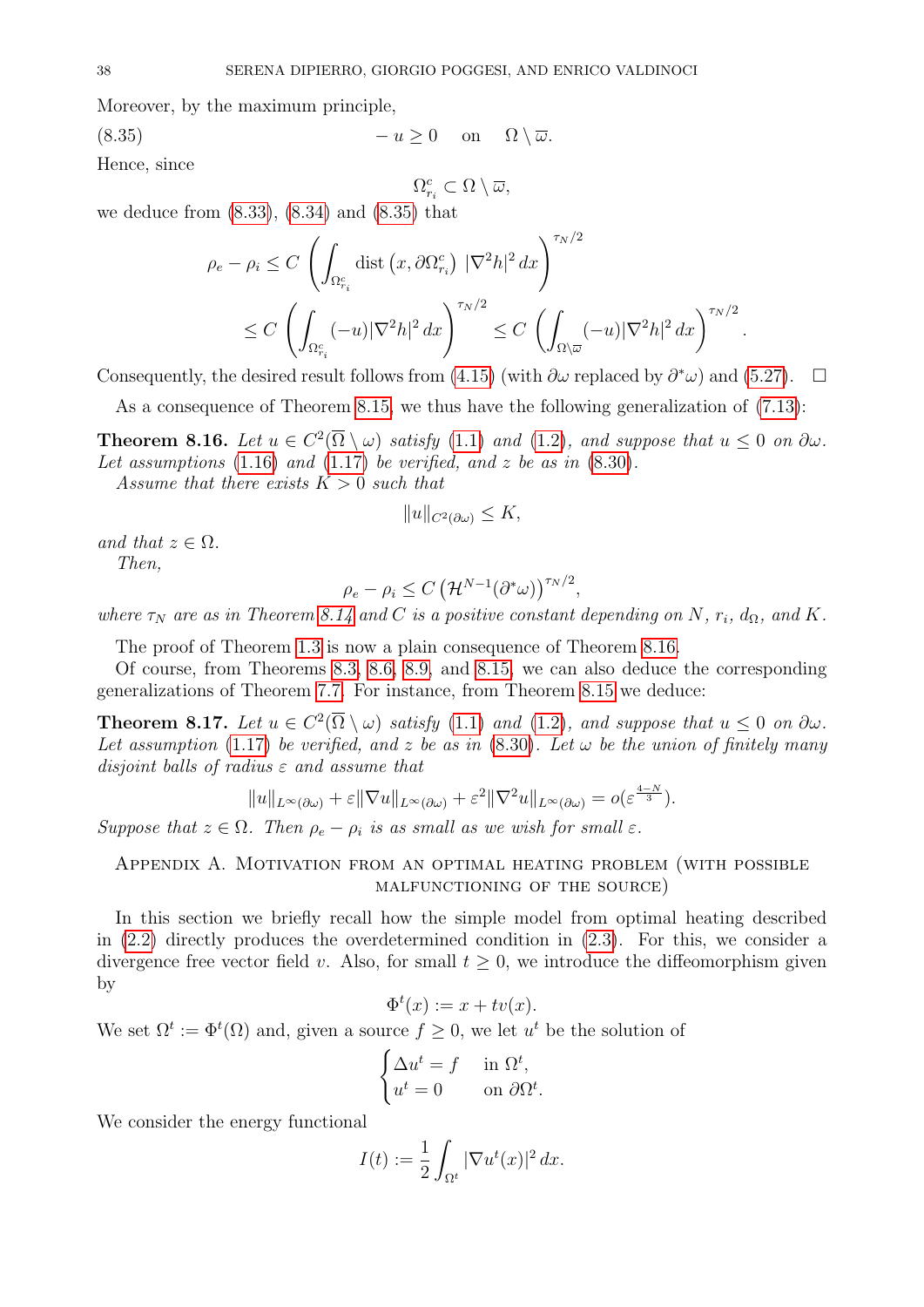We also define

$$
\psi(x,t) := \frac{1}{2} |\nabla u^t(x)|^2.
$$

In this way, we have that

$$
\partial_t \psi(x,t) = \nabla u^t(x) \cdot \nabla \partial_t u^t(x)
$$

and

$$
I(t) = \int_{\Omega_t^t} \psi(x, t) \, dx.
$$

By the Hadamard's Differentiation Formula (see Theorem 5.2.2 in [\[HP18\]](#page-40-14)), we know that

$$
I'(0) = \int_{\Omega} \partial_t \psi(x,0) dx + \int_{\partial \Omega} \psi(x,0) < \nu(x), v(x) > dS_x
$$
  
= 
$$
\int_{\Omega} \nabla u^0(x) \cdot \nabla \partial_t u^0(x) dx + \frac{1}{2} \int_{\partial \Omega} |\nabla u^0(x)|^2 < \nu(x), v(x) > dS_x.
$$

Since  $\Phi^t(x) \in \partial \Omega^t$  for all  $x \in \partial \Omega$ , we have that

$$
u^t(\Phi^t(x)) = 0
$$

for all  $x \in \partial\Omega$ , and so, taking derivatives in t,

 $(A.1)$  $\mathcal{O}(x) + \langle \nabla u^0(x), v(x) \rangle = \partial_t u^t(x) + \langle \nabla u^t(\Phi^t(x)), \partial_t \Phi^t(x) \rangle \Big|_{t=0} = 0.$ As a consequence,

<span id="page-38-1"></span>
$$
\int_{\Omega} \nabla u^{0}(x) \cdot \nabla \partial_{t} u^{0}(x) dx = \int_{\Omega} \operatorname{div} (\partial_{t} u^{0}(x) \nabla u^{0}(x)) dx - \int_{\Omega} \partial_{t} u^{0}(x) f(x) dx
$$

$$
= \int_{\partial \Omega} \partial_{t} u^{0}(x) < \nabla u^{0}(x), \nu(x) > dS_{x} - \int_{\Omega} \partial_{t} u^{0}(x) f(x) dx
$$

$$
= - \int_{\partial \Omega} < \nabla u^{0}(x), \nu(x) > \nabla u^{0}(x), \nu(x) > dS_{x} - \int_{\Omega} \partial_{t} u^{0}(x) f(x) dx,
$$

and therefore

<span id="page-38-0"></span>(A.2)  
\n
$$
I'(0) = -\int_{\partial\Omega} <\nabla u^{0}(x), \nu(x) > \nabla u^{0}(x), v(x) > dS_{x}
$$
\n
$$
-\int_{\Omega} \partial_{t} u^{0}(x) f(x) dx + \frac{1}{2} \int_{\partial\Omega} |\nabla u^{0}(x)|^{2} < \nu(x), v(x) > dS_{x}.
$$

We also remark that, since  $u^0 = u = 0$  on  $\partial\Omega$ , we have that

$$
\nu = \frac{\nabla u}{|\nabla u|}.
$$

Thus,

<span id="page-38-2"></span>
$$
<\nabla u^0, \nu > \nabla u^0, \nu > = |\nabla u|^2 < \nu, \nu >
$$
  
=  $(<\nabla u, \nu>)^2 < \nu, \nu > = u^2_\nu < \nu, \nu >$ .

In this way, [\(A.2\)](#page-38-0) can be written as

<span id="page-38-3"></span>(A.4) 
$$
I'(0) = -\int_{\Omega} \partial_t u^0 f \, dx - \frac{1}{2} \int_{\partial \Omega} u_{\nu}^2 < \nu, v > dS_x.
$$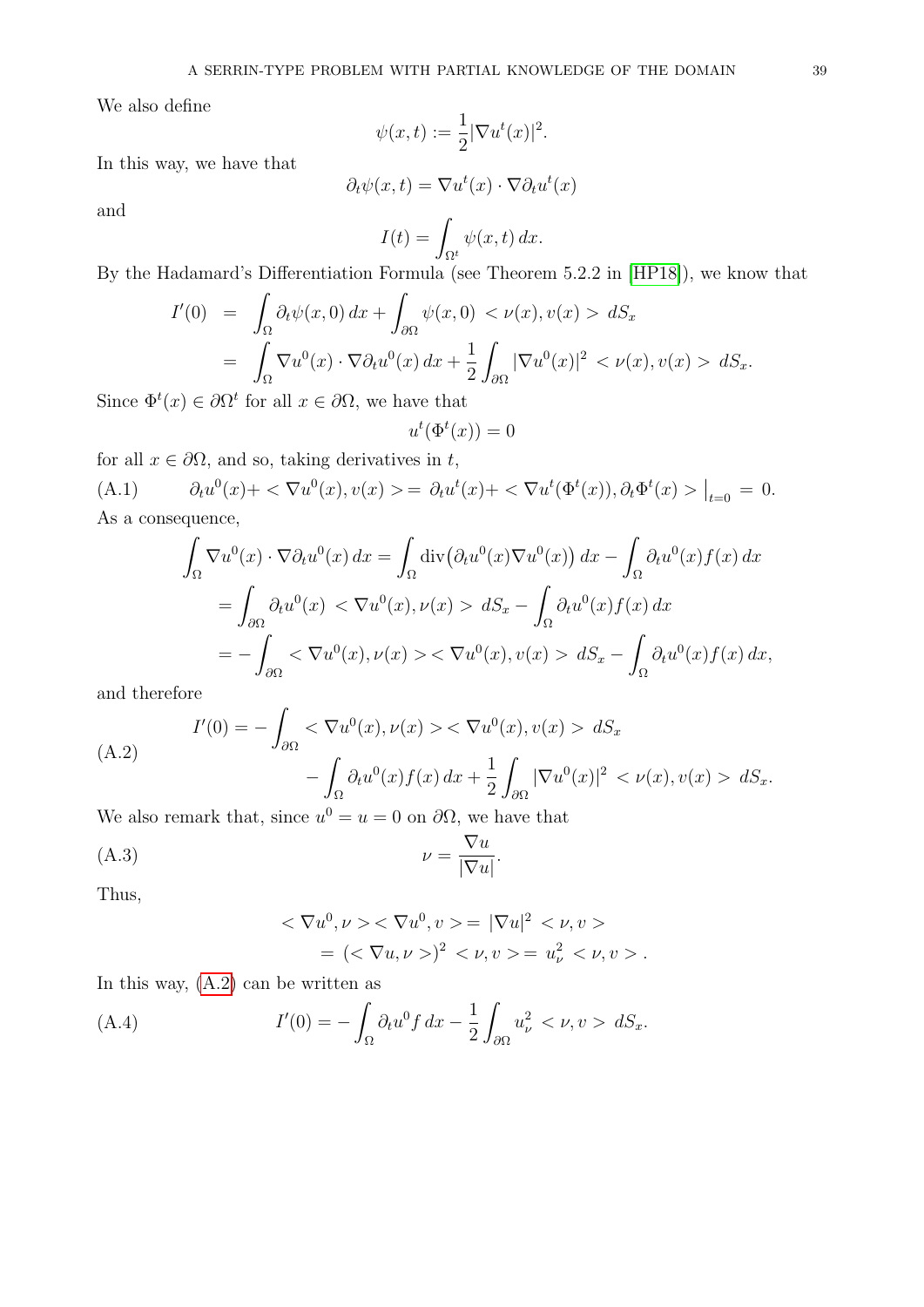We also observe that  $\Delta \partial_t u^0 = \partial_t \Delta u^0 = \partial_t f = 0$  in  $\Omega$ , hence

$$
\int_{\Omega} \partial_t u^0 f \, dx = \int_{\Omega} \partial_t u^0 \Delta u \, dx = \int_{\Omega} \left( \partial_t u^0 \Delta u - \Delta \partial_t u^0 u \right) dx
$$

$$
= \int_{\Omega} \text{div} \left( \partial_t u^0 \nabla u - \nabla \partial_t u^0 u \right) dx
$$

$$
= \int_{\partial \Omega} \langle \partial_t u^0 \nabla u - \nabla \partial_t u^0 u, \nu \rangle dx
$$

$$
= \int_{\partial \Omega} \partial_t u^0 u_\nu \, dS_x.
$$

This, [\(A.1\)](#page-38-1) and [\(A.3\)](#page-38-2) entail that

$$
\int_{\Omega} \partial_t u^0 f \, dx = -\int_{\partial \Omega} < \nabla u^0, v > u_\nu \, dS_x = -\int_{\partial \Omega} u_\nu^2 < \nu, v > dS_x.
$$

Consequently, [\(A.4\)](#page-38-3) becomes

$$
I'(0) = \frac{1}{2} \int_{\partial \Omega} u_{\nu}^2 < \nu, v > dS_x.
$$

That is, being I stationary for all divergence free vector fields is equivalent to the constancy of  $u_{\nu}$ , that is  $(2.3)$ .

# Acknowledgements

The authors are supported by the Australian Research Council Discovery Project DP170104880 "N.E.W. Nonlocal Equations at Work" and are members of AustMS and INdAM/GNAMPA.

SD is supported by the DECRA Project DE180100957 "PDEs, free boundaries and applications".

### **REFERENCES**

- <span id="page-39-4"></span>[AB98] Amandine Aftalion and Jérôme Busca, Radial symmetry of overdetermined boundary-value problems in exterior domains, Arch. Rational Mech. Anal. 143 (1998), no. 2, 195–206, DOI 10.1007/s002050050103. MR1650014
- <span id="page-39-0"></span>[ABR99] Amandine Aftalion, Jérôme Busca, and Wolfgang Reichel, Approximate radial symmetry for overdetermined boundary value problems, Adv. Differential Equations 4 (1999), no. 6, 907–932. MR1729395
- <span id="page-39-8"></span>[Aik12] Hiroaki Aikawa, Potential analysis on nonsmooth domains—Martin boundary and boundary Harnack principle, Complex analysis and potential theory, CRM Proc. Lecture Notes, vol. 55, Amer. Math. Soc., Providence, RI, 2012, pp. 235–253. MR2986906
- <span id="page-39-7"></span><span id="page-39-1"></span>[BNST08] Barbara Brandolini, Carlo Nitsch, Paolo Salani, and Cristina Trombetti, On the stability of the Serrin problem, J. Differential Equations 245 (2008), no. 6, 1566–1583, DOI 10.1016/j.jde.2008.06.010. MR2436453
	- [BB12] Alexander Brudnyi and Yuri Brudnyi, Methods of geometric analysis in extension and trace problems. Volume 1, Monographs in Mathematics, vol. 102, Birkhäuser/Springer Basel AG, Basel, 2012. MR2882877
- <span id="page-39-3"></span><span id="page-39-2"></span>[CMV16] Giulio Ciraolo, Rolando Magnanini, and Vincenzo Vespri, Hölder stability for Serrin's overdetermined problem, Ann. Mat. Pura Appl. (4) **195** (2016), no. 4, 1333–1345, DOI 10.1007/s10231-015-0518-7. MR3522349
	- [CV18] Giulio Ciraolo and Luigi Vezzoni, A sharp quantitative version of Alexandrov's theorem via the method of moving planes, J. Eur. Math. Soc. (JEMS) 20 (2018), no. 2, 261–299, DOI 10.4171/JEMS/766. MR3760295
	- [CV19] , On Serrin's overdetermined problem in space forms, Manuscripta Math. 159 (2019), no. 3-4, 445–452, DOI 10.1007/s00229-018-1079-z. MR3959271
- <span id="page-39-6"></span><span id="page-39-5"></span>[Dan03] Raphaël Danchin, Navier-Stokes equations with variable density, Hyperbolic problems and related topics, Grad. Ser. Anal., Int. Press, Somerville, MA, 2003, pp. 121–135. MR2056846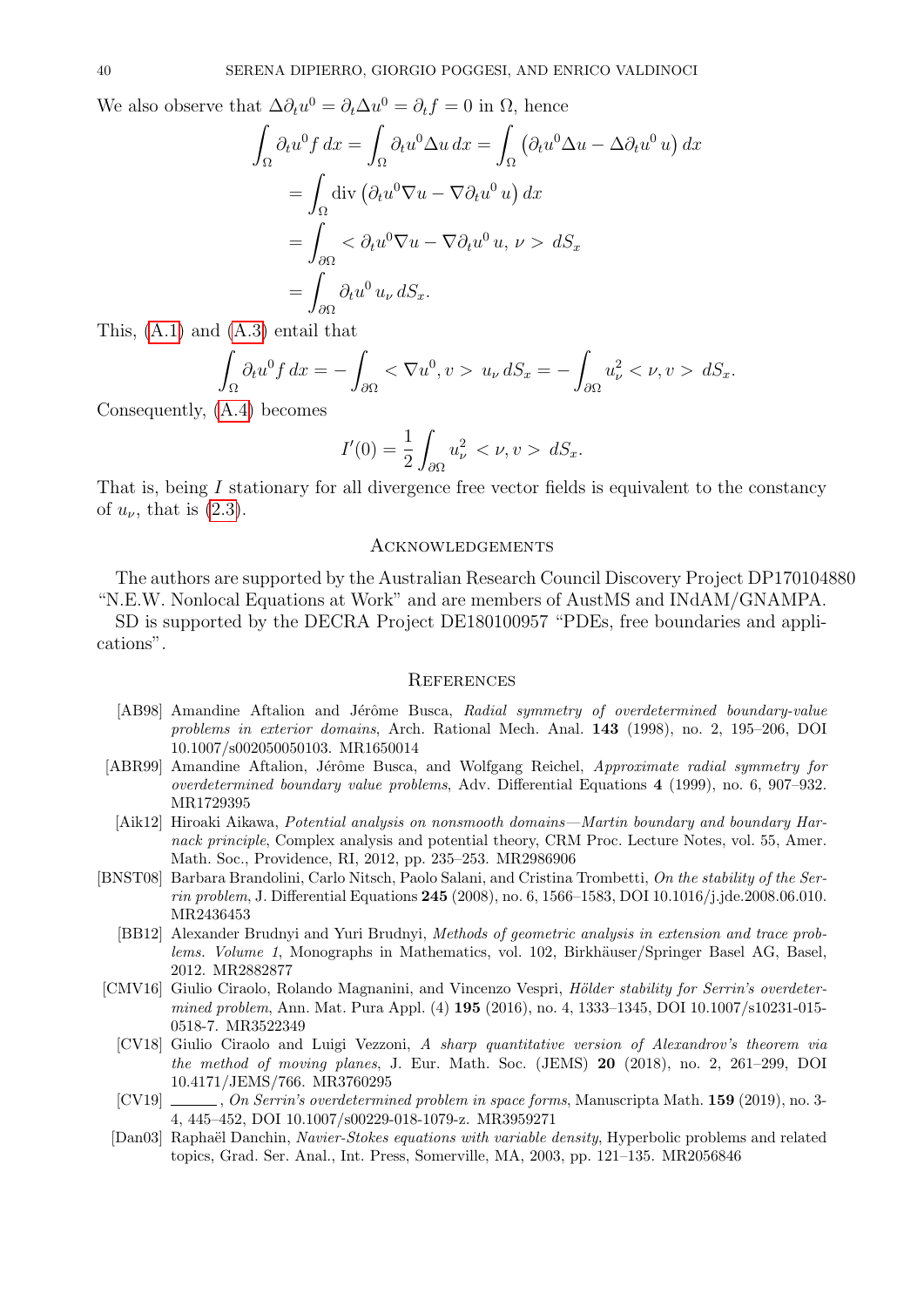- <span id="page-40-1"></span>[EPS09] Alberto Enciso and Daniel Peralta-Salas, Symmetry for an overdetermined boundary problem in a punctured domain, Nonlinear Analysis: Theory, Methods & Applications 70 (2009), no. 2, 1080– 1086.
- <span id="page-40-2"></span>[FV10a] Alberto Farina and Enrico Valdinoci, Flattening results for elliptic PDEs in unbounded domains with applications to overdetermined problems, Arch. Ration. Mech. Anal. **195** (2010), no. 3, 1025– 1058, DOI 10.1007/s00205-009-0227-8. MR2591980
- <span id="page-40-3"></span>[FV10b] , Overdetermined problems in unbounded domains with Lipschitz singularities, Rev. Mat. Iberoam. 26 (2010), no. 3, 965–974, DOI 10.4171/RMI/623. MR2789372
- <span id="page-40-4"></span>[FV12]  $\ldots$ , Partially and globally overdetermined problems of elliptic type, Adv. Nonlinear Anal. 1 (2012), no. 1, 27–45, DOI 10.1515/ana-2011-0002. MR3033175
- <span id="page-40-5"></span>[FV13]  $\_\_\_\_\_$ , On partially and globally overdetermined problems of elliptic type, Amer. J. Math. 135 (2013), no. 6, 1699–1726, DOI 10.1353/ajm.2013.0052. MR3145008
- <span id="page-40-0"></span>[Fel18] William M. Feldman, Stability of Serrin's problem and dynamic stability of a model for contact angle motion, SIAM J. Math. Anal. **50** (2018), no. 3, 3303-3326, DOI 10.1137/17M1143009. MR3817760
- <span id="page-40-6"></span>[FG08] Ilaria Fragalà and Filippo Gazzola, Partially overdetermined elliptic boundary value problems, J. Differential Equations 245 (2008), no. 5, 1299–1322, DOI 10.1016/j.jde.2008.06.014. MR2436831
- <span id="page-40-7"></span>[FGK06] Ilaria Fragalà, Filippo Gazzola, and Bernd Kawohl, Overdetermined problems with possibly degenerate ellipticity, a geometric approach, Math. Z. 254 (2006), no. 1, 117–132, DOI 10.1007/s00209-006-0937-7. MR2232009
- <span id="page-40-24"></span><span id="page-40-23"></span><span id="page-40-22"></span><span id="page-40-21"></span><span id="page-40-20"></span><span id="page-40-19"></span><span id="page-40-18"></span><span id="page-40-17"></span><span id="page-40-16"></span><span id="page-40-15"></span><span id="page-40-14"></span><span id="page-40-13"></span><span id="page-40-12"></span><span id="page-40-11"></span><span id="page-40-10"></span><span id="page-40-9"></span><span id="page-40-8"></span>[FGLP09] Ilaria Fragalà, Filippo Gazzola, Jimmy Lamboley, and Michel Pierre, Counterexamples to symmetry for partially overdetermined elliptic problems, Analysis (Munich) 29 (2009), no. 1, 85–93, DOI 10.1524/anly.2009.1016. MR2524107
	- [Fri76] Avner Friedman, Partial differential equations, Corrected reprint of the original edition, Robert E. Krieger Publishing Co., Huntington, N.Y., 1976. MR0454266
	- [GL89] Nicola Garofalo and John L. Lewis, A symmetry result related to some overdetermined boundary value problems, Amer. J. Math. 111 (1989), no. 1, 9–33, DOI 10.2307/2374477. MR980297
	- [GS99] Nicola Garofalo and Elena Sartori, Symmetry in exterior boundary value problems for quasilinear elliptic equations via blow-up and a priori estimates, Adv. Differential Equations 4 (1999), no. 2, 137–161. MR1674355
	- [GT01] David Gilbarg and Neil S. Trudinger, Elliptic partial differential equations of second order, Classics in Mathematics, Springer-Verlag, Berlin, 2001. Reprint of the 1998 edition. MR1814364
	- [Giu84] Enrico Giusti, Minimal surfaces and functions of bounded variation, Monographs in Mathematics, vol. 80, Birkhäuser Verlag, Basel, 1984. MR775682
	- [Gre01] Antonio Greco, Radial symmetry and uniqueness for an overdetermined problem, Math. Methods Appl. Sci. 24 (2001), no. 2, 103–115, DOI 10.1002/1099-1476(20010125)24:2¡103::AID-MMA200¿3.0.CO;2-F. MR1808686
	- [Gre03]  $\ldots$ , Symmetry around the origin for some overdetermined problems, Adv. Math. Sci. Appl. 13 (2003), no. 1, 387–399. MR2002730
	- [GX19] Jinyu Guo and Chao Xia, A partially overdetermined problem in a half ball, Calc. Var. Partial Differential Equations 58 (2019), no. 5, Art. 160, 15, DOI 10.1007/s00526-019-1603-3. MR4010636
	- [HP18] Antoine Henrot and Michel Pierre, Shape variation and optimization, EMS Tracts in Mathematics, vol. 28, European Mathematical Society (EMS), Zürich, 2018. A geometrical analysis; English version of the French publication [ MR2512810] with additions and updates. MR3791463
	- [Hje05] Keith D. Hjelmstad, Fundamentals of Structural Mechanics, Second edition, Springer, New York, 2005.
	- [Hur88] Ritva Hurri, *Poincaré domains in*  $\mathbb{R}^n$ , Ann. Acad. Sci. Fenn. Ser. A I Math. Dissertationes 71 (1988), 42. MR978019
	- [HS94] Ritva Hurri-Syrjänen, An improved Poincaré inequality, Proc. Amer. Math. Soc. 120 (1994), no. 1, 213–222, DOI 10.2307/2160188. MR1169032
	- [Kra83] Steven G. Krantz, Lipschitz spaces, smoothness of functions, and approximation theory, Exposition. Math. 1 (1983), no. 3, 193–260. MR782608
	- [KP81] Steven G. Krantz and Harold R. Parks, *Distance to C*<sup>k</sup> hypersurfaces, J. Differential Equations 40 (1981), no. 1, 116–120, DOI 10.1016/0022-0396(81)90013-9. MR614221
	- [KP99] , The geometry of domains in space, Birkhäuser Advanced Texts: Basler Lehrbücher. [Birkh¨auser Advanced Texts: Basel Textbooks], Birkh¨auser Boston, Inc., Boston, MA, 1999. MR1730695
	- [KP02] , A primer of real analytic functions, 2nd ed., Birkhäuser Advanced Texts: Basler Lehrbücher. [Birkhäuser Advanced Texts: Basel Textbooks], Birkhäuser Boston, Inc., Boston, MA, 2002. MR1916029